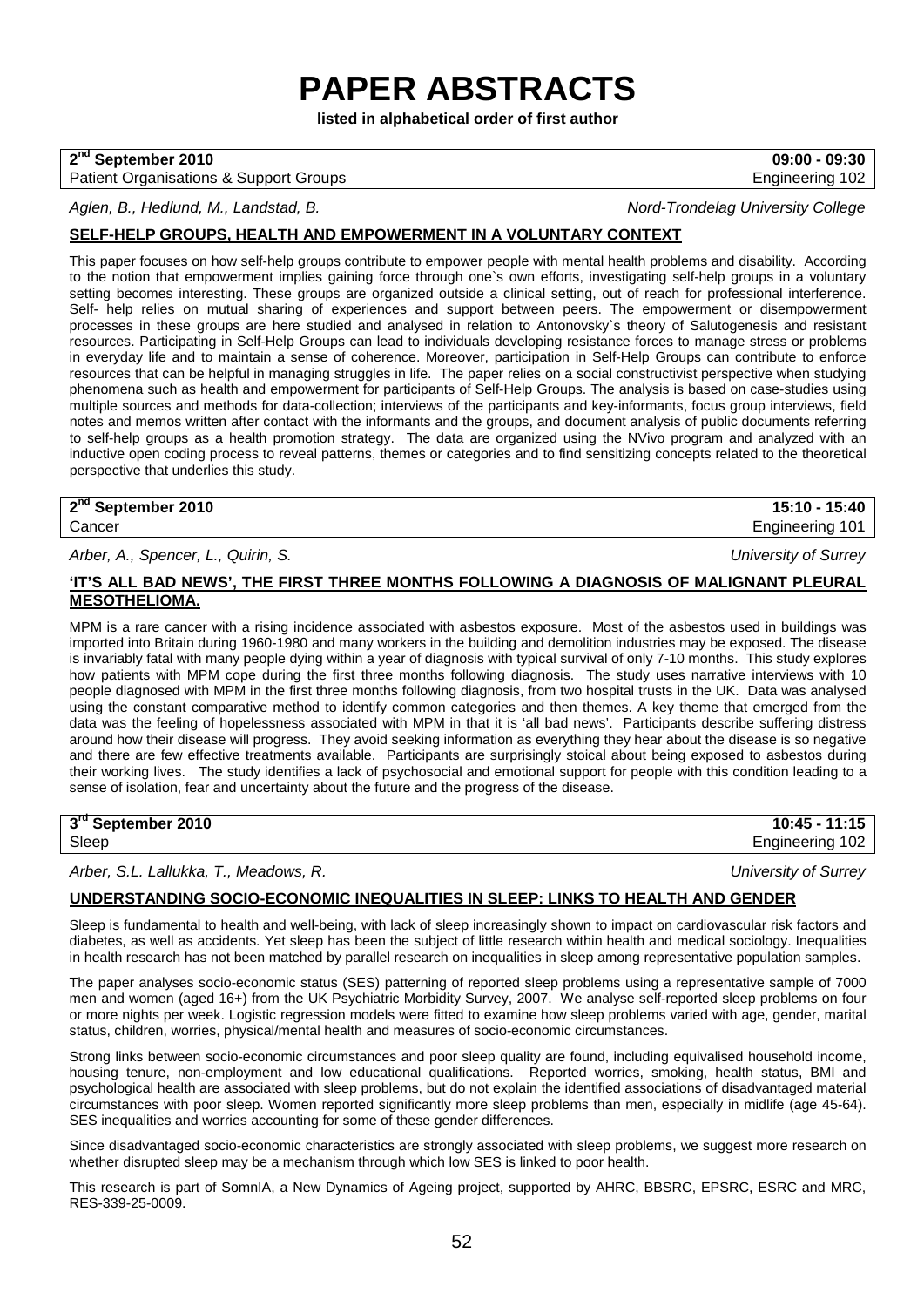#### **2nd September 2010 11:55 - 12:25 Ethnicity & Migration Maths 107** Control of the Maths 107 Control of the Maths 107

*Aronson, P. Warwick University*

## **MIGRATORY PROCESS AND HELP-SEEKING PRACTICES: MIGRANTS FROM THE FORMER USSR IN GERMANY**

The organization of migratory process, people's situation in the sending country, and ways in which they migrate and settle have a strong impact on identity and socio-economic status they acquire as a result of movement. This paper looks at migratory processes as mechanisms affecting migrants' health related practices. In particular, it will focus on how migrants from the former USSR living in Germany seek help in case of illness. Both formal and informal kinds of help will be discussed.

This presentation will start with conceptualization of two major migratory processes involved in movement from the (ex)USSR to Germany: self-funded and institutionalized migration. I will then highlight the effects of the Iron Curtain on these processes, and will demonstrate that contrary to the expectations of German policy makers, self-funded migrants are recruited from higher status groups of the sending society, are more likely to achieve higher status in the receiving society, and their experience with access to help has been mostly positive, both in the (ex)USSR and in Germany. In contrast, 'institutionalized' migration is associated with and is highly likely to produce lower SES in the sending and receiving country respectively, and migrants recruited in this process experience more constraints in receiving necessary help.

Thus, this paper will, on the one hand, address inequalities in access to help and will place them in the context on migratory process. On the other hand, it will challenge the understanding of (ex)Soviet people as homogenous in their health beliefs and help seeking practices.

|  |   |  |  | $2nd$ September 2010 |  |  |
|--|---|--|--|----------------------|--|--|
|  | . |  |  |                      |  |  |

**2nd September 2010 10:10 – 10:40** Methods Calman, Derman Christopherson

*Barnes, R.K., Regan de Bere, S. Peninsula Medical School*

## **A PATIENT FOR A TEXT: TALK ABOUT PATIENTS IN MEDICAL STUDENT PRESENTATIONS**

Although it is widely acknowledged that patient-centredness has an important role to play in the training of doctors, there has been scant research attention as to precisely how students talk about patients. Two researchers with expertise in discourse analytic methods independently coded video-recordings and associated transcripts of 60 medical student case presentations recorded between 2006 and 2008 (involving 16 students and 47 clinicians from 32 specialities in a range of settings across three geographical locations) in a UK medical school. The most prevalent linguistic patterns in how students talked about patients included the use of multiple non-recognitional initial referring expressions, category-descriptions involving moral indices, and socio-epistemic work around the authority of the patient's 'voice'. We compare our findings with those from a well-known previous study of formal case presentations by trainee doctors in the US. We demonstrate how the case presentation format provides for an interactional apprenticeship, teaching students how to talk about medical cases and conclude that students still talk about patients in far from 'neutral' ways. We suggest that medical talk about patients continues to be influenced by interactional, social and cultural constraints, and that these may constitute obstacles to good practice in future caregiving.

| 2 <sup>nd</sup> September 2010 | 15:05<br>14:35            |
|--------------------------------|---------------------------|
| <b>Health Policy</b>           | Rosemary Cramp<br>Calman, |
|                                |                           |

*Borgstrom, E. Institute of Pubilc Health*

#### **TOWARDS AN UNDERSTANDING OF THE PROMINENCE OF CHOICE IN CURRENT END OF LIFE CARE POLICY**

Choice is the buzzword in current end of life care policy and literature. Yet, choice and end of life care have not always been the forefront of British health care policy. Using a discourse analysis approach influenced by Foucault, this paper provides a genealogy of choice in UK health care and end of life care policy over the last few decades. It explores the context in which choice became a prominent policy element in end of life care and what choice in these documents presents. It looks at what choices are mentioned, who can choose, and when and how they can do this. The limitations to choice acknowledged in policy and by the researcher are also highlighted. In particular, the choices around place will be examined in detail, including the change of focus from place of death to place of care. To conclude, the power of the choice discourse and focus on key choices, like place, will be discussed as well as what this potentially implies for dying in the UK today.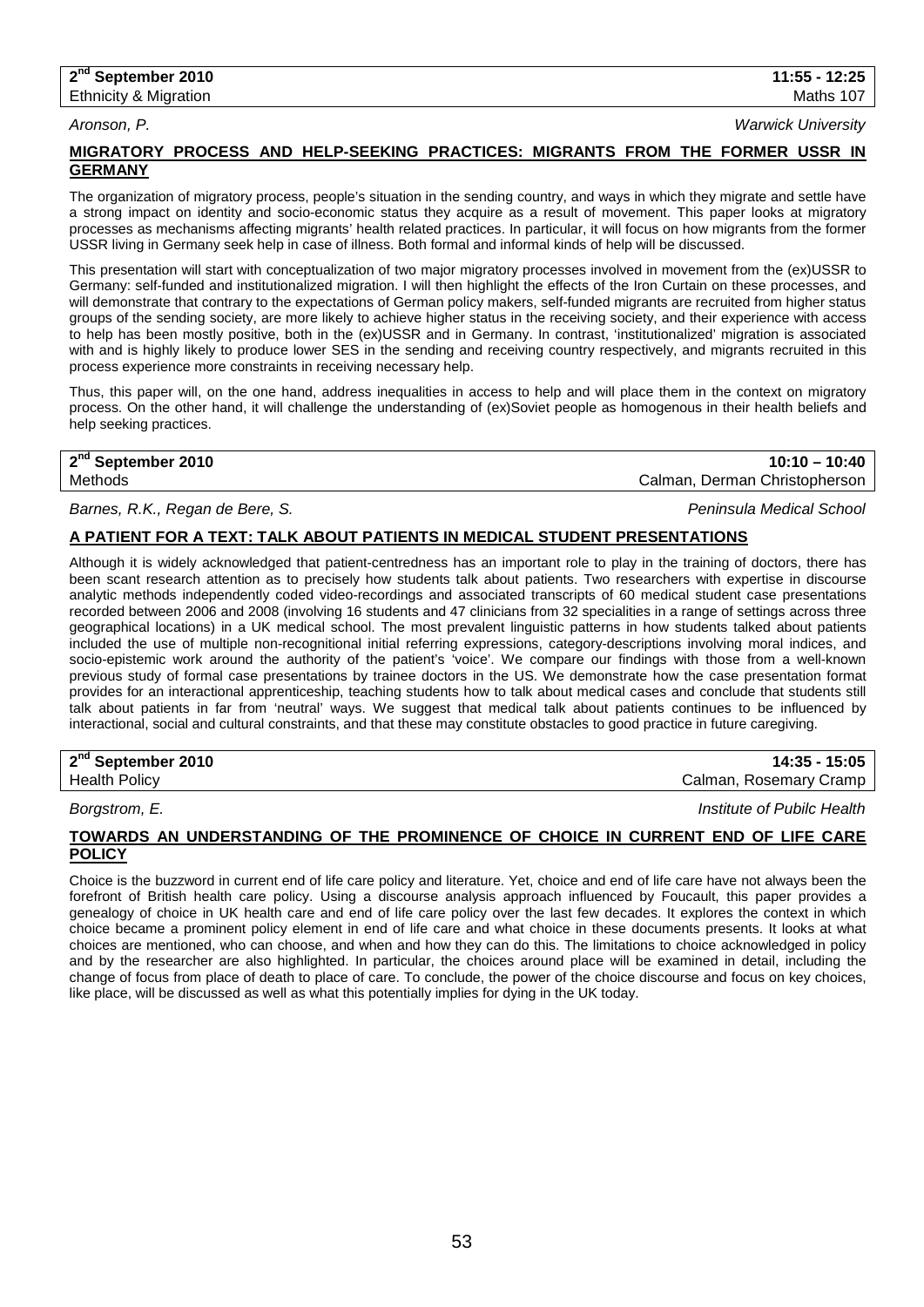## **2nd September 11:55 - 12:25** Health Service Delivery & Organisation **Calman, Calman, Calman, Ken Wade** Calman, Ken Wade

*Bourgeault, I.L. Université d'Ottawa/University of Ottawa* 

## **COMPARING SOURCE AND DESTINATION COUNTRY PERSPECTIVES ON THE MIGRATION OF HIGHLY SKILLED HEALTH PERSONNEL**

This presentation compares source and destination country perspectives on health personnel migration. Cases include Canada, the U.S., the U.K., and Australia on the one hand, and India, South Africa, the Caribbean and the Philippines on the other. Data for both cases are primarily derived from a combination documentary analysis and over 100 key informant interviews, largely in the destination countries analyzed thematically in a linked fashion.

Destination Countries differ to the extent that their concerns with migration affect nationally based certification and integration policies.

•The U.K. stands out in terms of its explicit policies to address the ethical issues resulting from the active recruitment of health workers from countries in need.

•Though these issues are salient in Canada and Australia, the decentralized nature of their health systems make coordinated policy and action in this regard difficult.

•The U.S. has little policy nor action.

In terms of the Source Countries, India and the Philippines have a bifurcated policy - an increasingly active policy to 'export' health workers yet concerns with the negative health consequences of this policy.

•India and some Caribbean countries are pursuing a policy of medical tourism but this is yet another form of providing care to patients in developed nations.

•South Africa and some Caribbean countries experience both an outflow and inflow from other even more disadvantaged nations.

All countries will need to at least consider how to address each others' concerns in light of the WHO Code of Practice passed in May.

## **2nd September 2010 16:20 - 16:50** Health Policy Calman, Rosemary Cramp

*Brigham, L.L., Maxwell C., Smith A. The Open University in the North*

## **LEARNING TO LEAD IN PRACTICE:HEALTH VISITOR PERCEPTIONS OF ROLE, INFLUENCE AND IMPACT IN A CONTEXT OF CHANGE**

The study of Health Visitors was carried out in a recently merged Primary Care Trust to find out more about their current situated practice, in the context of both local organisational change and national policy drivers outlining a new lead role for them in delivering co-ordinated and integrated services tailored to local needs (Healthy Child Programme DH 2009; Healthy lives, brighter futures: the strategy for children and young people's health, DH and DCSF 2009; Getting it right for children and families DH, CPHVA, Unite, NHS). The study focused on perceptions of role and extent of influence, coping with challenges and change and perceived impact of their knowledge and expertise on service improvement. A qualitative methodology, with use of focus groups to generate data, was adopted and the transcripts were subsequently analysed for key themes and dimensions. The transcripts were interpreted through theoretical frameworks related to a 'communities of practice approach' (Wenger et al 1998 and 2002) and with reference to recently published findings from a four year study about inter-professional collaborations aiming to provide more joined up services for children (Edwards et al 2009). The latter draws upon Cultural Historical Activity Theory (CHAT) as an analytical framework and this framework was similarly applied to the Health Visitor study

By drawing together the grounded experience of Health Visitors, policy drivers and theoretical interpretations, insights emerged that pointed towards the need for a shift from co-ordination and co-operation to more fundamentally collaborative ways of working that change existing 'scripts' and working practices..

## **2nd September 2010 09:35 - 10:05**

Lifecourse: Ageing, Death & Dying Calman, Rosemary Cramp Calman, Rosemary Cramp

*Broom, A. University of Sydney*

## **MASCULINITY, MORALITIES AND BEING CARED FOR: AN EXPLORATION OF EXPERIENCES OF LIVING AND DYING IN A HOSPICE**

Hospices are playing an increasingly important role in end of life care in Australia and internationally and the in-patient hospice experience has not been well documented by social scientists. This paper explores some important facets of the contemporary hospice experience through an examination of the perspectives of twenty Australian in-patients in the last few weeks of their lives. Through a series of qualitative in-depth interviews, I explore their conceptions of death and dying and their experiences of being cared for. The results illustrate a range of important themes including: tensions around what constitutes 'the good death'; dying and caring as moral practice; and, the centrality of gender identity and relations in shaping experiences of dying and caring. I argue for a sociological approach to death and dying that better elucidates the interplay of identity, morality and relationality at end of life.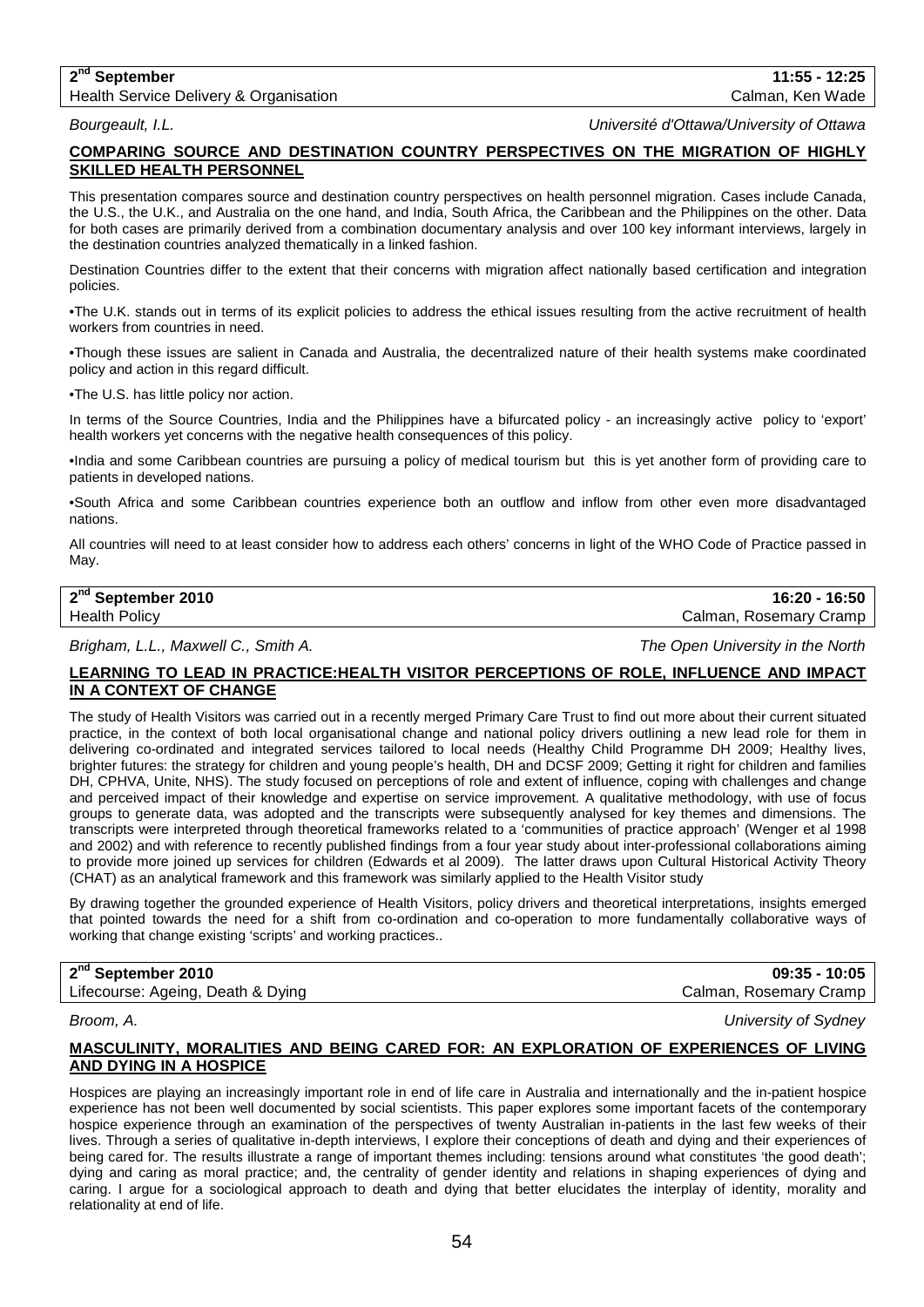### **2nd September 2010 14:00 - 14:30** Ethics Calman, Arnold Wolfendale

*Brosnan, C. King's College London*

## **THE SOCIOLOGY OF NEUROETHICS: EXPECTATIONAL DISCOURSES AND THE RISE OF A NEW DISCIPLINE**

The sudden emergence of the new discipline of 'neuroethics', coinciding with increasing hype surrounding the potential applications of neuroscience, is an intriguing event from the perspective of the sociologies of medicine, science and bioethics. To date it has received scant attention within sociology, although De Vries (2005, 2007) has argued for the need for a sociology of neuroethics. The paper responds to this call by setting out to explore the disciplinary identity of neuroethics, looking specifically at: how neuroethicists define the scope and role of their discipline; who is part of it; and the relationship between neuroethics and bioethics. This is achieved through a critical analysis of journal articles, book chapters and websites which explicitly aim to promote neuroethics as a discipline.

It is argued that in setting the neuroethical agenda, neuroethicists draw on expectational discourses about the future of neuroscience and, in doing so, actively align themselves with neuroscience, rather than maintaining the critical distance necessary to act as an ethical watchdog. Similar sociological critiques have been made of bioethics, but I argue that in its attempt to distinguish itself from bioethics, neuroethics risks becoming mired in scientific reductionism and neuroscientific hype. This is problematic and warrants further sociological investigation. At the same time, however, the call for a 'sociology of neuroethics' must itself be considered critically in light of recent debates surrounding the relationship between social science, bioethics and bioscience.

| 2 <sup>nd</sup> September 2010  | 16:55 - 17:25   |
|---------------------------------|-----------------|
| Lifecourse: Reproductive Health | Engineering 102 |

*Brown, N., Machin, L. and McLeod, D. University of York*

## **RECONFIGURING WASTE: VALUE AND SURPLUS IN THE NEW BIOECONOMIES OF UMBILICAL CORD BLOOD BANKING**

A national newspaper recently ran a story that began: 'Today, 2,000 babies will be born in Britain. Almost without exception, their umbilical cords will be clamped, cut – and incinerated. And this, say a growing number of parents and health professionals, is waste so flagrant it borders on the criminal'. This paper looks at the reconfiguration of bodily matter as 'waste', a means of attaching a morally binding value to flesh. Within the context of the nascent 'tissue economies' the extraction of surplus value is no longer necessarily and exclusively dependent on the labouring body, but the very meat of the body itself. Menstruation, ejaculation, ovulation, death and now birth are opportunities for the mobilisation of vast and increasingly sizeable bioeconomic markets. We argue that the category of 'waste' is prefigured by a range of sometimes contradictory and potentially irreconcilable forms of value and worth. The moral motivation for banking cord blood is premised on the umbilicus as something to be saved and not waste, banked and not discarded. And yet this promotional form of valuing raises questions for expectant parents anxious not to deny their own newborn the benefits of cord blood stem cells. In this paper, we elaborate on the shifting terms of waste, surplus value and the contradictions of biocapital in the increasingly contentious markets of the cord blood economies.

| 3rd September 2010   | 11:55 - 12:25 |
|----------------------|---------------|
| <b>Mental Health</b> | Maths 107     |

*Brown, P. Calnan, M. University of Kent*

## **COPING WITHIN A CRUCIBLE OF UNCERTAINTY AND VULNERABILITY: THE SALIENCE OF TRUST FOR PSYCHOSIS SERVICES**

Research suggests that trust is vital for quality healthcare and effective outcomes. If trust becomes necessary in conditions of vulnerability and uncertainty then it may be especially salient amidst the treatment of psychosis, where these phenomena typically exist in heightened form. Given the limited research into trust in this area, findings are presented from an exploratory study which applies qualitative methods to develop understandings of the nature and utility of trust for service-users, professionals and managers.

Trust appears to be salient and yet problematic for mental health services, not least in terms of approachability, disclosure and cooperation with treatment programmes. The paper seeks to apply and refine existing sociological theories of trust – particularly in terms of the linkages between vulnerability and a willingness to trust. The dialectical process by which a 'mutuality of accounts' is developed would also appear to be vital in bridging the often conflicting interests and lenses applied by professionals and those experiencing severe mental illness. The emergence of the concept of 'hope' at the margins of trust – and the relationship between these two concepts – will furthermore be considered.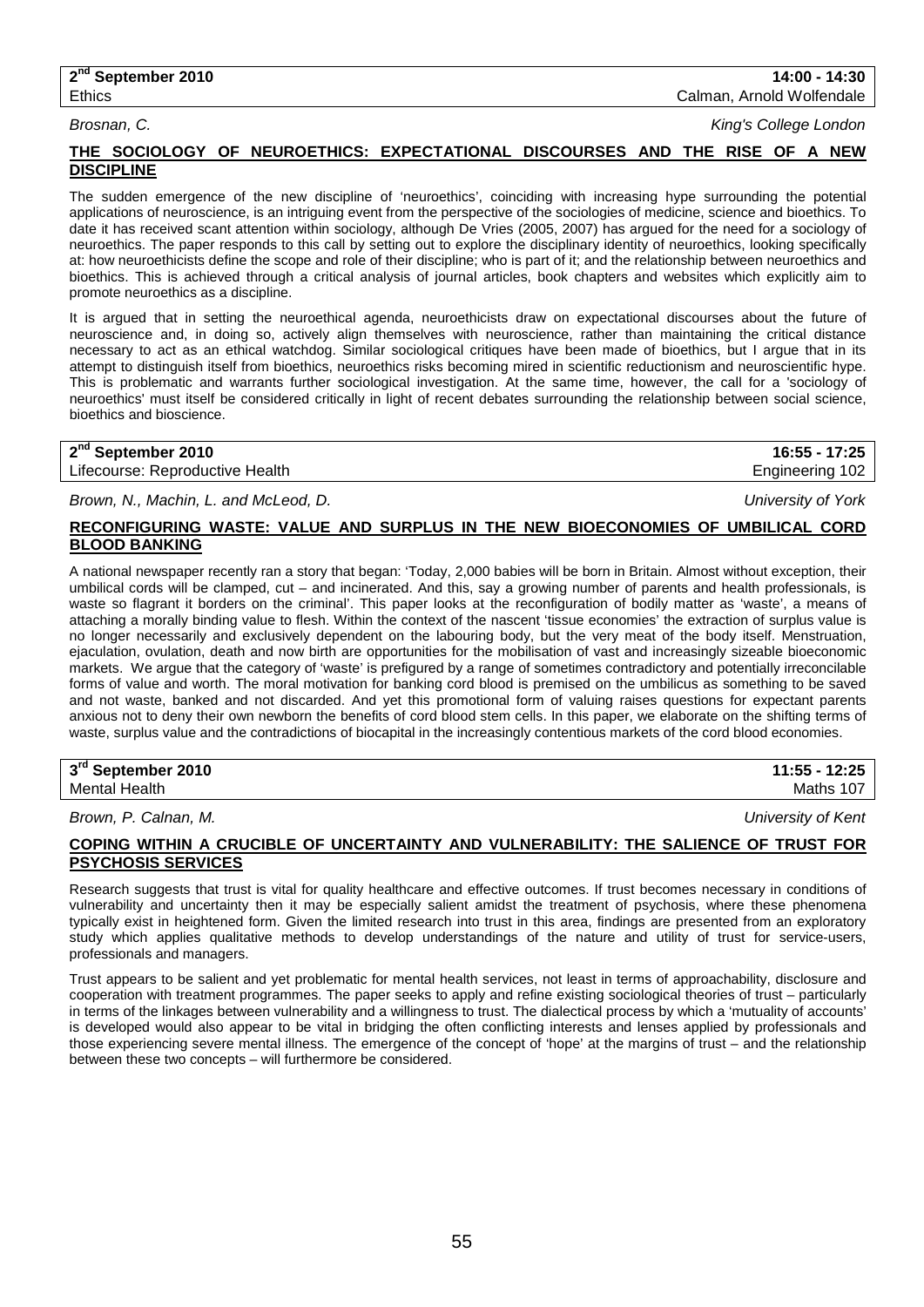*Brown, S. University of Nottingham*

## **HELP-SEEKING AMONGST PEOPLE EXPERIENCING PSYCHOLOGICAL DISTRESS: INTERACTION WITH THE WIDER HEALTH CARE CONTEXT**

This project forms the basis of a PhD and is a qualitative investigation into help-seeking that engages with contemporary constructions of mental health and mental illness as its primary focus. These constructions, drawn from the 'lay' public, interact with the wider environment of mental health care provision when an individual seeks help relating to emotional distress in primary care. The secondary purpose of this research is therefore to consider how such beliefs interact with General Practitioner (GP) responses (which are framed by their own, varied imperatives), and to consider where tensions or incongruence may exist. This is being done using the accounts of people who live within Nottingham city, who have and have not sought help, as a starting point for understanding some of their expectations and beliefs.

Method: Circa 25 semi-structured interviews (12 who have never sought help and 13 who have recently sought help from their GP for the first time) address how such constructions might feed into the help-seeking process as well as what expectations help-seekers might have of services. These findings will be considered alongside data obtained from semi-structured interviews with circa 10 GPs based upon their experience of meeting patient need. Data collection is ongoing and findings in this presentation will be based upon analysis of data from one group of respondents (non help-seekers), and its interaction with the policy context.

| 2 <sup>nd</sup> September 2010 | $10:10 - 10:40$ |
|--------------------------------|-----------------|
| <b>Preventive Health</b>       | Engineering 101 |
|                                |                 |

*Buckingham, A.D. University of Bath*

## **THE ROLE OF WORKPLACE NORMS IN PROMOTING RESILIENT WORKERS AND LOW RATES OF SICKNESS ABSENCE**

Most studies of sickness absence have adopted managerial models of absenteeism, concentrating on identifying 'risk factors', ranging from the socio-economic characteristics of individual employees, through to company environment and management practices (Vaarnanen, et al., 2008). However, workers and work groups respond in different ways to these risk factors and rates of sickness absence are known to vary widely even in occupations which are comparable in terms of such factors (Xie, J. and Johns, G. 2000). Companies often find that the same type of job done in different regions or even in different parts of the same building can see widely varying rates of absenteeism.

Sickness absence behaviour may include a degree of voluntariness (Johansson and Lundberg 2004) where there is room for individuals and work groups to define acceptable and unacceptable absenteeism. In this way, sickness absenteeism can vary because of the absence or presence of resilient work group and individual attitudes (Vaananen et al., 2008).

The concept of habitus will be used to help develop a theoretical underpinning of how resilient work cultures are constructed, negotiated and reproduced in everyday working life. The empirical analysis consists of the identification of work groups with low rates of sickness absence and analysis of the ways in which resilience is constructed and reproduced within the workplace between work groups and individuals.

## **2nd September 2010 11:55 - 12:25**

Individual, Collective & Global Risk Calman, Arnold Wolfendale

*Burnett, E. University of Dundee*

## **REPRESENTATION OF RISK: THE CASE OF MEDIA COVERAGE OF CLOSTRIDIUM DIFFICILE**

There have been a number of significant Clostridium difficile (C.difficile) outbreaks within the UK, generating national media attention. As the media are major sources of information for the public, they play a fundamental role in shaping public understanding and responses. A thematic analysis of newspaper coverage was undertaken over a three week period of a C.difficile outbreak. Coverage from broadsheets, tabloids, a Sunday and regional newspaper was studied, reflecting political shades of opinion, highbrow/lowbrow and readership. We explored how events were presented and made comparisons between newspapers and journalists. This involved examining main themes, structures of articles, headlines, statistical presentation, the role of rhetoric and language and the use of sources. Whilst there were significant differences between newspapers, remarkable similarities were also identified.

Drawing on a broad social constructionist approach, this paper explored the wider picture of information provision and communication about risk via newspapers. Journalists are often criticised for inaccurate reporting and committing sins of omission and sensationalism, yet it is surprising that little attention has been paid to the context in which they operate. Further research will involve interviews with key journalists and focus groups with the public in two contrasting areas (one where a C.difficile outbreak has occurred and one where no outbreak has occurred).

This adds to our understanding of the processes involved in public understanding of risk and emphasises the importance of the ways in which media professionals' responses are socially constructed. This has important implications for future dialogue between public health and media professionals.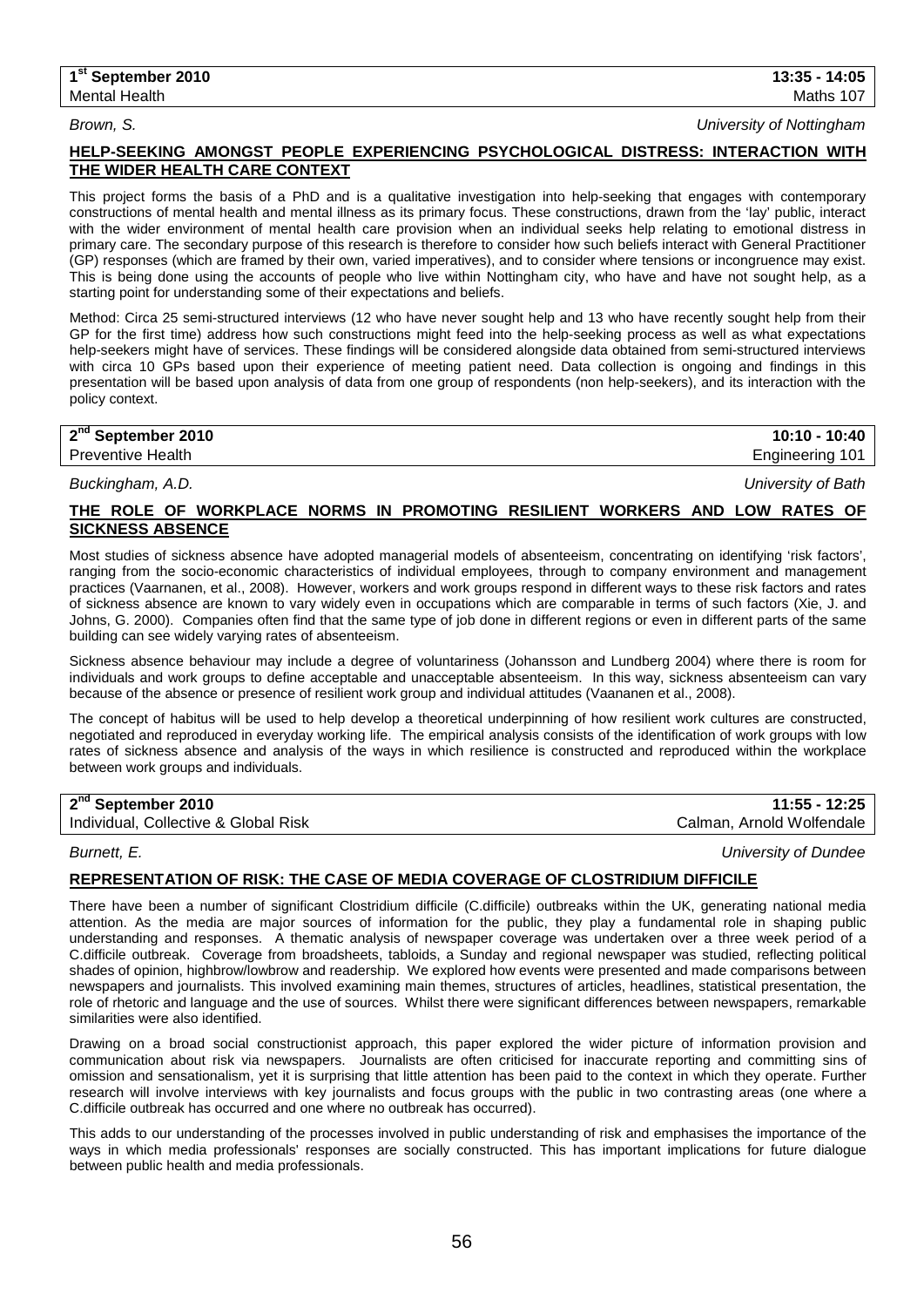## **2nd September 2010 09:35 - 10:05**

Individual, Collective & Global Risk Calman, Arnold Wolfendale Calman, Arnold Wolfendale

## *Cant, S. Watts, P. Canterbury Christ Church University*

## **PURE AND DANGEROUS: COMPLEMENTARY AND ALTERNATIVE MEDICINE, RISK AND GOVERNMENTALITY**

If certain sections of the BMA and the media are to be believed the equation between risk and CAM is proven. At the same time the decision to consult a CAM practitioner is driven in part by the scepticism and perceived risks associated with orthodox medicine and the assumed natural 'risk-free' interventions of CAM – so risk and CAM are implicated whichever side one comes to the debate; and yet sociologists have been slow to interrogate the connections. Douglas (1966) contended that all socieities must negotiate purity and danger, a task problematised by the multiple competing knowledge claims of late modernity. This is revealed in the ambiguous status of CAM, particularly in relation to the risks inherent or not in its use – it is simultaneously pure and dangerous. In this paper, drawing on theoretical and empirical material, we examine the usefulness of risk for an understanding of the practice of and demand for CAM, and suggest that that locating risk within debates concerning trust, professionalism and governmentality provides a powerful tool for comprehending both the growth and the management of CAM in late-modernity.

| 2 <sup>nd</sup> September 2010 | 10:45 -<br>11:15 |
|--------------------------------|------------------|
| <b>Preventive Health</b>       | Engineering 101  |

*Carlisle, S., Hanlon, P., Henderson, G. University of Glasgow*

## **'WELL-BEING': MULTIPLE PERSPECTIVES ON, AND DISCURSIVE PATHWAYS THROUGH, SOME COMPLEX AND CONTESTED TERRITORY**

The topic of 'well-being' now attracts much public and political interest, but those wishing to understand this field must confront a vast body of theory and evidence from various disciplines, where understandings of well-being are often framed in very different ways. This paper provides a rough guide to this complex and contested territory, mapping three main discursive pathways and encompassing evidence, theory and speculation en-route. The first pathway takes us through the shifting sands of well-being research itself. Here we discover a conceptual space where the key disciplines of psychology and economics draw on some incommensurable ontologies and epistemologies of well-being. The second pathway takes us into more sociological territory, where it has been suggested that ideas about well-being are constructed within the socio-cultural spaces of modern society, shaped in compliance with the demands of a capitalist economic system, and reflect the narcissistic 'therapy culture' of affluent societies. Our final pathway treks uphill through a third, radical discourse which extends the critical analysis of consumer culture's influence on well-being to the context of looming global problems such as peak oil, economic crises and climate change. This emerging socio-cultural-environmental critique arguably provides the widest perspective on the territory of wellbeing, and has the potential to bridge the gulf between otherwise disparate perspectives by placing concerns for individual and social well-being within the broader context of massive and inevitable global change.

## **3rd September 2010 10:45 - 11:15**

Genetics & Experiences of Health & Illness Engineering 101

*Carrieri, D. University of Exeter*

## **FAMILIAL MEANINGS OF NEUROFIBROMATOSIS TYPE 1: A FRAGMENTED BIOSOCIALITY**

Neurofibromatosis Type 1 (NF1) is a common, dominantly inherited disorder (births incidence: 1/3000) with a high spontaneous mutation rate. Physical features, cognitive symptomatology, and complications such as malignancy, are highly variable, both within and between families, and over the lifetime of affected individuals.

This study investigates the psychosocial implications of genetic knowledge and technologies for individuals with NF1 and their families. The examination of family dynamics and the interrelation between familial narrative of illness, responsibility, uncertainty and the individual experience of self, disease and genetic knowledge are at the centre of this investigation. The research is based on qualitative semi-structured interviews of NF1 individuals, their families (n=30) and professionals who work with NF1 (medical staff, genetic consultants, NF1 advisors) (n=10).

The outcome shows that the majority of participants, regardless of the severity of NF1 that they or a member of their family experienced, demonstrated 'genetic responsibility' behaviours concerning reproductive choices and the management of genetic risk and information. However NF1 does not appear to be associated with a strong disease identity or community. The identities of individuals with NF1 appeared fragmented around specific symptoms (malignancy, disability, cognitive difficulties, cosmetic problems). Moreover, mildly affected individuals often did not want to identify themselves (or be identified) with the more seriously affected, and vice versa. This study does not support the 'biosociality' theory that new social groups will coalesce around genetic conditions. The findings of this study have implications for understanding the psychosocial and familial aspects of other hereditary conditions.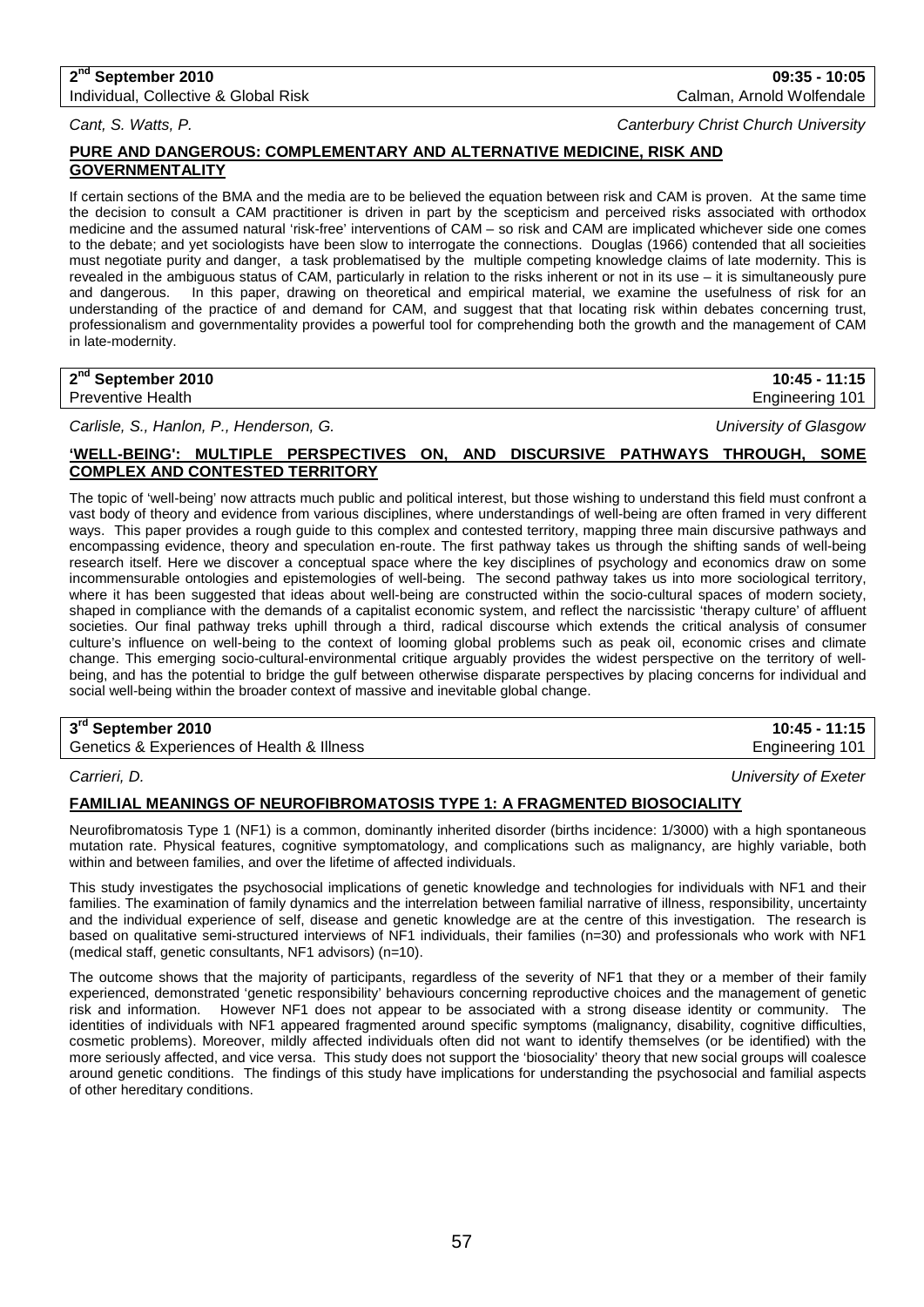# **2nd September 2010 09:00 - 09:30**

Lifecourse: Ageing, Death & Dying Calman, Rosemary Cramp Calman, Rosemary Cramp

*Chapple, A., Ziebland, S. University of Oxford*

## **VIEWING THE BODY AFTER BEREAVEMENT DUE TO A TRAUMATIC DEATH: A QUALITATIVE STUDY IN THE UK**

Objective: Whether bereaved relatives should be encouraged to view the body after a traumatic death is uncertain. This study explores people's accounts of their decisions (and the consequences) about viewing the body.

Design: In-depth interview study with qualitative analysis.

Participants: A maximum variation sample of 80 people bereaved due to suicide or other traumatic death.

Setting: Most people were interviewed in their homes.

Results: Some were reluctant to view the body because they feared how it might look or preferred to remember the person as they were alive. Apart from the perceived requirement to check identity, some felt they ought to see the body or were concerned that the loved one was 'being cared for'; or to say good-bye. When the relative refers to the dead person by name or personal pronoun this suggests a continued sense of social identity. Sometimes the coroner prevented contact with the body until after the post-mortem, suggesting to relatives that it had become police property. Seeing the body brought home the reality of death; it could be shocking or distressing, but, in this sample, few who did so said they regretted it.

Conclusions: Even after a traumatic death, relatives should have the opportunity to view the body, and time to decide. Officials should prepare relatives and explain if there are constraints for forensic reasons. The way that relatives refer to the body can be a strong indication for professionals about whether the person who died retains a social identity for the bereaved.

**2nd September 2010 15:45 - 16:15**

Cancer Engineering 101

*Chattoo, S. University of York*

## **THE MORAL MAZE OF CANCER RELATED THREATS TO FERTILITY: NEGOTIATING 'PRESERVATION', CONSENT AND CHOICE**

Theoretically, this paper cuts across the fields of cancer, ethnicity and infertility, providing a vantage point for understanding the long term –impact on self and relationships posed by cancer treatment and potential threats to fertility. The paper analyses how encounters with treatment bring younger men and women (18-40 years), from different ethnic backgrounds, face to face with profound questions of life, procreation, and death. The analysis focuses on the role of gender in potential 'forced choices' or 'non- choices' (cf. Franklin, 198 : 108) within the context of 'fertility preservation', and how individuals engage with various ethical dilemmas posed by the process of consent, leaning on competing medical, cultural or religious scripts. The process of consent surrounding 'preservation' of sperm, eggs and embryos locates the potential biographical disruption (cf. Bury) of infertility within wider cultural scripts of pronatalism, appropriate parenthood and 'best interests of the child' on one hand, and death and rights of (potentially) terminally ill individuals to have children on the other - even though posthumous use of gametes with prior consent is accepted within HFE law (cf. Simpson, 2001). The process leads to questioning and redefining transitory partnerships as (quasi) conjugal relationships.

At a methodological level, the paper problematises the notion of ethnicity by using a comparative method to analyse the biographical context within which treatment related threats to fertility are experienced and negotiated. The paper uses empirical data from a recently concluded two year qualitative study funded by the CRUK conducted at three sites in England.

| 2 <sup>nd</sup> September 2010           | 11:20 - 11:50   |
|------------------------------------------|-----------------|
| <b>Experiences of Health and Illness</b> | Engineering 005 |
|                                          |                 |

*Cooper, R. University of Sheffield*

### **RESPECTABLE 'ADDICTS' – IDENTITY AND OVER THE COUNTER MEDICINE ABUSE**

The sale of over the counter (OTC) medicines from pharmacies represents an opportunity for people to self-medicate and manage their own symptoms. However, some OTC medicines have the potential for misuse or abuse, and a range of concerns have been identified empirically, often using pharmacists' perceptions of those affected. This paper presents the findings of a qualitative study of twelve individuals who are or have been dependent on an OTC medicine. They were recruited via two UK on-line medicine abuse support groups during 2009 and 2010, and interviewed by telephone using semi-structured interviews.

A distinctive feature of the interviews was the complex and potentially conflicting identity claims being expressed. These included explicit recognition of their status as 'addicts' wherein they recognised their dependency to an OTC medicine – often a codeinebased analgesic. Recurrent patterns of drug-seeking behaviour were described, including purchasing and use rituals, such as brand specificity, anxiety when supplies diminished, and complex shopping routes to different pharmacies. 'Addict' emerged as a personal identity but appeared also partly a social identity, developed through membership of the on-line fora, although on-line pseudonyms were common. Participants contrasted themselves with those who were addicted to illicit drugs or alcohol - based, for some, on experiences of attending treatment facilities with such individuals but also in terms of the perceived lack of treatment options and medical awareness more generally. Moreover, this difference was actively reinforced by frequent reference to 'professional' and 'intelligent' social identity claims, and a desire to avoid their problem being recorded medically.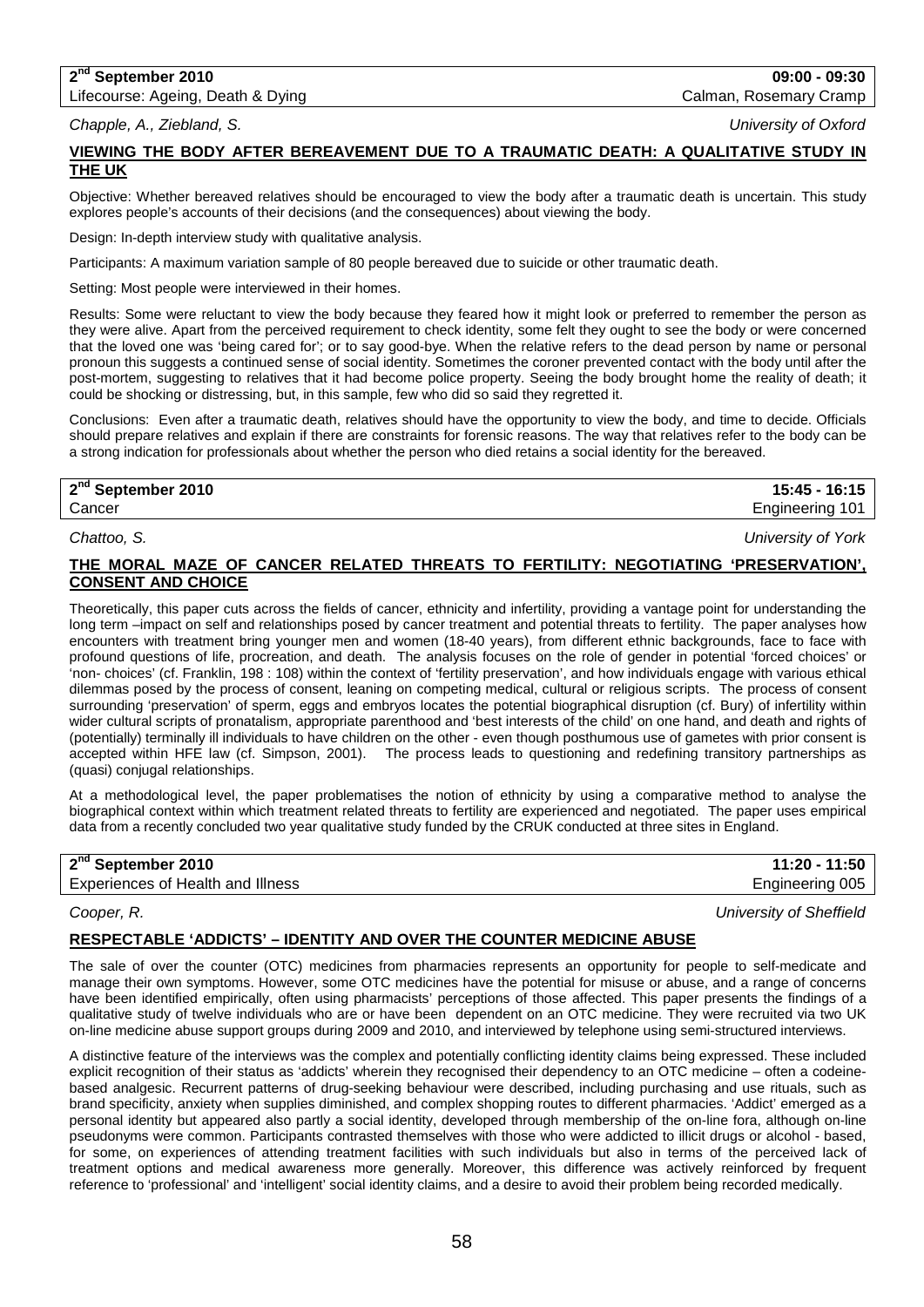*Corbett, K.P. Canterbury Christ Church University*

## **INSIDE THE BLACK BOX OF THE ANTIBODY TEST: DECONSTRUCTING THE OFFICIAL CLASSIFICATIONS OF RISK IN TESTING FOR THE HUMAN IMMUNODEFICIENCY VIRUS.**

This paper analyses United Kingdom (UK) guidance that since 1985 has officially governed medical diagnostic testing for antibodies to the human immunodeficiency virus (HIV). Using the work of Latour and Lipton, I analyse how these black boxed processes address the interpretative flexibility of HIV antibody tests by balancing test sensitivity and specificity to try to optimise diagnostic accuracy within populations classified as being 'at risk'. Inside this black box, different judgements can be made based on the seroepidemiological risk classification of blood donors, irrespective of the laboratory test result. Further limitations on diagnostic accuracy exist given the technology is a surrogate for the presence of HIV. This situation has led to test regulators developing algorithms to both help minimise interpretative flexibility and to maximise diagnostic accuracy using a form of inference to the best explanation. These findings aid understanding of the role played by laboratory regulation, interpretative flexibility and the seroepidemiological construction of risk to underpin population-based testing. Using data from tested subjects and officially published accounts, the paper deconstructs the classification of risk embodied by official test algorithms and analyses how this characteristic of all medical tests has sociological implications for medical decision-making, self-identity and new social movements that contest the official classifications of HIV risk groups.

## **2nd September 2010 16:20 - 16:50**

Embodiment & Emotion Calman, Derman Christopherson

*Corrigan, O.P., Letherby, G. University of Plymouth*

## **'RUNNING AROUND LIKE A HEADLESS CHICKEN' F1 DOCTORS' (LACK OF) TIME AND EMOTION MANAGEMENT**

The time of transition from medical student to junior doctor has long been experienced as stressful. Despite recent and ongoing changes to undergraduate medical education aimed at better preparing doctors for practise, a new programme of initial training and support during the first year (F1) and restricted working hours for junior doctors following the introduction of the European Working Time Directive, this remains an extremely stressful period for trainees.

Our analysis of qualitative data (interviews and audio diaries) collected from 31 respondents based in five hospital Trusts in Devon and Cornwall in the South West of England suggests that these individuals feel that they have little control over time and feel pressurised about lack of time at the beginning of their F1 experience. In some cases the support of others (senior doctors, colleagues, friends and family) helps F1s to achieve a sense of control over time and allows them to better manage the emotional stress they undergo as they experience the emotional challenges involved in their work. Drawing on social theories of time and emotions, we will explore these issues further with particular reference to our respondents' views on balancing time, overtime (long hours), improvements over time and time for the self or not.

## **2nd September 2010 14:35 - 15:05** Mental Health Maths 107

*Cotton, A., Jinks A, Rylands I Edge Hill University*

## **MULTIPLE MEANINGS AND INTIMATE PARTNER VIOLENCE:IMPLICATIONS FOR MENTAL HEALTH CARE**

There have been numerous discursive approaches to exploring intimate partner violence/domestic abuse; such multiple disciplinary perspectives illustrate the complexities in naming, researching and 'intervening' in a subject that occupies an uneasy space within contemporary western culture.

This paper reports on an integrative review of qualitative and quantitative empirical studies which have as their intention the ways that intimate partner violence is approached and addressed with people within the context of mental health care settings.

Attempts to address violence in intimate relationships within mental health assessment is fraught with tensions, with 'screening' a particular concern. Mental health policy directives, and recent legislation on domestic violence may be juxtaposed against who comes to name the experience, and how the often disparate epistemological positions within sociocultural discourse may mean confusion within mental health practice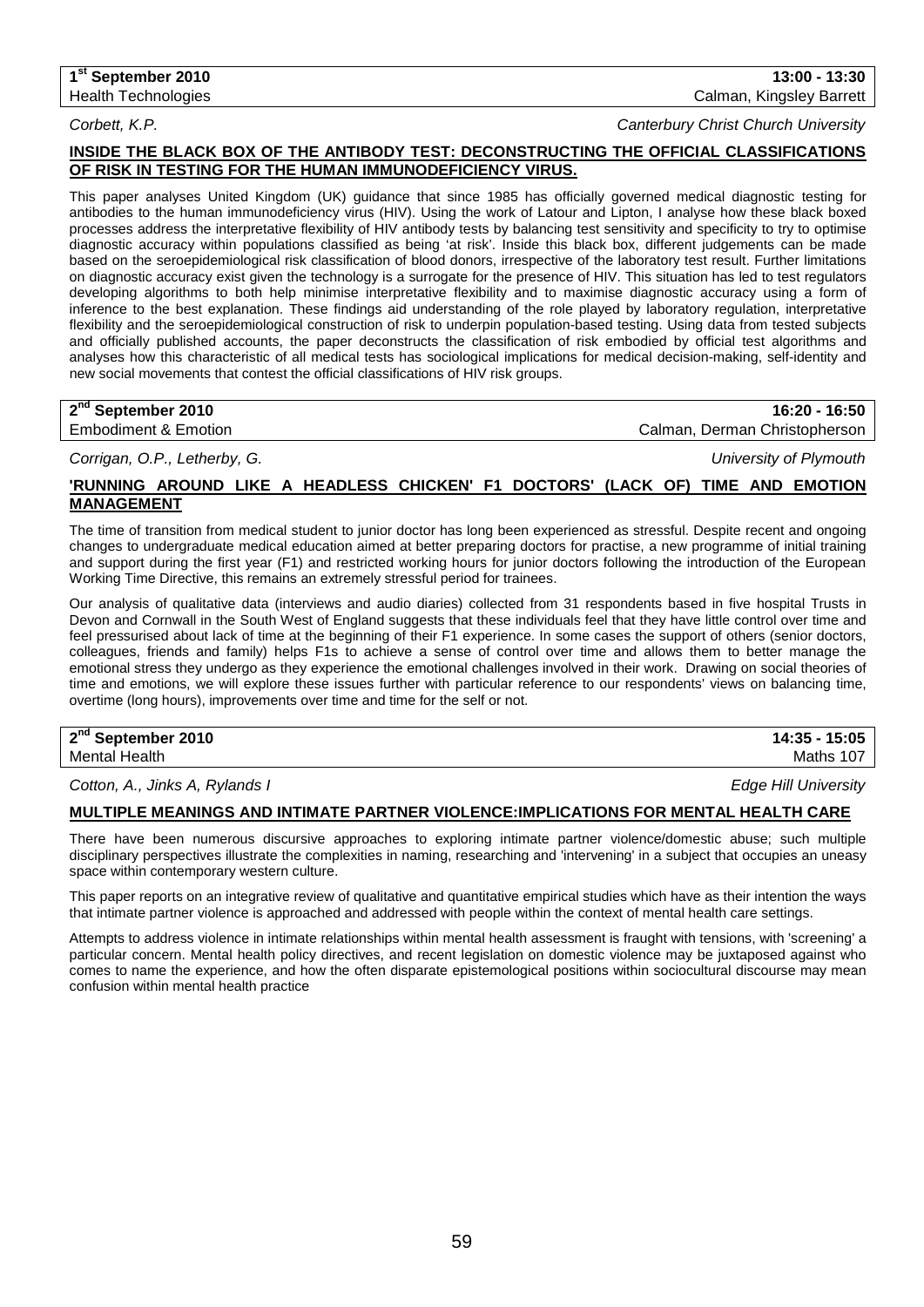## **3rd September 2010 10:10 - 10:40**

Genetics & Experiences of Health & Illness Engineering 101

## **CHOICE AND RESPONSIBILITY IN GENETIC TESTING**

This is a PhD project exploring experiences of an extended family who were one of the first internationally to have a genetic mutation identified causing a predisposition to cancer.

15 members of the family who had tested positive or negative for the mutation were involved in the fieldwork, which used multiple qualitative interviews, visual methods such as photo elicitation, social mapping and engaged with the biomedical representation of family. Through these methods an exploration of ways in which families and identities are constructed and defined by or in the context of genetic testing was undertaken.

A compelling theme to emerge is the dichotomous notion of choice and responsibility. Narratives of choice are explored illustrating complex boundaries that participants continually negotiate in making sense of their choices about closeness, who is family, who is kin and who chose to be tested. Whilst choice is framed as an immutable right, participants discursively negotiate boundaries of responsibility to those they call kin and this is intensely highlighted in their narratives about those who declined genetic testing. It is at this intersection of choice and responsibility that a moral lens appears through which participants view those who declined testing and it is within this emotive setting that kinship ties have the potential to be disrupted and family dynamics disturbed.

These insights contribute to an important narrative about the cultural engagement with the new genetics. The paper engages with work from Rose, Stacey, Lupton and Peterson, among others, in its focus on choice and responsibility.

## **3rd September 2010 11:20 - 11:50** Lifecourse: Reproductive Health Calman, Rosemary Cramp

*Coxon, K., Sandall, J., Fulop, N. King's College, London*

## **BIRTH PLACE DECISIONS: HOW RISK DISCOURSE AND MORAL HYGIENE REDUCE 'CHOICE' OF PLACE OF BIRTH**

According to the current Department of Health 'Maternity matters' policy, pregnant women in England can choose between giving birth at home, in a 'midwife led' birth unit, or in hospital. However, it can be difficult for women and their partners to make sense of this opportunity, when for many years they have been shepherded towards giving birth in hospital for safety reasons.

This paper draws on antenatal interviews with women and their partners from a longitudinal, qualitative study. It identifies ways in which individuals seek information about place of birth, and why some sources of knowledge are selected whilst others are ignored. At an early stage of this study, it seemed that a risk-based moral framework was operating in relation to both 'home' and 'hospital' birth and here I use Douglas and Wildavsky's (1982) theory of the cultural selection of risks to describe this framework and to suggest how it impacts upon birth place preference. I argue that a range of metaphors of moral hygiene (such as 'safe hospital birth' or 'natural home birth') are used within contemporary discourse, to distinguish between birth at home and 'nonhospital' settings on the one hand, and hospital based 'obstetric ward' birth on the other, and I explore the premise that a subtle process of moral signposting occurs at a time when women are expected to 'perform' responsible motherhood, effectively reducing the different 'birth place' options available to them.

**3rd September 2010 10:10 - 10:40** Theory Engineering 005

## *Cresswell, M. Karimova, Z. Durham University*

### **PSYCHIATRIC SURVIVORS AND THE PROBLEMATIZATION OF SELF-HARM**

This paper considers a conundrum within the history of psychiatric survivor activism within the UK. In particular, it concerns activism which surrounds the 'politics of self-harm'. Previous research has established that this emerged in the late 1980s from a confluence of feminist and survivor activism culminating in the formation of the National Self-Harm Network (NSHN) in 1995.

The conundrum is this. If we locate the origins of the 'politics of self-harm' in that feminist/survivor confluence after 1986, what then was happening apropos self-harm activism in the years prior to that? The authors' historical research into both feminist and survivor archives suggests that there was virtual silence upon the issue and no activism explicitly connected to it.

This suggestion raises two questions:

1.Why, when feminist and survivor activism explicitly campaigned around such diverse issues as eating distress and psychiatric iatrogenesis, was there no mobilisation, before 1986, of a 'politics of self-harm'?

2.What, then, were the 'conditions of possibility' for a politics of self-harm?

The paper argues that such a politics depended upon a specific problematization of hegemonic discourses surrounding selfharm. And this problematization, rather than being the achievement of a mass social movement, demonstrated, rather, the power of small numbers of activists working together in networks to raise awareness of medical and psychiatric iatrogenesis. The paper thus clarifies how a problematization of self-harm emerged in the late 1980s within one highly specified spatio-temporal field. Theoretically, the paper mobilises the late-Foucauldian historiographical concept of the 'process of problematization'.

*Cowley, L. Newcastle University*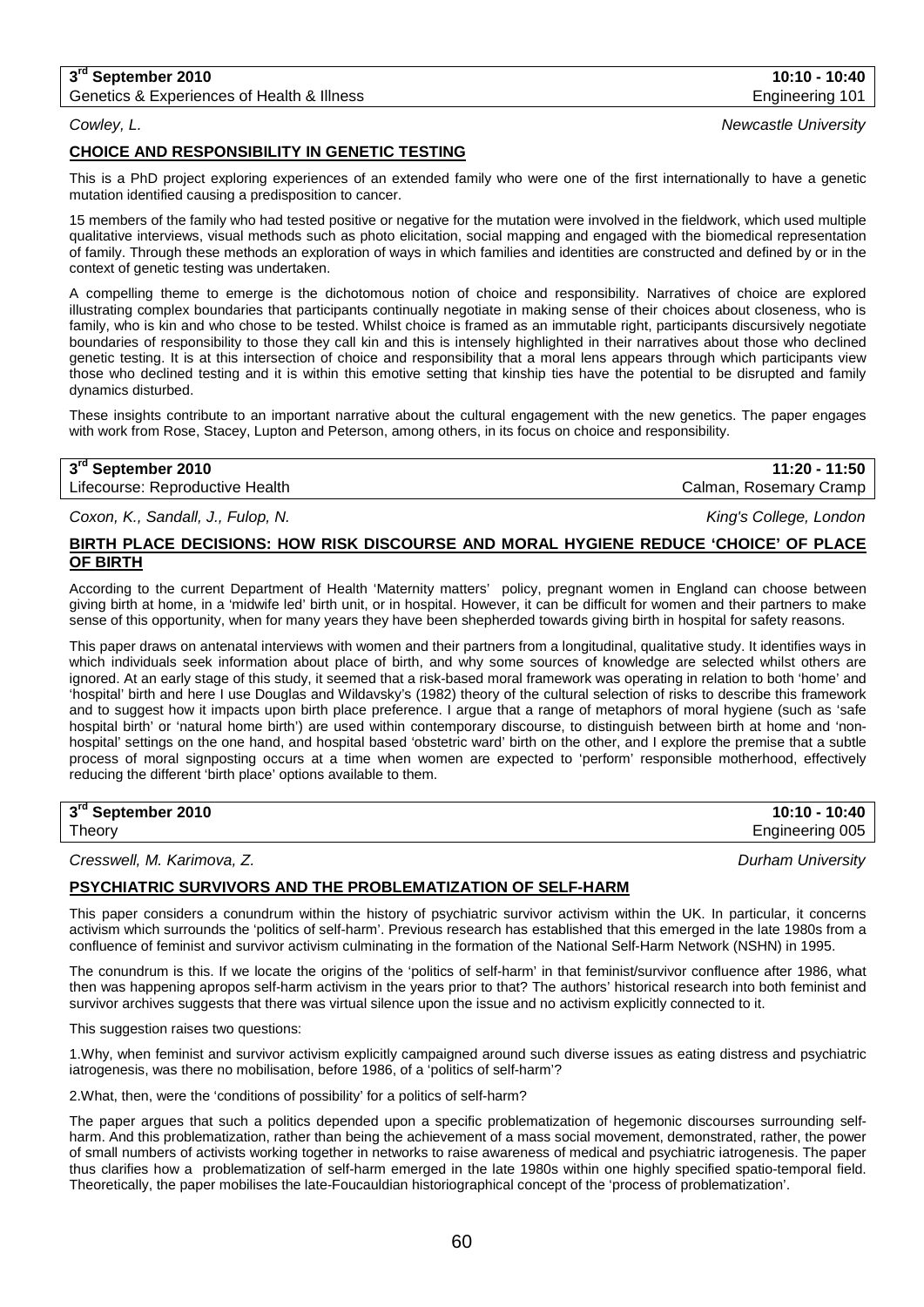#### *Curran, S., Uzwiak, B. Amnesty International Ireland*

## **MASKING THE DEMISE OF PRIMARY HEALTH CARE IN CAYO, BELIZE: COMMUNITY HEALTH DECISION-MAKING AMID CIRCULATING NOTIONS OF POOR HEALTH**

"This paper examines access to the primary public health care system and health decision-making in the western Cayo area of Belize, Central America. This is based on primary and secondary field data including interviews with local health professionals and national policymakers, a local community health survey, and several community focus groups. Over the past ten years, residents of Belize have experienced a decrease in Primary Health Care delivery in rural areas, the downgrading of hospitals to polyclinics, and a lack of health personnel, basic medications and equipment. Despite this, "lifestyle" and "cultural preferences" are increasingly cited as reasons for individual poor health (this despite the more than 33.5% national poverty rate and the highest rate of HIV infection in Central America). This discourse of individual responsibility masks structural inequality in a national and global context, and also masks the roles of key decision-makers in reproducing health inequalities within and outside the health system. This is seen in a disjuncture between local explanations for poor health, and national and international explanations. This focus on individual choice also shifts analysis away from socioeconomic reform. Despite the rhetoric of "Equal Health for All," the social organization of medicine reinforces socioeconomic, ethnic, and gender based divisions. The paper discusses residents' perceptions and experiences of Primary Health Care in light of circulating ideas that blame the failure of the public system on poor individual choice. The poster suggests that it is neoliberal reform, rather than "lifestyle choices," that creates poor health and health differentials.

| 3rd September 2010              | $10:45 - 11:15$        |
|---------------------------------|------------------------|
| Lifecourse: Reproductive Health | Calman, Rosemary Cramp |

*Davis, K. Univeristy of Edinburgh*

## **FROM 'GOOD BABIES' TO 'BAD MOTHERS': CHOICE, COMPLEXITY AND INTERPRETATION IN MOTHERING**

How a 'good' mother is defined changes through time according to the social and political context in which women experience their childrearing. Changes in the politics of parenthood encompass changes in how parents are to relate to their children as well as how they are to concentrate on the daily minutiae and caring practices. Many of the methods and approaches involved within 'motherhood' have altered and multiplied in the last six decades, but consistent throughout were moral discourses of both citizenship and the fulfilment of the maternal responsibility of socialising children. Drawn from my doctoral research that explored how kinship and expert advice affect the process by which women in Scotland learn to mother, this paper focuses on mother's narratives and professionally published childrearing literature from three cohorts and time periods covering 1945-2004. I will show that the increasing multitude of practices and choices regarding childrearing contributed to two phenomenon as described by my interviewees: first, that as childrearing advice diversified alongside changing notions of a properly socialised child there was a narrative shift from 'good babies' to 'bad mothers', and secondly, that as mothering expectations became more intensive and complex, a greater burden of interpretation fell upon the mothers.

| 2 <sup>nd</sup> September 2010 | 16:55 - 17:25                |
|--------------------------------|------------------------------|
| Ethics                         | Arnold Wolfendale<br>Calman. |
|                                |                              |

*de Andrade, M. University of Strathclyde*

## **'PHARMAFILLIATION': A CASE STUDY**

If regulators are to fulfil their mission of protecting and promoting public health, then it might be expected that they act as dependable, authoritative decision-making bodies. Guided by the assumption of accountability, calls for transparency and an overriding obligation to act with scientific integrity, patients, medical practitioners, and the government should trust that regulators ensure proper standards in the practice of medicine. This article explores why this trust is sometimes misplaced by examining a case study which traces the actions of the General Medical Council's (GMC) handling of claims of scientific misconduct over the osteoporosis drug, risedronate (Actonel). Numerous internal and public documents were analysed, and interviews and Freedom of Information requests supplemented documentary research. The analysis exposes the somewhat farcical and cumbersome processes of regulation employed by the agency and highlights its existence as an exonerating body failing to safeguard public health. It identifies three concerns: the time taken to deal with the complaint and the way in which it was handled; a lack of attention to the primary complaint; and a failure to recognise and act upon behaviour the GMC had previously condemned. Furthermore, it reveals an area of 'regulation' that is unregulated: it is not clear whether scientific deception involving drugs is within the organisation's remit or indeed if it falls within any health regulators' remit. A new concept called 'Pharmaffiliation' is described and applied to guide the investigation by taking into account the various stakeholders involved in the process of communication.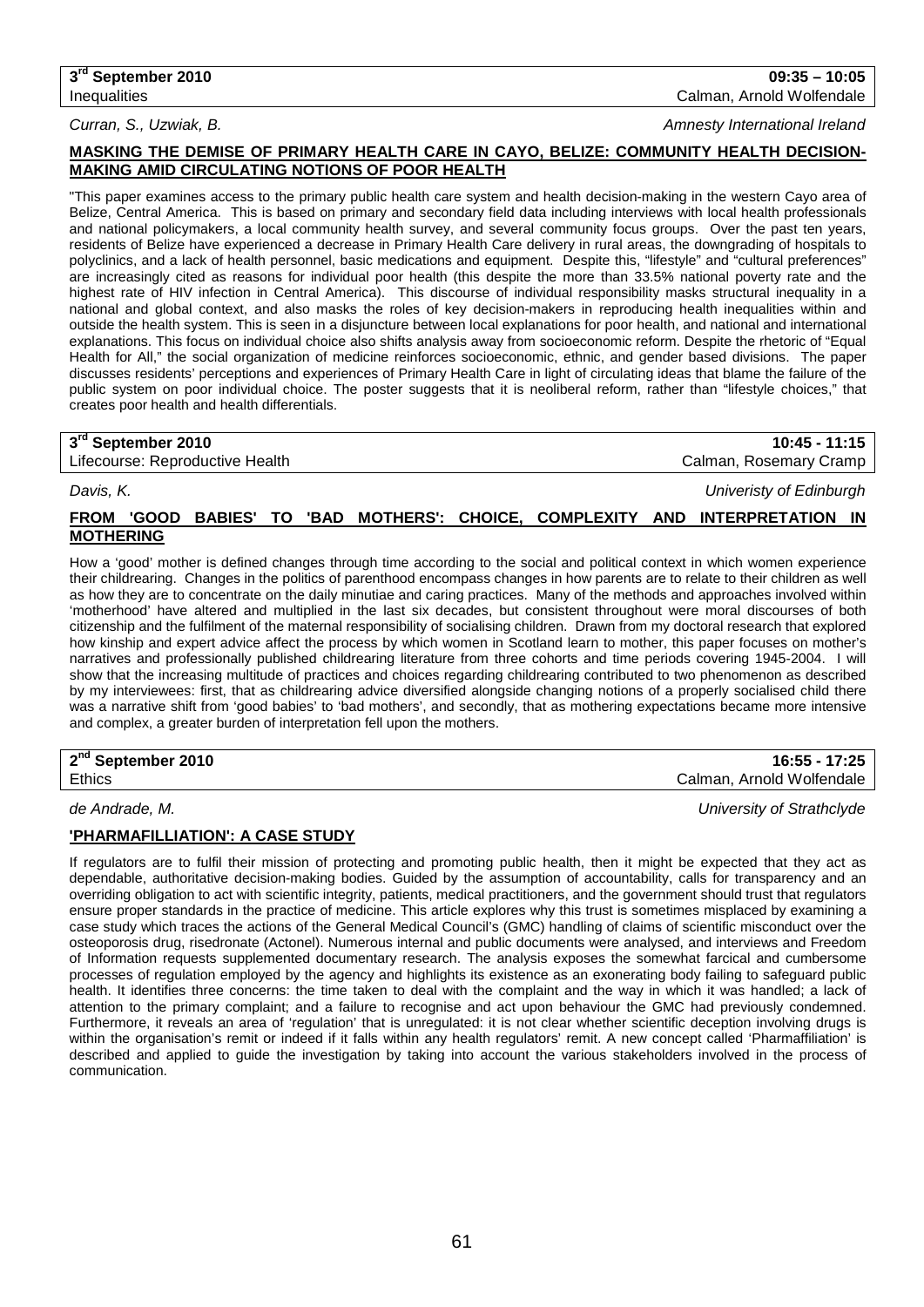#### **2nd September 2010 10:45 - 11:15** Health Service Delivery & Organisation Calman, Calman, Calman, Ken Wade

*Deacon, M. University of Chester*

## **THE IMPLICATIONS OF DOCUMENTARY WORK FOR THE PRACTICE OF COMMUNITY MENTAL HEALTH NURSES**

This paper will report on an ongoing study concerning the documentary practices of Community Mental Health Nurses (CMHNs). The study aims to investigate organisationally driven documentary practices to inform policy and enhance practice.

CMHNs complain that rules regarding the amount and completion of documentary work are consistently growing and that this has negative implications for their work with service users. A particular complaint is that of much duplication of information. Complaints of growing bureaucracy are a contemporary feature of organisational life and this has been associated by some with the idea of the audit society. It is argued that the practice of auditing is the fundamental driver for document production, that is, that documents must meet the needs of the auditor first and foremost. This study sets out to analyse these issues by systematically examining the documentary practices of a group of CMHNs as a case example.

Following ethical approval by the relevant NHS research ethics committee the following data collection methods are being used: thematic, audio-recorded interviews with a sample of CMHNs from two Mental Health NHS Trusts; documentary analysis of the documents that they use in routine practice and investigatory contact with CMHN paperwork organisational recipients. The complex documentary trail will be followed through the organisations and will reveal a 'whole systems' picture of the data collected and its multifarious functions.

The paper will set out the background and conduct of the study and discuss some emerging findings and their implications for mental health care policy and practice.

## **2nd September 2010 09:35 - 10:05 Ethnicity & Migration Maths 107** Control of the Maths 107 Control of the Maths 107

*Denny, E. Culley, L. Papadopoulos, I. Birmingham City University*

### **ENDOMETRIOSIS AND CULTURAL DIVERSITY: THE EXPERIENCE OF MINORITY ETHNIC WOMEN**

'Endometriosis and cultural diversity' (the Endocul project) explored the experience of women from minority ethnic groups living with endometriosis and their needs for culturally specific information and support. The study focused on five minority ethnic groups: African Caribbean, Chinese, Greek/Greek Cypriot, Indian and Pakistani.

The project aimed to develop, in collaboration with community groups and patients, evidence based and culturally sensitive resources for women with endometriosis from these communities and for the health professionals providing services to them.

In order to meet this aim primary research was first conducted with women from community groups, women with endometriosis from the target communities, and health professionals

This paper is concerned with individual interviews with minority ethnic women with endometriosis. Semi-structured interviews were conducted with women from each community (n=29) which focused on the meaning of endometriosis in their lives, their experience of health service provision, and their information needs.

The women studied had many similar experiences and concerns to other women previously reported in the literature (e.g. Denny, 2004; Gilmour and Huntington 2005, Seear, 2009). They also identified cultural factors as having an impact on their experience of endometriosis and of health services. These factors centre on the role of women and the importance of reproduction within their communities, and the influence of religious beliefs.

Cultural values can generate unique meanings and experiences of endometriosis. In order to develop culturally sensitive resources and services for women these need to be incorporated, whilst resisting essentialising culture as a fixed and bounded concept.

## **3rd September 2010 09:35 - 10:05**

Health Service Delivery & Organisation Calman, Ken Wade Calman, Ken Wade

*Dent, M.P., Tutt, D., Eason, K., Waterson, P. Staffordshire University*

## **INTEGRATING CARE, CARE PATHWAYS AND INFORMATION SYSTEMS: THE CASE OF THE FRAIL ELDERLY**

This paper examines the challenges of information systems design for the coordination of care for one patient group. It draws on a comparative qualitative study of two primary care trusts (PCTs) and is concerned with the design and implementation of systems and pathways to primarily support the care of the 'frail elderly', people who present the PCTs and health professionals with particular challenges. These include the management and coordination of care for complex conditions while avoiding frequent and unplanned hospital stays. We will discuss how the care of this patient group involves a set of reciprocal dependencies between agencies and very tight coupling and task interdependence in times of critical need (Thompson, 1967).

The two PCTs have organised the management of the complex care of the frail and elderly patients in similar ways, but the patient care information systems underpinning this are organised rather differently. This reflects, we will argue, an inherent tension between the competing local rationales of information systems and patient care pathways (e.g. Timmermans and Berg 2003; Berg and Bergen 2004).

(Acknowledgement: this research is funded by the NIHR SDO)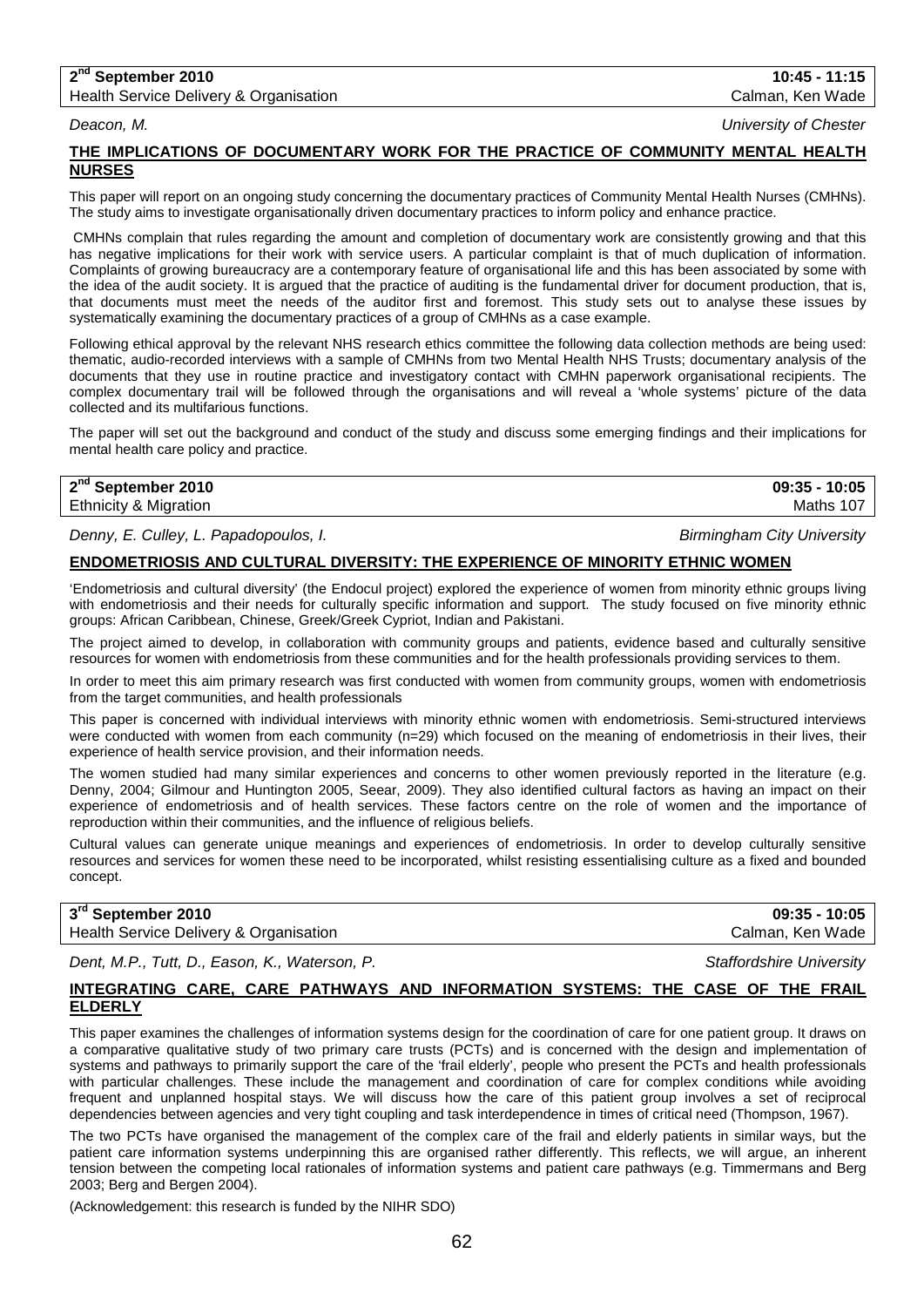## **2nd September 2010 10:10 - 10:40** Health Service Delivery & Organisation Calman, Ken Wade

## *Dopson, S., Heron, P., Kessler, I. University of Oxford*

## **HEALTHCARE ASSISTANTS AND THE PATIENT EXPERIENCE: A DISTINCTIVE CONTRIBUTION?**

The sociology of work has treated the assistant role in a limited way: it has been seen as a 'cheap' source of labour or as a convenient 'dumping ground' for the delegation of routine tasks as 'superordinate' occupations seek to professionalise. This perspective is reflected in public policy as it relates to the healthcare assistant (HCA), the role being viewed, within the context of NHS modernisation, as a flexible source of labour with scope to 'free up' the nurse. Policy makers have, however, tempered this view with suggestions that the role has a distinctive contribution to make to healthcare quality. Implicitly this is seen to lie in the structure of the role and in those filling it, making care more accessible to the patient. Nonetheless, there are policy risks associated with the increased use of the HCA: the role remains unregulated, with the possibility that patients regard treatment by HCAs as a diminution rather than enhancement of care quality. This paper addresses whether the HCA enhances and/or diminishes the patient care experience in a hospital setting. Drawing on interview, survey, focus group and observational data from four hospitals, it explores the HCA-patient relationship from the perspective of three stakeholders: the HCA, the patient and the nurse. These data provide a strong evidence base for the suggestion that HCAs develop a distinctive and 'positive' relationship with patients. However, perceptions of this relationship display some contradiction and suggest that any 'positive' contribution might be contingent on certain management practices.

## **2nd September 2010 14:35 - 15:05**

Randomised Controlled Trials & Evidence-Based Medicine Calman, Kingsley Barrett

*Eborall, H.C., Dallosso, H., Daly, H., Martin-Stacey, L., University of Leicester Speight, J., Carey, M., Davies, M., Khunti, K., Heller, S*

## **THE FACE OF EQUIPOISE: VIEWS AND EXPERIENCES OF DELIVERING STRUCTURED EDUCATION AS TWO ARMS OF A RANDOMISED CONTROLLED TRIAL.**

This paper reports findings of qualitative study embedded in a randomised controlled trial (RCT) comparing structured education programmes for two methods of patient self-monitoring for Type 2 diabetes (urine and blood). The paper focuses on educators' experiences of delivering education about these two methods to patients.

Focus groups were conducted with educators (N=14) before and after educators were trained in the delivery of the intervention. Further focus groups were conducted when the trial was underway. Individual interviews were conducted with educators towards the end of the trial. Data analysis was informed by the constant comparative method.

We found that pre-trial training raised educators' awareness of equipoise and made them think about their own preferences. Educators acknowledged that they held personal preferences with regard to the two methods (urine versus blood), and thus they were not in individual equipoise. Their preferences changed throughout the trial and were influenced by their experiences of delivery. However, educators themselves did not believe that their own preferences impacted upon their ability to deliver the programme in equipoise. Educators' commitment to the principle of equipoise in this trial was embedded in feelings of duty and professionalism, and a desire for the RCT to succeed so that the findings would enable them to deliver evidence-based practice in the future.

The discussion will consider the influences of professionalism and duty of care, and will consider the potential related conflict for deliverers of an intervention. The findings will also be considered within wider debates about individual and community equipoise.

| 2 <sup>nd</sup> September 2010         | 14:35 - 15:05    |
|----------------------------------------|------------------|
| Health Service Delivery & Organisation | Calman, Ken Wade |

*Finch, T., May, C., Murray, E., O'Donnell, C., Mair, F. Newcastle University*

## **NORMALISATION PROCESS THEORY: DEVELOPMENT OF AN INSTRUMENT TO ASSESS NORMALISATION POTENTIAL IN E-HEALTH**

Health care interventions are often costly in terms of money, time and effort, and are increasingly complex to implement and evaluate. Normalisation Process Theory (NPT, Carl May et al) provides a framework for understanding complex interventions that shifts the focus beyond implementation, to understanding the processes by which new technologies and practices become routine and embedded. For theory such as NPT to become practically useful however, there is a need for simple assessment instruments that can be used in health care settings by practitioners, managers and researchers to assess such processes of normalisation. This project extends an ongoing programme of qualitative research on NPT, to develop a structured instrument for assessing normalisation processes relating to e-health in healthcare contexts. The paper will focus on the instrument development work undertaken to produce a set of theory-derived process measures, and preliminary testing of it. The methods included item development work drawing on theory and a variety of empirical data, an online survey of authors of e-health review papers (n=63), and online surveys in two NHS contexts (n=46 and n=231) using different e-health technologies. A 30-item instrument is presented for further testing and validation in future research. The discussion will focus however, on key challenges in operationalising theory for measuring processes of implementation, normalisation and embedding of new technologies and practices in collaborative health care environments.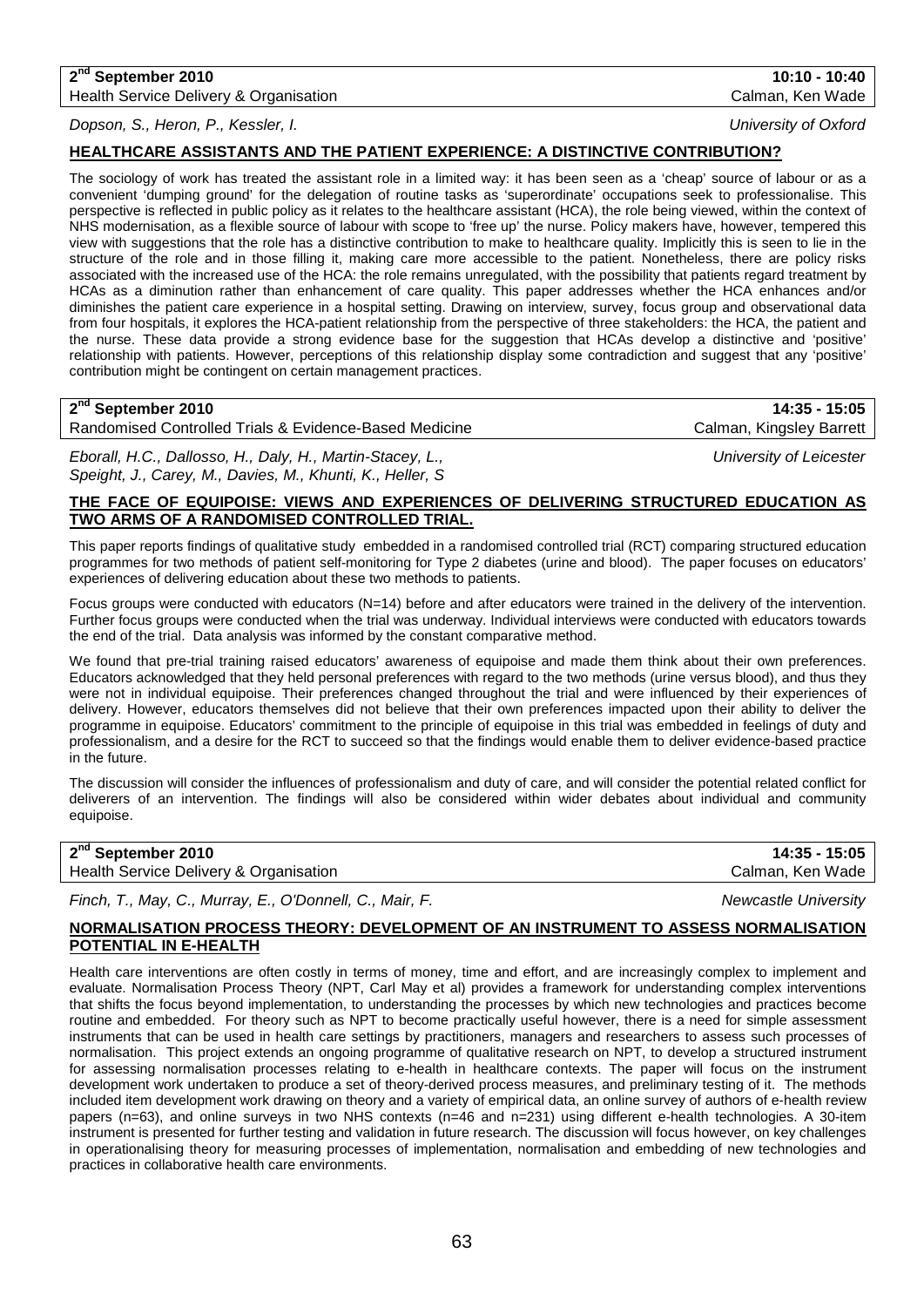**2nd September 2010 16:55 – 17:25** Embodiment & Emotion Calman, Derman Christopherson

*Fisher, P., Byrne, V. University of Huddersfield*

## **'YOU CAN'T DO IT IF YOU'RE NOT PASSIONATE ABOUT IT': WHY THOSE WORKING IN LEARNING DISABILITY SERVICES NEED EMOTION**

We suggest that there is a need to debate some of the received wisdom of good practice in learning disability (LD) services in the UK. Practice in LD services is in the process of being transformed away from a focus on care to one based on an ethos of consumer choice.Technologies of welfare are directed towards promoting a particular understanding of citizenship – the citizen consumer/worker. Drawing on observations and 10 interviews conducted with staff at Mencap, this paper considers how transitions in current practice are impacting on the identities of those working in learning disability services. It raises important questions as to how enabling practice is constructed within policy discourse, and how this is received and understood by those working 'on the ground' in learning disability services. We draw theoretically on MacIntyre's, seminal work, After Virtue, and apply his conceptualisation of internal and external goods to analyse the discourses of Mencap staff in relation to their views and approaches to their work. We argue that excellent practice is often underpinned by a desire to pursue the internal goods of practice and that this requires an emotionally based orientation towards work with service users. Such an approach, however, is at odds with official discourse that equates service user empowerment with a need to maintain rational detachment.

| 3rd September 2010 | 11:55 - 12:25   |
|--------------------|-----------------|
| Theory             | Engineering 005 |

*Fox, N. University of Sheffield*

## **CREATIVITY AND HEALTH: A DELEUZIAN TAUTOLOGY?**

Many studies have suggested that creative activity is 'good for you', specifically, that there are health benefits which range from improved mental health to longevity. Why should this be? Various psychological and social explanations have been proposed, but all suffer from the failure to fully specify the nature of creativity, or in the case of sociology, a focus on the epiphenomena of creativity, for instance, the organisational or social factors supporting or inhibiting its expression. Recently, however, an interest in embodiment, identity and reflexivity suggests a new sociology of creativity.

This paper addresses creativity and health from a novel perspective, arguing that effectively these two concepts are features of an underlying will to power of the organism. It is thus unsurprising that there is a relationship between creative activity and health, particularly if the latter is conceived as the capacity of the body to 'become-other'. Drawing on Deleuzian scholarship, I will explore how we may conceptualise creativity and health as different facets of a becoming-other organism, and set out a research agenda that addresses this confluence.

# **2nd September 2010 14:00 - 14:30**

Calman, Rosemary Cramp

### *Gabrielsson, F., Stokken, R. Jönköping University*

### **UNEMPOWERING LOVE: ON PATIENT CHOICE AND PROFESSIONALISM**

In Sweden, health care experiences an increasing focus upon patient's right to choose. On basis of discharge planning, we discuss the consequences of this from a care-perspective, focussing upon the contradiction between respecting choice and taking on the role as carer for other person's wellbeing.

While Parsons frame the health worker as the patient's guardian, modern health service conceives health professionals as partners to autonomous patients that got the right to choose. Mol frames the contradiction between these two to be between the logic of care versus the logic of choice.

Our discussion is based upon investigation of 27 discharge planning processes. In addition health professionals were interviewed and observed at discharge-planning meetings. In this total body, we focus the empirical section upon one case.

The case concern Ida that is eager to go back home, and her spouse that due to experiences not dear to take her home. The result is Ida moving into an elderly nursing home. At the end of the meeting, when the discharge planning team has left, Ida's spouse apologies for – of love to her – not daring to have her at home.

We discuss in special challenges deriving from the discharge planning team respecting the choice of Ida's spouse, without investigating the case further. The result is that all parties act from meagre information, and a situation where all parties in some sense becomes losers.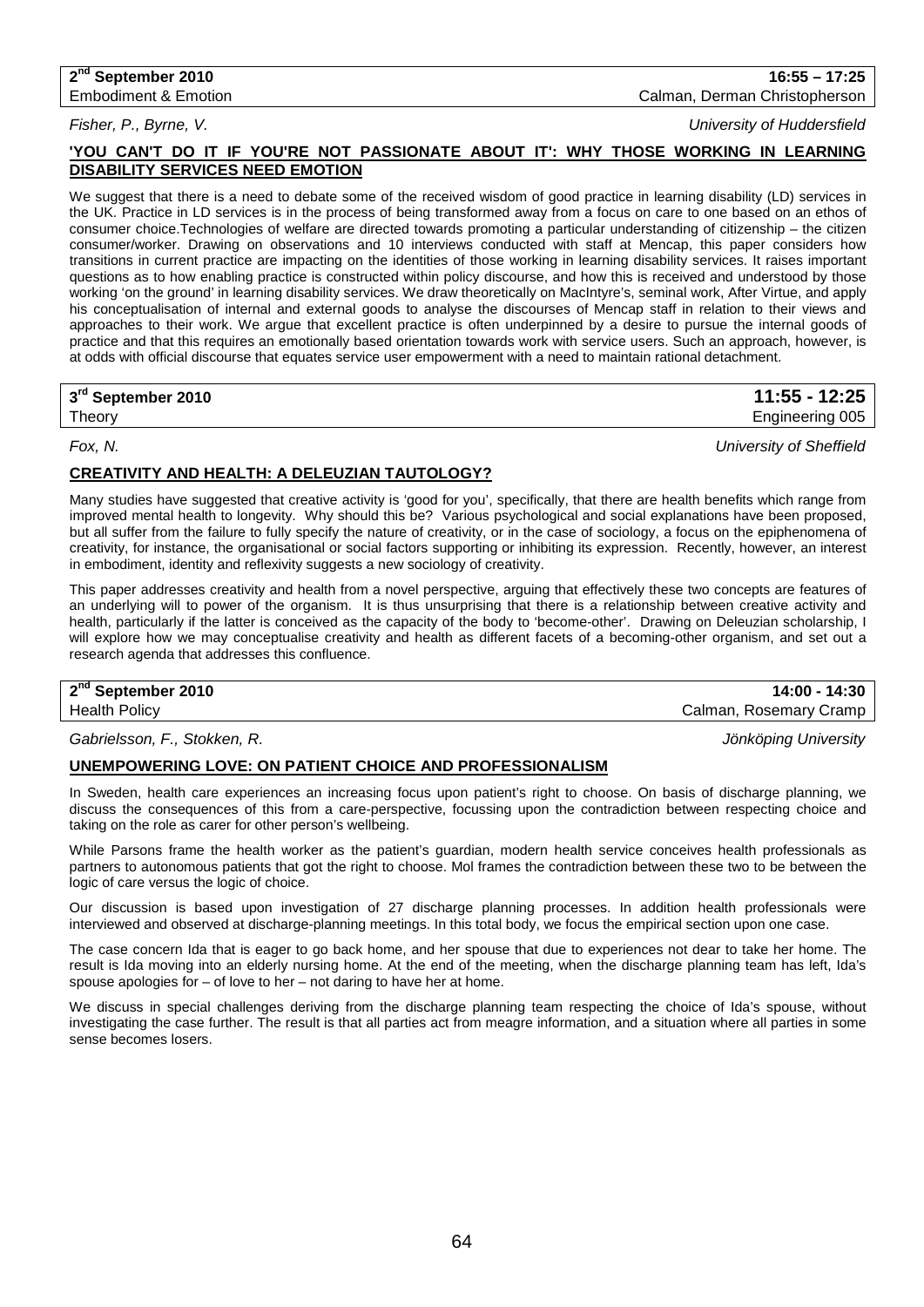## **1st September 2010 14:45 - 15:15** Experiences of Health and Illness **Engineering 005** Engineering 005

*Gibson, B.J., Boiko O, Baker SR, Robinson PG and Locker D University of Sheffield*

## **THE EXPERIENCE OF DENTINE SENSITIVITY: POLYCONTEXTURAL MEANING, ACCOUNTS OF ILLNESS AND NARRATIVE IN DENTINE SENSITIVITY**

Narratives of illness experience are not only a central theme of attempts to deal with the complexity of illness in modern society. The sociology of health and illness has participated in attempts to grasp the importance of the changing nature of illness by making illness experience accessible and therefore more visible to society. This discussion has largely been preoccupied by the significance of these accounts and their emergence in modern society. Much less discussed have been the structural aspects of illness narratives. Whilst the function of narrative appears to be to bring together the disparate impacts of illness in experience, there is also a polyphonic aspect to narrative. Narratives are determined by and determining of participating systems such as morality, the medical system, law and the economy. The aim of this paper is to use data from a study on the impact of dentine sensitivity to explore the polycontextural meaning of accounts of illness. Data were collected from interviews with 23 participants exploring dentine sensitivity. The accounts of illness turned on the distinction between a private pain and a public imperative. The public imperative was that dentine sensitivity was not a problem for medical systems. Yet the condition had multiple impacts. The clash between the public imperative and the private nature of their pain meant that the condition was privatised. Dentine sensitivity is structured as a health condition rather than an illness proper. Sufferers must therefore seek privatised solutions, usually provided by a carefully watching and listening consumer capital.

| 1 <sup>st</sup> September 2010 | 14:10 - 14:40 |
|--------------------------------|---------------|
| Mental Health                  | Maths 107     |

## *Gilbert, A.P. Farrand, P; Lankshear, G University of Plymouth*

## **I DON'T WANT TO LIVE LIKE THIS ANYMORE: DISRUPTED HABITUS IN YOUNG PEOPLE AT RISK**

This presentation reports on interview data gathered between 2004 – 2007 from 27 young people involved with a street level service for young people considered 'at risk' of diagnosis of personality disorder. The service aimed to promote social inclusion through early interventions using elements of youth work and assertive community treatment. Young people experiencing difficulties in at least five areas of life, accessed a third sector street level service where a caseworker worked with them on an individual basis to explore practical solutions to problems. Interviews with these young people explored the events that led to their initial contact and their experiences from that point onwards. Using a twin track approach, narrative analysis provided a description of 'how' these young people describe their lives in terms of 'I don't want to live like this anymore' while 'what' they describe provides an often harrowing account of dangerous relationships and social isolation. In the process, the discussion draws on a theoretical framework developed from the work of Pierre Bourdieu particularly his notion of crisis. The relevance of this presentation to the sociolgy of health and illness emerges from the accounts of the participants, many of who have experienced trauma and abuse, compounded by often unsympathetic responses of health and welfare services. In addition, there is a paucity of accounts in the literature by people with personality literature, even fewer that take a sociological perspective and non to our knowledge of young people 'at risk'.

**2nd September 2010 14:00 - 14:30**

Lay-Professional Interface **Engineering 005** Lay-Professional Interface

*Gimlin, D.L. University of Aberdeen*

## **CONSTRUCTING THE 'OTHER' IN AESTHETIC COSMETIC SURGERY**

This presentation addresses questions of narration and intersubjectivity in cosmetic surgery by examining the practice crossculturally. Drawing from interviews with 80 British and American women who have had an aesthetic procedure and 16 British and American cosmetic surgeons, it explores constructions of the surgical 'Other' – i.e., the woman who has cosmetic surgery with little consideration of its risks, is motivated by vanity rather than need, has unreasonable expectations regarding its outcome and/or is obsessively concerned with her appearance. My research shows that constructions of surgical otherness are deeply contextual and interactive. They involve the production of narratives that reflect individual experience, are shaped by cultural imagery and incorporate narratives provided by others with whom we communicate. They also function as a form of identity work, as patients and surgeons draw upon them (and assist in reproducing them) in their performances of self. As part of that process, physicians not only confirm the patient's self-presentation as a 'good surgical candidate', but also aid in producing her as such. Practitioners too engage in their own presentations of self; their negative commentary on surgical Others implies a criticism of – and, thus, an effort to differentiate themselves from – the surgeons responsible for their production. Finally, although the processes involved in constructing the Other of cosmetic surgery vary to some extent cross-culturally, they serve in both settings to define the types of bodies that women can reasonably expect to achieve and to distance both patients and surgeons from many of the problematic meanings of aesthetic intervention.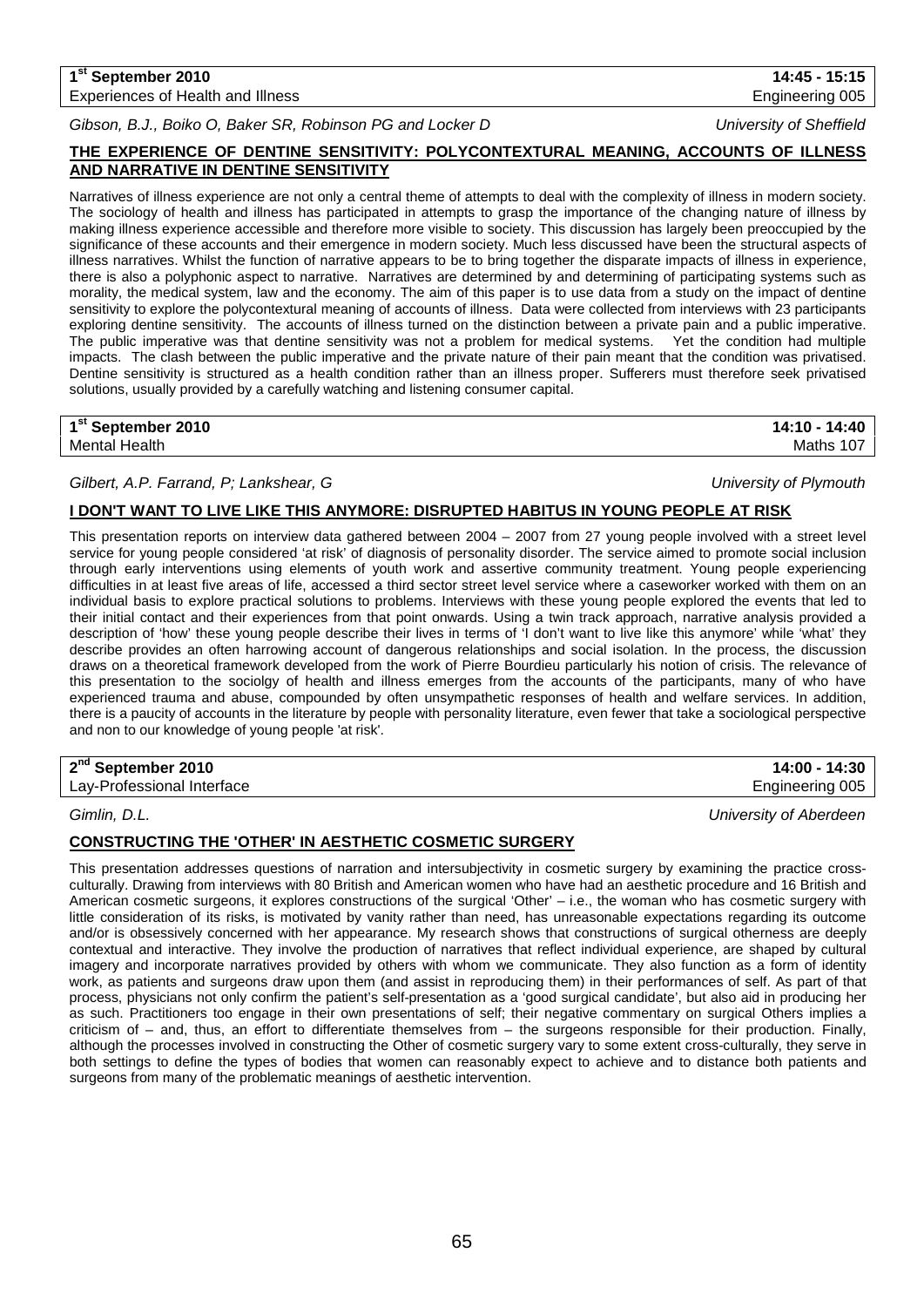### **2nd September 2010 15:10 - 15:40** Embodiment & Emotion Calman, Derman Christopherson

*Gjernes, T. Nordland Research Institute*

## **INVESTIGATING THE LOGIC OF CARE IN NURSING HOMES**

Nursing homes is supposed to care for elderly and diseased people, and the residents today are often very ill before admitted. Nursing theory put strong emphasis on the quality of care, with emphasis on communication and recognition of the patient as a person and not only a body to be taken care of. This high quality caring is described as a major characteristic of professional nursing. Hence, an ideal exists among staff members about the content of their caring work. This paper investigates caring practices in Norwegian nursing homes. A major question is what does caring work mainly consist of. How much is basic body work and how much is categorized as sentimental work? The latter refers to the kind of caring described as essential in nursing. Is emotional work typical of caring? Focus group interviews with staff members in ten nursing homes revealed that they rarely had time for sentimental work. Paper work had high priority and so had basic body work. This lead to frustration and concerns about the quality of care they were conducting. The data revealed that the institution is there for the patient, but the staff is to a large degree there for the institution. This is interesting since sentimental work is described as central to caring and emotional work has become a priority in many other service occupations. The paper investigates the logic of care in nursing homes , and if this logic of care influence the high sick leave level in these institutions.

## **2nd September 2010 10:45 – 11:15**

Patient Organisations & Support Groups **Engineering 102** and Engineering 102

*Godbold, N.J. University of Technology, Sydney*

## **'I CAN HARDLY SEE TO TYPE THIS' : MAKING SENSE OF DIALYSIS VIA ONLINE RENAL DISCUSSION BOARDS.**

This paper explores how contributors to online renal disussion boards make sense of dialysis and kidney failure, focussing on their sense making strategies with respect to ongoing change. Making sense is viewed here as a process whereby meaning is co-constructed within communities. In existing patient experience literature, patients' experiences are usually examined by taking snap shots of participant's perspectives at a point in time, obtained via interviews. Acknowledging that situations and perspectives are not static, this research explores how renal patients make sense over time. In the renal discussion boards, contributors make sense of their situation using typed narratives to which other contributors respond. This "naturally occurring" data allows analysis of ongoing peer-to-peer interactions between renal patients. Because contributors provide updates of their situations, their sense making narratives can be observed, changing and developing. Taking a longitudinal approach reveals shifting ways in which contributors describe and cope with their experiences providing a perspective to observe reactions to change, and allowing progressions of sense making themes to emerge. Early analysis of the data has revealed ways that themes such as control and normality are used by contributors to make sense of their experiences.

### **2nd September 2010 15:45 - 16:15** Lay-Professional Interface

*Graham, T., Grace. A., Hanley, R.*

## **'SIGN ON THE DOTTED LINE': MEDICAL POWER AND LAY COMPLIANCE.**

The thesis we are testing is that the form commonly used in hospitals to obtain so-called 'informed' consent from patients represents a transaction where the balance of power is weighted disproportionately in order to protect the medical profession. This exercise in medical power has never previously been examined, and even though there is copious literature on the concept of informed consent, the instrument by which this consent is commonly obtained has not been considered.

The concepts of power considered here can be found in the second and third dimensions of Lukes (1974), i.e. the power which is used to prevent decisions being taken, or to exclude items from discussion altogether; and the power which is represented by the ability of some groups in society to manipulate the wishes and desires of others. Gramsci's (1917/1977) concept of hegemony is also relevant. He felt that powerful groups in society -such as the medical profession- may exercise control over other groups in the population by having their particular ideology accepted as the norm and even interpreted as a benefit by those so dominated.

This thesis is tested by interviews with patients, health care workers and medico-legal personnel to elicit their views on the consent form. Research is still in progress, but results to date suggest that this particular professional/lay interaction has become so embedded in practice that the power implications are taken for granted, never questioned by anyone and no alternative considered.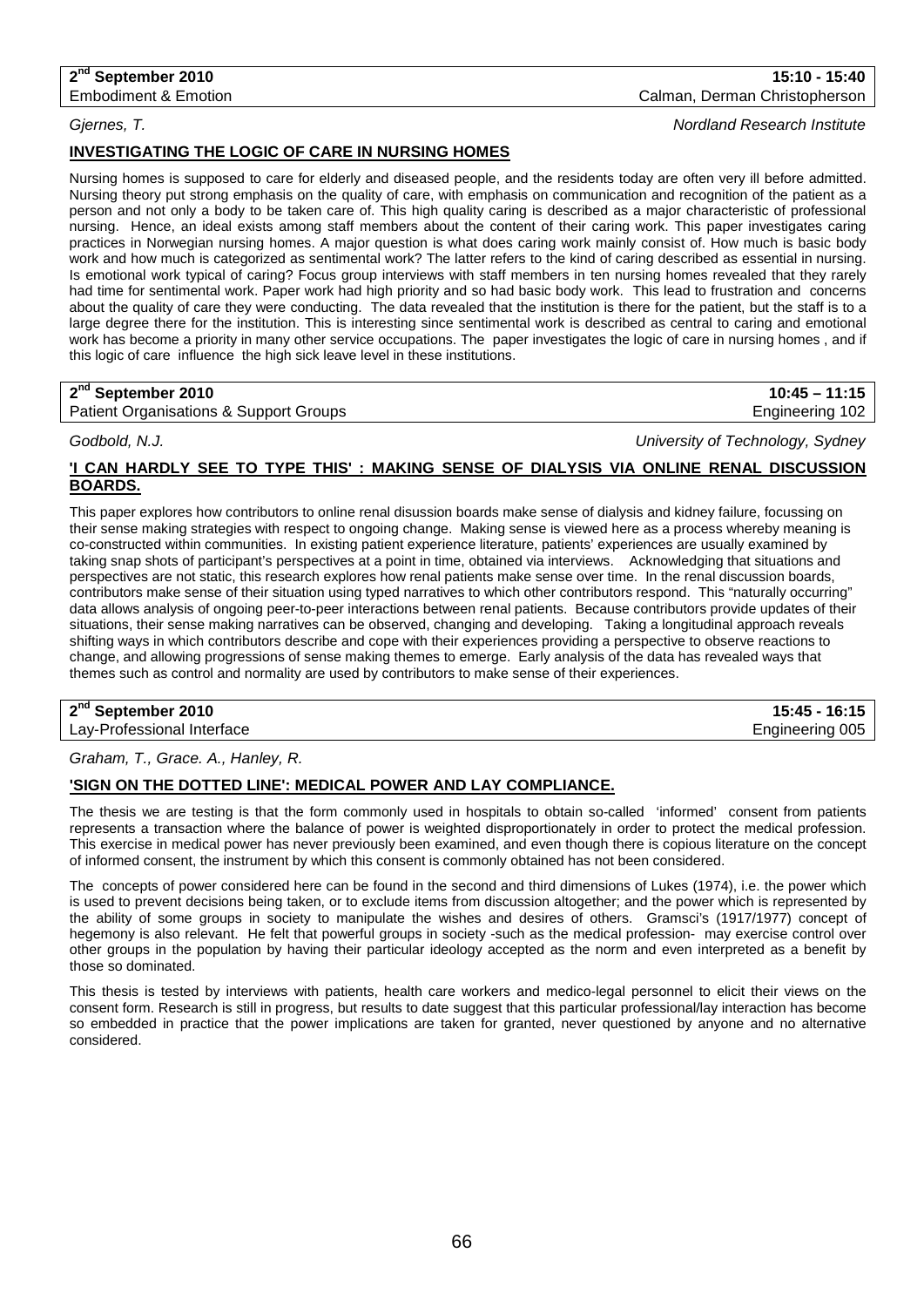*Green, J. M. London School of Hygiene & Tropical Medicine*

## **DISENTANGLING POLITICS AND METHODOLOGY: REFLECTIONS ON THE USE OF QUALITATIVE METHODS IN LOW-CAPACITY SETTINGS.**

There has been considerable debate about the 'transferability' of conventional qualitative data collection methods to low and middle income countries. Issues raised include: the potential cultural inappropriateness of private one-to-one interviews; cultural differences in extent of 'courtesy bias', which might limit how far interviews are likely to generate personal views; challenges of qualitative data analysis across languages. Reflecting on a literature review of qualitative studies of quality improvement in health in Former Soviet Union countries and a case study of primary care in Uzbekistan, this paper discusses the difficulties in disentangling politics from methodology.

In many resource poor settings, there is limited in-country capacity for accessing international funding streams and for conducting qualitative research. Partners from high income countries, often unfamiliar with local languages and culture, therefore collaborate on study design, analysis and dissemination. Appropriate designs and methods have to be sensitive to local social and political contexts, but also likely to generate rich, relevant data. However, local research teams may be unfamiliar with qualitative methodologies, policy actors and gatekeepers often consider qualitative research to have low credibility and foreign partners have limited understanding of local contexts. It can then be difficult to separate reported cultural barriers (eg prohibitions on interviewing in private) from political structures (which, eg, may limit the credibility of patients' 'private views'). Methodological choices are inevitably political, but a key challenge for qualitative health researchers is perhaps to identify whose political interests are being served by methodological decisions, and build this reflexively into data analysis.

## **1st September 2010 14:45 - 15:15** Mental Health Maths 107

*Griffith, L. University of Oxford*

## **"I WAS TOLD THAT I WOULD END UP IN BROADMOOR OR DEAD" : MEANINGS OF RECOVERY AND LIVING WITH A DIAGNOSIS OF SCHIZOPHRENIA.**

This paper is based on accounts of experiences of people diagnosed with schizophrenia who were interviewed as part of the Healthtalkonline project (www.healthtalkonline.org) . This research follows on from work exploring person-centred narratives of recovery in schizophrenia (Davidson 2003) and work on recovery in mental health (Ridge2008). This paper examines three different aspects of these narrative accounts: receiving a diagnosis; negotiating different, and possibly conflicting, accounts of the cause and nature of 'schizophrenia'; and the accompanying changing conceptions of self during this process. Across these three areas, I will examine notions of recovery, as participants have understood it.

Participants describe their lives before involvement with mental health services, accounts of 'crisis's', involvement with services and the radical rebuilding of their lives after such periods. Particular emphasis is placed upon the importance of hope amongst close family and friends, and the establishment of coping strategies and alternative accounts of 'mental illness'. The analysis highlights the limitations of particular models of recovery that are circulating within the health services and argues for the development of contextually specific understandings of recovery that are led by the person concerned. Despite extensive medical sociological and anthropological attention placed upon the sick role and the experience of illness, remarkably little attention has been paid to the social and experiential process involved in the restoration of health and well being.

**2nd September 2010 09:35 – 10:05**

Health Service Delivery & Organisation Calman, Ken Wade Calman, Ken Wade

*Griffiths, F., Palmer, J. Warwick Medical School*

## **RADIODIAGNOSTIC IMAGING: TRANSPARENCY, UNCERTAINTY AND TECHNOLOGICAL CHANGE**

Medical images are often seen as interchangeable with the body rather than as a construction of it. This 'myth of transparency' (Joyce, 2008) rests on a long tradition of scientific endeavour that seeks to 'reveal' the natural world, without human mediation ( Shapin and Schaffer, 1985, Haraway, 1997). Use of MRI, CT, and PET symbolise progress, the 'gold standard' in care. However, belief in transparency erases the human values and labour involved in image production, and the social, economic and political context of the technology and its use. Sociologists have critiqued this by drawing attention to the social and technological construction of radiodiagnostic images (e.g. Burri, 2008, Dumit, 2004, Joyce, 2008). The aim of this paper is to review the existing literature through the lens of technological change and to ask whether there is now an opportunity to further explore uncertainty in medical imaging. We will consider advances in image production, processing, storage and transmission. Analogue images on film have been replaced by digital images that can be extensively manipulated, e.g. to suppress noise, or to increase contrast. Multi-detector CT can produce thousands of axial images and combine them into 3D, or read in 'stack' (cine) mode; for certain organs, a 'fly-through' or 'image-navigation' technique is used. Do such techniques serve to remind us of the technological construction of an image? Do multiple images of the same body occasion more awareness of the role of human decision-making in rendering pathology visible or invisible?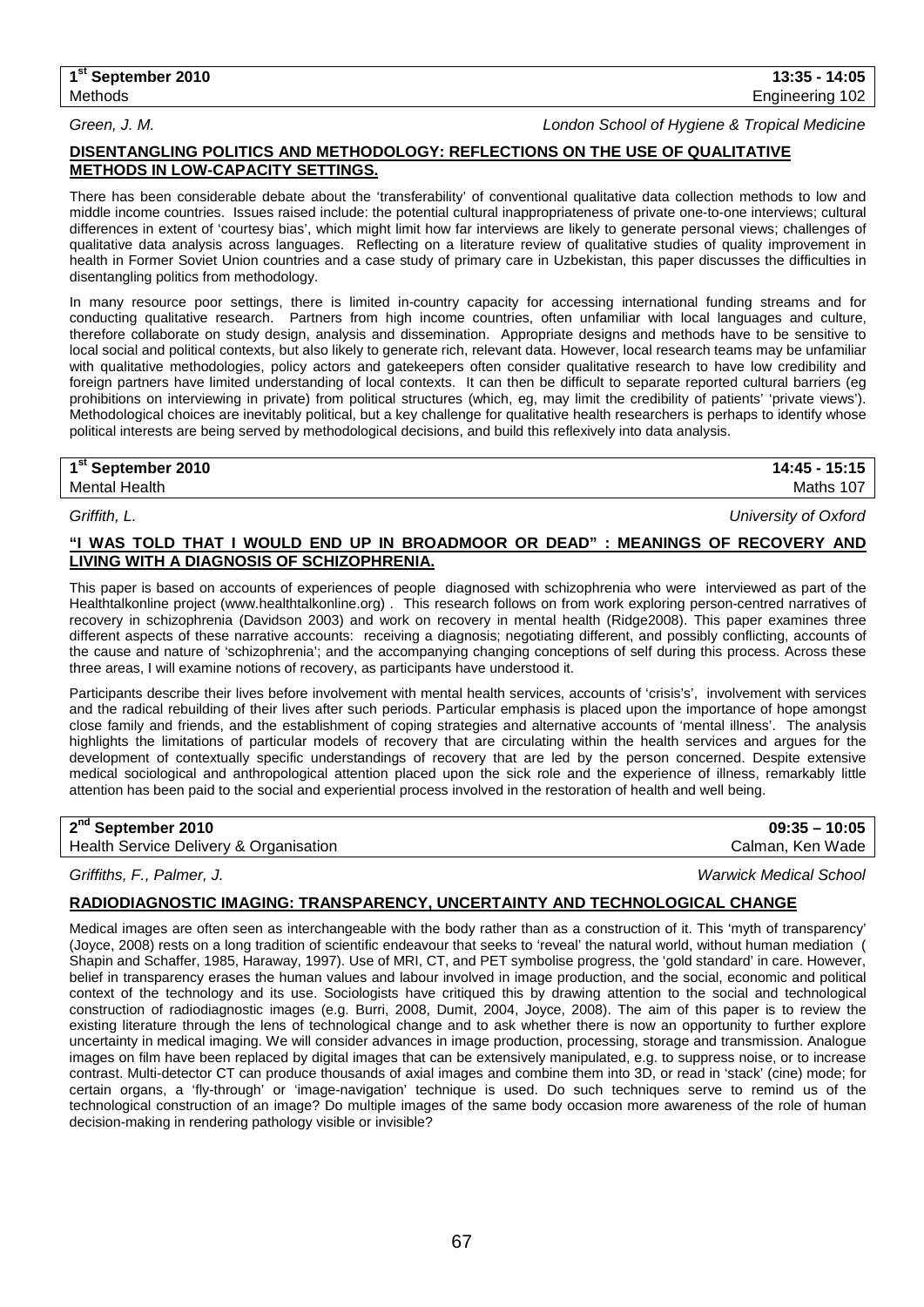**3rd September 2010 10:10 - 10:40**

*Hall, M., Gibson, B.J, Rodd, H.D, James, A. University of Sheffield*

## **ACCOUNTS OF CONGENITAL CONDITIONS: CLEFT STORIES AND NEGOTIATED MEMORIES**

Approximately one in 700 babies born in the UK each year is diagnosed cleft lip and/or palate (CLP), which is a developmental condition. A well-established 'care pathway', provided by a multidisciplinary team and consisting of surgical and non-surgical interventions begins at birth and continues into the late teens. The aim of this research was to explore children's accounts of the pathway. This qualitative study sought the views of children and young people receiving care at a dental hospital. The research facilitated the emergence of children's voices through the use of participatory methods, one of which was a timeline.

Eight boys and nine girls, aged 8-16 years, with various cleft types, each took part in two interviews. The first explored their general life stories, which tended to include CLP, though it had different levels of prominence for each child. A follow-up interview explored specific aspects of the condition and its treatment. 'Cleft stories' emerged which detailed the ways in which the children made sense of the condition. Since CLP-related interventions frequently commence in infancy, there were many aspects that children could not remember themselves. Accordingly, cleft stories were composed of an interplay of both children's and adults' representations.

Findings suggest that adults occupy a key role in the construction of biographical accounts of cleft and that their perspectives shape their child's understandings. One of the key characteristics of congenital conditions, such as CLP, is that they pre-date memory. Therefore, a special feature of CLP is the shared nature of these memories.

## **2nd September 2010 16:55 - 17:25**

## **HUMAN INTEREST STORIES IN THE MEDIA: BREAST CANCER, HERCEPTIN, AND NICE**

The dualism between the individual and society is of prominent sociological consideration (Ritzer and Goodman, 2004). This paper is based upon a case study investigating the relationship between individuals and institutions within the context of patients and NICE, focusing on breast cancer and the drug Herceptin. The case study focused on a time period in which Herceptin was licensed only for use in cases of advanced breast cancer, and numerous patients with early stage breast cancer took or threatened legal action against their Primary Care Trusts, in an attempt to fund Herceptin on the NHS. Newspaper coverage of early stage breast cancer and Herceptin, in the form of human interest stories, was analysed: this medium reflected the dichotomy between the individual and the institution, and how the individual can be removed and yet re-incorporated back into this framwork. By concentrating on the language and metaphors used within this medium, with a specific focus on those related to 'struggle', this research explores the relationship between named individuals and institutions, focusing upon contrasts and balances between identities taken by both individuals and institutions, and political and consumer standpoints used to express these.

**1st September 2010 13:00 - 13:30**

Preventive Health **Engineering 101 Engineering 101** 

*Harrington, B.E. Durham University*

## **THE BENIGN OCTOPUS? THE HEALTHIFICATION OF WALKING**

Recent research has drawn attention to the way in which the natural environment is being promoted as a space for health and becoming a "transactional zone" for public health to promote physical activity and mental wellbeing. The emphasis on individual responsibility for health with the increase in concerns over the growing "obesity epidemic" have increased the public health policy interest in walking. This paper presents preliminary findings from a study investigating the impact of visual culture on motivating people to walk in the UK countryside. The study takes an ethnographic approach using qualitative in-depth interviews with people who regularly go for long walks (5-10 miles) and observation to explore their motivations. Current visual culture is also analysed to explore the depiction of walking and landscape in, for example, magazines and television. The study shows that in promotional material for a national walking organisation the public health message has come more to the fore in recent years. However, findings from interviews with participants pose important questions about how far the public health messages (particularly the emphasis on physical fitness) are valued by participants and have inspired them to go walking. The presentation then goes further to question the wisdom of subsuming this leisure activity into public health policy. It contends that this is essentially a reductionist policy that ignores many of the complex reasons people give for wanting to go walking and may result in discouraging people from engaging in this leisure activity.

Lifecourse: Reproductive Health Calman, Rosemary Cramp

Cancer Engineering 101 *Halls, A. Durham University*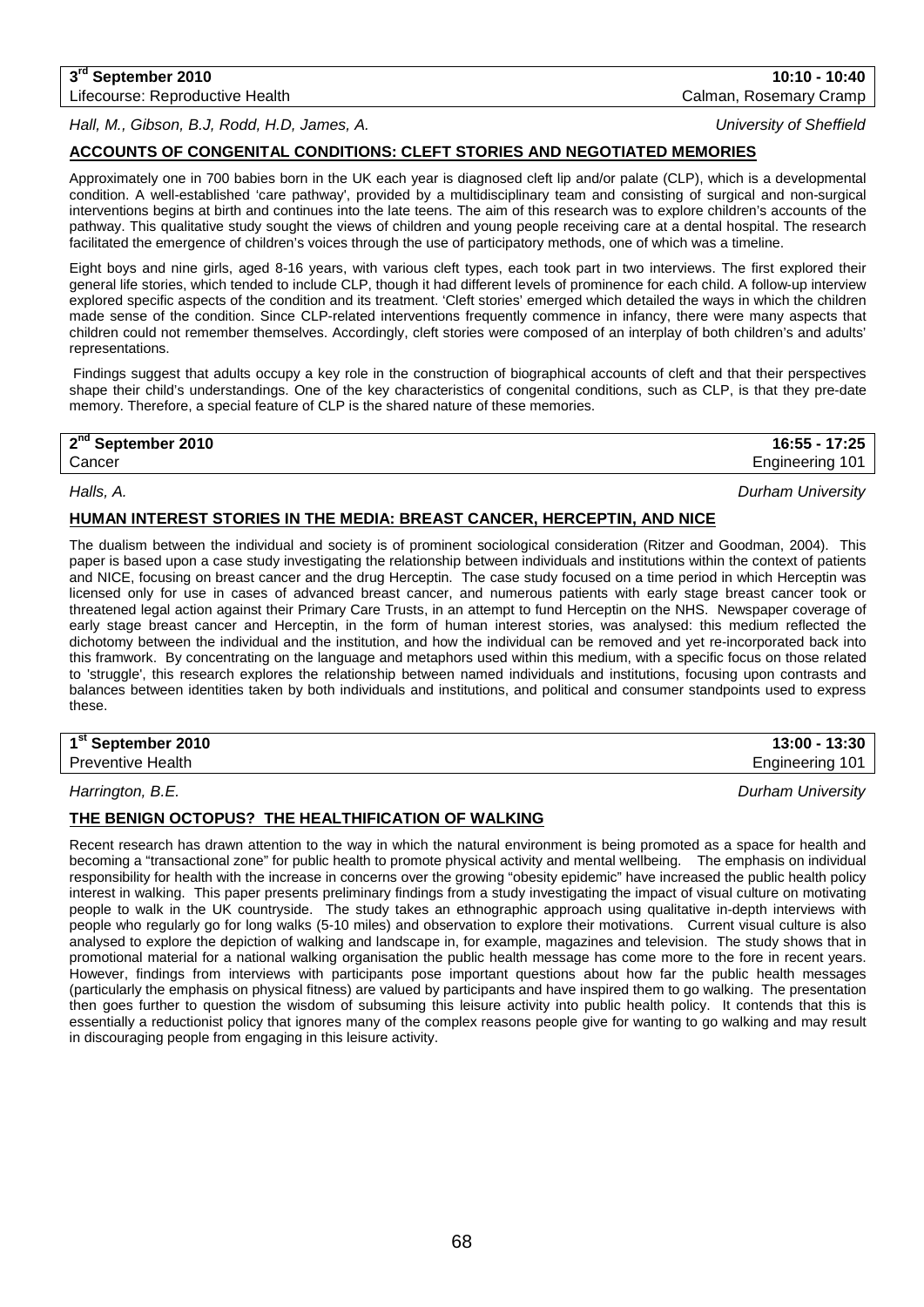## **2nd September 2010 15:10 - 15:40**

Lifecourse: Reproductive Health **Engineering 102** and the Engineering 102

*Hartley, J. Medical Research Council*

## **SEX, ROMANCE AND THE MEDIA: YOUNG PEOPLE'S CONSTRUCTION OF GENDERED IDENTITIES**

The UK has a poor history of sexual health among young people. The media is often cited as a source of influence for young people relating to sexual health. It may also be a formative influence in shaping gender identity. However, little research has specifically addressed these issues in Britain.

The paper reports findings from interviews conducted with 13-15 year-olds in two Scottish schools. These explored accounts of media portrayals of sexual /romantic relationships, and how these portrayals were perceived to influence the opposite sex's expectations of gender-appropriate behaviour with regards to sexual / romantic relationships.

Deciphering if, or how, the media has any influence on young people is difficult. However, a 'third person effect' was prevalent in the data; that is, young people claimed not to be influenced themselves by media portrayals but thought that others were. For example, boys would say that they are not influenced by the media, but that girls they know are. Furthermore, there was evidence of young people being influenced by the media in a circuitous way, through the presumed influence on others. For example, boys may presume that girls watch films that portray girls who want to be told they are loved before they have sex. Accordingly, in real-life, the boy may then tell a girl that he loves her in order to have sex with her.

The paper will assess the evidence for such indirect influence, discuss the implications for gender identities, and whether these findings confirm Milkie's Presumed Media Influence theory.

| 2 <sup>nd</sup> September 2010         | 16:20 - 16:50    |
|----------------------------------------|------------------|
| Health Service Delivery & Organisation | Calman, Ken Wade |

*Heaven, B., Bamford, C., May, C., Moynihan, P. Newcastle University*

## **WHEN 30-40CMS BECOMES A PROBLEM: FEEDING, FOOD-WORK AND THE SPACE BETWEEN PATIENT AND PLATE ON HOSPITAL WARDS**

Approximately 60% of patients aged 65+ are at risk of malnutrition, or their situation worsening, whilst in hospital (Age Concern, 2006). We report the results of an ethnographic study of the meal services at 5 hospital sites across two regional locations, focusing on older patients admitted for stroke, fractured neck of femur or with dementia. Data were collected through: observation of meal services from storeroom to patient; semi-structured interviews with NHS staff (n=47) and stakeholders (n=7); a focus group with former patients and carers (n=5); and participant-observation in two workshops designed to generate 'solutions' to malnutrition. Normalization Process Theory (NPT) informed the analysis.

A range of factors contributing to malnutrition were identified. These varied from broad organisational and structural issues, to patterns of work and priorities on individual wards. Centrally 'food-work' and the interpersonal care of the patient were regarded as fundamental to adequate nutrition; however these activities were conceptualised differently across organisational, disciplinary and policy contexts. Junior staff explained the tacit, technical and nuanced nature of interpersonal work, yet attributed their own proficiency to "common sense". As staff increased in technical knowledge and status, so their accounts of food-work became focussed on resources, structures and procedures operating beyond the '30-40cms' between patient and plate. We suggest that whilst food-work is recognised as being fundamental to adequate nutrition for older patients, investment in this work is overlooked by policymakers, clinicians and researchers.

Lay-professional interface

**2nd September 2010 10:45 - 11:15**

*Heaver, E. Wainwright, D., Keogh, E., Eccleston, C. University of Bath*

## **THE SOCIAL NEGOTATION OF SICKNESS CERTIFCATION FOR CHRONIC PAIN PATIENTS**

The UK government is committed to reducing sickness absence and recently introduced a number of initiatives in pursuit of this aim. including replacement of the sick note with a 'fit note' that focuses on capacity for work, and a training programme to persuade GPs that most patients would do better at work. The policy is based on a knowledge deficit model and assumes that once GPs are acquainted with the evidence base on the benefits of return to work they will exercise their gatekeeper role more effectively. Preliminary findings from a qualitative study of patients and GPs and an extensive literature review, suggest that the negotiation of sickness absence is a more complex process, particularly for chronic pain patients whose symptoms often do not coincide with clear evidence of pathology. How do doctors assess the magnitude of pain, or decide at what point it warrants absence from work? What happens when doctor and patient disagree over the seriousness of the problem or the necessity of sick leave? Drawing on symbolic interactionism and Grounded Theory, this study explores the social construction of the chronic pain patient and the negotiation of sickness certification. Key themes emerging from the data include: the dual role of the GP as gatekeeper and patient advocate; social norms relating to compassion in relation to human suffering and entitlement to benefits; the contestability of chronic pain. Findings from the study are interpreted in relation to Bourdieu's notion of habitus and sociological concepts of illness behaviour and sick role.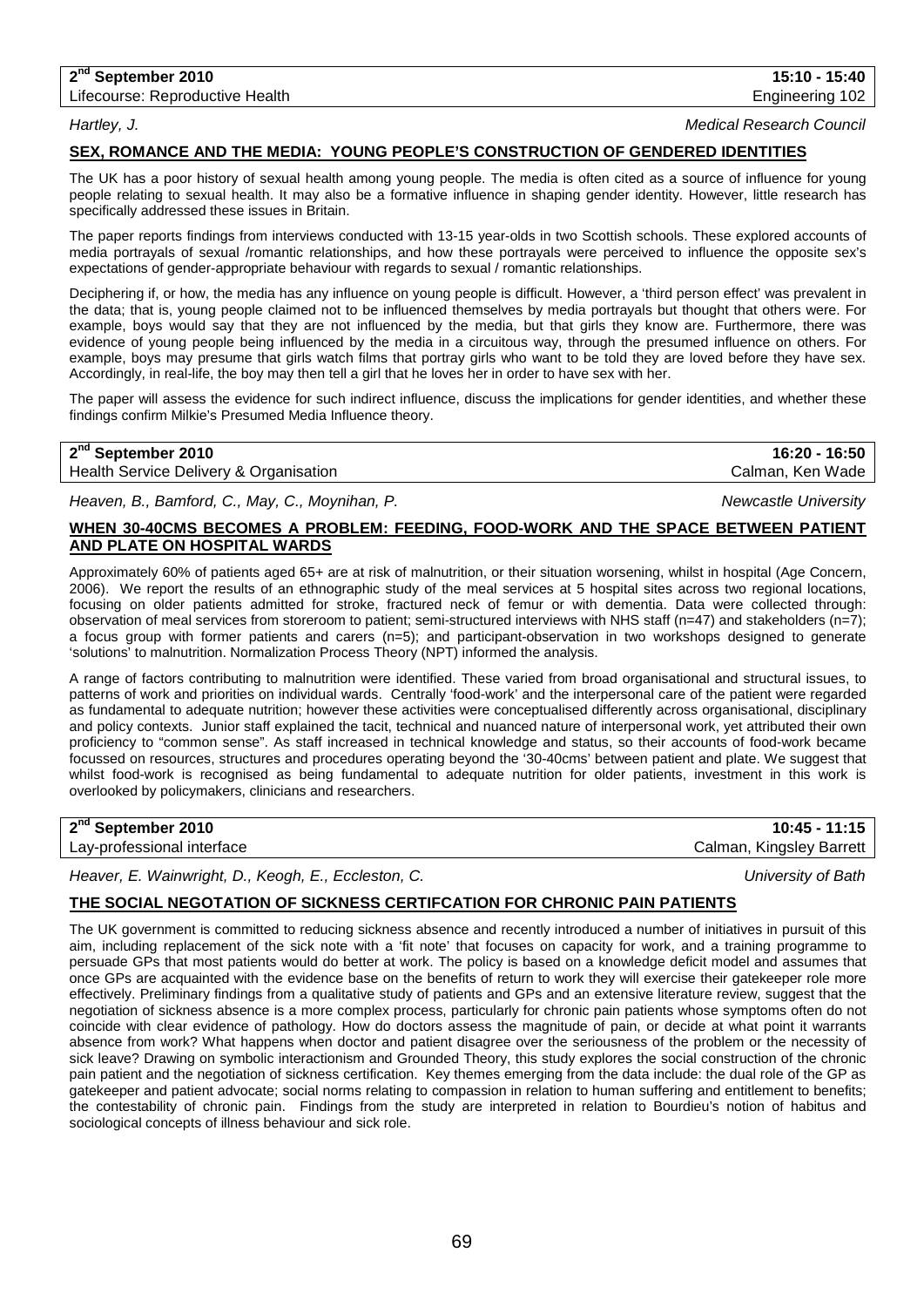#### *Hedlund, M., Landstad, B.J., Aglen, B. University College of Nord-Trøndelag*

## **THE CONSTRUCTION OF SELF-HELP AS A HEALTH PROMOTING STRATEGY**

Modern welfare states like the Norwegian one, are now reorienting and withdrawal their support and welfare system. One change appearing in Norway is a focus on using self-help and self-help group as a health promotion strategy. Self-mastery and self-help groups as a health promoting strategy represent a fairly new strategy in the Norwegian context. However, self-help can be seen as being aligned with self-mastery and user involvement, which do have a long history. Patient organizations, next of kin organization, or organizations for people with disabilities have for years made claims for co-operation with public health care and welfare state services sector to legitimate users' experience and the knowledge and insight of users and patients. However, this work and user influence have not been recognized or been organized as self-help knowledge or self-help strategies, neither by the public or the organizations. This paper aim bringing knowledge and critical reflections about these issues, such as to what extend self-help groups and participants of self-care activities promote experience of sustainable and positive health experiences for people struggling with mental and psychological capacity or lower capacity due to chronic diseases or disabilities? The study is based on analysis of documentary sources of public documents referring to self-help as a health promoting strategy, using the approach of intertextuality and critically analysis what meaning making are brought to the concept of self-help as a health promotion strategy.

ESRC and MRC (RES-339-25-0009).

| 1 <sup>st</sup> September 2010 | $13:00 - 13:30$        |
|--------------------------------|------------------------|
| Lifecourse: Chronic Conditions | Calman, Rosemary Cramp |

*Henderson, L., Seers, K., Tutton, E. University of Oxford*

## **'WHO NEEDS TO KNOW?' THE ROLE OF DISCLOSURE IN THE MANAGEMENT OF LONG TERM CONDITIONS: A GROUNDED THEORY STUDY**

#### **Background**

A high proportion of people in the United Kingdom are living with a long-term condition. Government Policy has placed emphasis on supporting individuals to self-care. It has been argued that disclosure of illness may in itself be a self-care strategy. However, to date individuals' experiences of disclosure of long-term conditions are neither clearly defined nor its role in managing a long-term condition fully understood. The aims of the study were to explore the role of disclosure in the management of a long-term health condition.

Setting: The study drew on constructivist grounded theory (Charmaz, 2006) undertaking thirty-five in-depth qualitative interviews (fifteen people living with epilepsy, and twenty people living with type 1 diabetes) recruited from patient support groups and clinical nurse specialist's clinics.

#### **Findings**

"Learning about disclosure" is an integral part of living with a long-term condition. Three key disclosure roles were identified: (1) access to self-care and social support, (2) non-disclosure (concealment) of the condition to protect one's identity from stigma. (3) redressing myths about the condition in advance: to avoid perceived stigma.

#### **Conclusions**

The findings provide important insights that could enable health care professionals to develop more of an emphasis on including disclosure as an issue when talking to patients about managing type 1 diabetes and epilepsy and this is also relevant to a broad spectrum of long-term conditions. These findings build upon existing work in the field of the sociology of health and illness by illustrating the challenge of the ongoing nature of disclosure, a concept relatively overlooked in the literature.

| 2 <sup>nd</sup> September 2010    | 11:20 - 11:50          |
|-----------------------------------|------------------------|
| Lifecourse: Ageing, Death & Dying | Calman, Rosemary Cramp |

## **THE DEBATE ON ANTI-AGEING MEDICINE, PROGRESSIVE CRITIQUE OR CONSERVATIVE METAPHYSICS?**

Anti-ageing medicine has become a lightning rod for many debates around ageing in recent years. The fiercest critics of antiageing medicine are to be found among the gerontological community who wish to distance themselves from the anti-ageing movement. For this group, anti-ageing medicine is a kind of 'Frankenstein science'; a deviant form of health-care that is promoted by quacks, charlatans and corporate medicine whose interests lie with profits and market expansion rather than research and treatment aimed at understanding and improving health in later life. These criticisms have parallels in other fields such as psychiatry and sexual health where scholars and practitioners have highlighted the dangers of disease construction.

However, Anti-ageing medicine has also been criticised for denying people the 'right' to age 'naturally', instilling desires that cannot be fulfilled, placing the emphasis on youth rather than health as well as promising limitless life-extension. Vincent among others articulates a number of counter arguments for an 'anti-anti-ageing' movement which include, inter alia; the undesirability of bodily perfection, the loss of old age identities, the social importance of death and the debt owed to future generations. While those who take an explicitly 'anti-anti-ageing' approach may view themselves as the true progressives in the debate on the future of human ageing, in this paper we question the extent to which this is justified. Despite the stated radicalism of anti-anti-ageing, in its present guise we argue, it cannot avoid a retreat into an implicit conservative metaphysics.

*Higgs, P. Jones, I.R. University College London*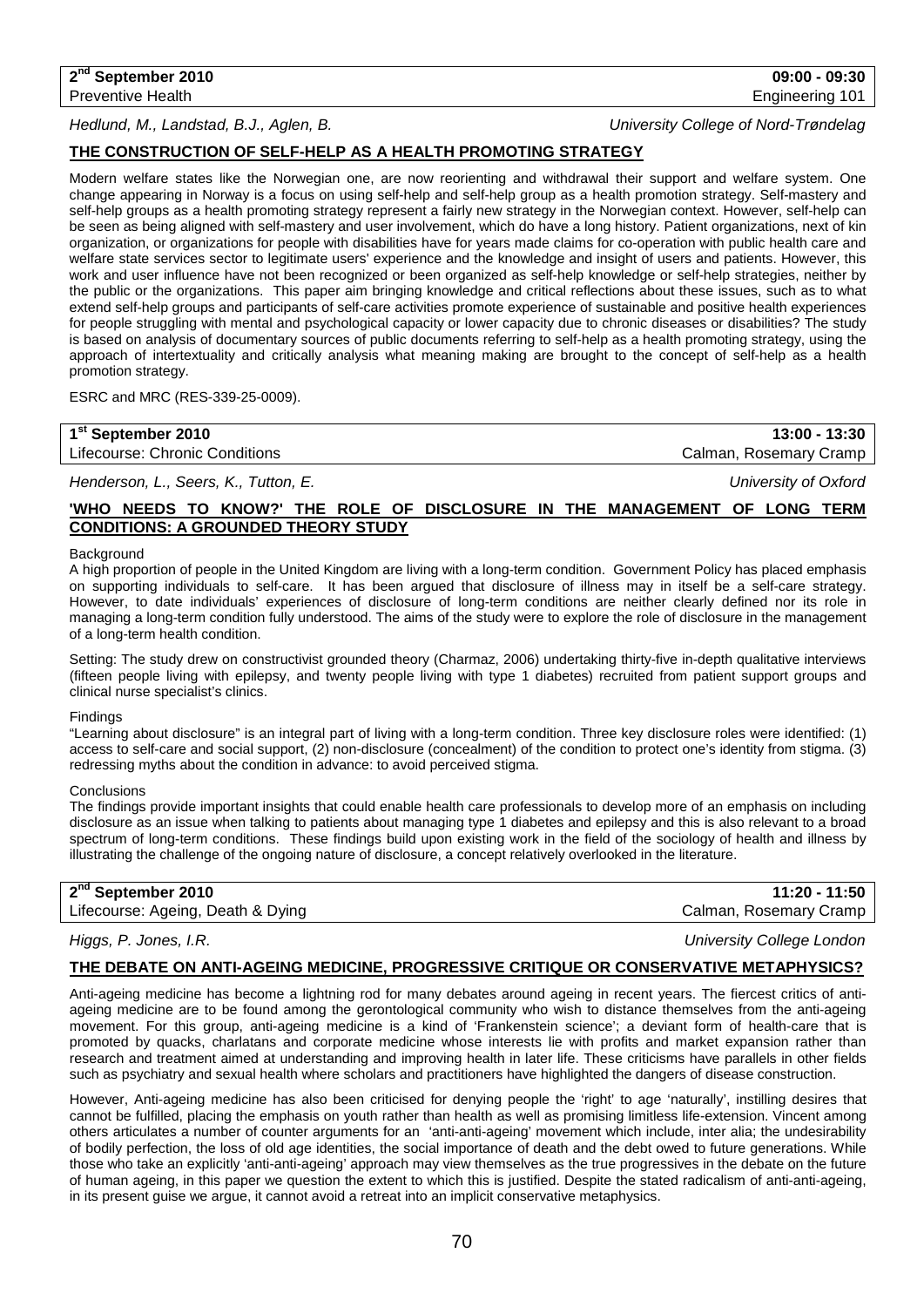## **2nd September 2010 11:20 - 11:50**

Individual, Collective & Global Risk Calman, Arnold Wolfendale

*Hilton, S. Hunt, K. Medical Research Council*

## **UK NEWSPAPERS' REPRESENTATIONS OF THE SWINE FLU PANDEMIC (MARCH 2009 TO FEBRUARY 2010)**

A/H1N1, more commonly referred to as swine flu, emerged in Mexico in spring 2009, before infecting hundreds of thousands of people internationally. The World Health Organisation's (WHO) declaration in June 2009 that H1N1 was a global pandemic heralded the first influenza pandemic in over 40 years. Swine flu attracted huge media attention as public health officials and scientists tried to predict and communicate the emerging health risk to the public. In summer 2009 'worst case' predictions suggested 30% of the UK population might be infected and 65,000 killed, and a 'best case' scenario predicted 5% contracting the virus and 3,100 deaths. However, swine flu was less lethal than initially feared, accounting for less than 500 UK deaths during two peaks of swine flu cases, in July and October 2009. We present an analysis of UK newsprint coverage of the pandemic to examine how the emerging public health threat was reported within a broader socio-political context. We selected 8 UK newspapers with high circulation figures and a range of readership profiles. A search for articles using the electronic database LexisNexis identified 5647 articles, of which 2374 met our inclusion criteria defined as A/H1N1 being more than 50% of article content. During the first peak in swine flu there were many newspaper articles but much fewer in the second peak. We show how the reporting around risk changed over a one year period. These findings may have implications for future communication strategies around pandemic health threats.

| 2 <sup>nd</sup> September 2010 | $10:10 - 10:40$          |
|--------------------------------|--------------------------|
| Lay-professional interface     | Calman, Kingsley Barrett |

*Hislop, J., Ziebland, S University of Oxford*

## **NEGOTIATING AMBIGUITY: GP AND PATIENT PERSPECTIVES OF HRT IN PRIMARY CARE**

From the 1970s HRT was heavily promoted for symptomatic relief of menopausal symptoms and prevention of osteoporosis and heart disease. Two landmark studies linking HRT with an increased risk of breast cancer and heart disease, however, have had a significant effect on prescribing practices in primary care and on the uptake of HRT. This paper explores how these findings and subsequent publicity have created an environment of ambiguity which impacts on doctor-patient relationships in primary care.

The paper draws on data from a qualitative study of UK women's experiences of the menopause (N=46) and telephone interviews with GPs (N=10) from three primary care trusts. Data were transcribed and analysed using NVivo 8.

In terms of symptom relief, HRT remains a popular treatment. Yet the awareness of risks associated with its use has made both doctors and patients wary. Our findings suggest that this creates tensions around responsibility as GPs try to balance the individual needs and preferences of their patients against ambiguous evidence and guidelines. In the absence of effective alternative symptomatic treatments, women are left to negotiate the complex issues surrounding HRT use without the benefit of clear, unambiguous information and advice.

The fall from grace of HRT as the medicine of choice for menopausal women has contributed to an atmosphere of fear in which adverse publicity, conflicting evidence, competing interests and ambiguous guidelines have impacted on doctor-patient relationships. In this environment the tasks of giving advice and making an informed choice are in danger of being compromised.

## **2nd September 2010 16:20 - 16:50**

Randomised Controlled Trials & Evidence-Based Medicine Calman, Kingsley Barrett

## *Hughes, D. Doheny, S. Swansea University*

### **DELIBERATING TARCEVA: A CASE STUDY OF HOW NHS MANAGERS DECIDE WHETHER TO PURCHASE A HIGH-COST DRUG IN THE SHADOW OF NICE GUIDANCE**

This paper examines data from meetings in which NHS managers deliberate whether to buy high-cost drugs for individual patients. It investigates the work of a Welsh individual patient commissioning panel responsible for sanctioning the purchase of 'not normally commissioned' treatments for exceptional cases. The case study presented highlights the changing rationales used for approving or denying a cancer drug during a period when NICE first suggested it was not cost effective, but changed its position after a new technology appraisal recommended use where the cost did not exceed that of alternative products. We describe how the IPCP based its deliberations on the central notions of efficacy and exceptionality, and discuss the tensions that emerged when managers tried to use NICE information on cost effectiveness to inform deliberations on efficacy (clinical effectiveness). Until the release of the new NICE guidance, the IPCP consistently declined to fund referrals for Tarceva on grounds of the claimed efficacy of the drug or the exceptionality of the patient. The new NICE guidance presented a challenge to the panel because it suggested that Tarceva was effective and exhorted the drug manufacturer to reduce its cost. This implied that the IPCP had been making erroneous judgements, and forced panel members to reconstruct the drug as effective and move their deliberations on to the issues of exceptionality and funding.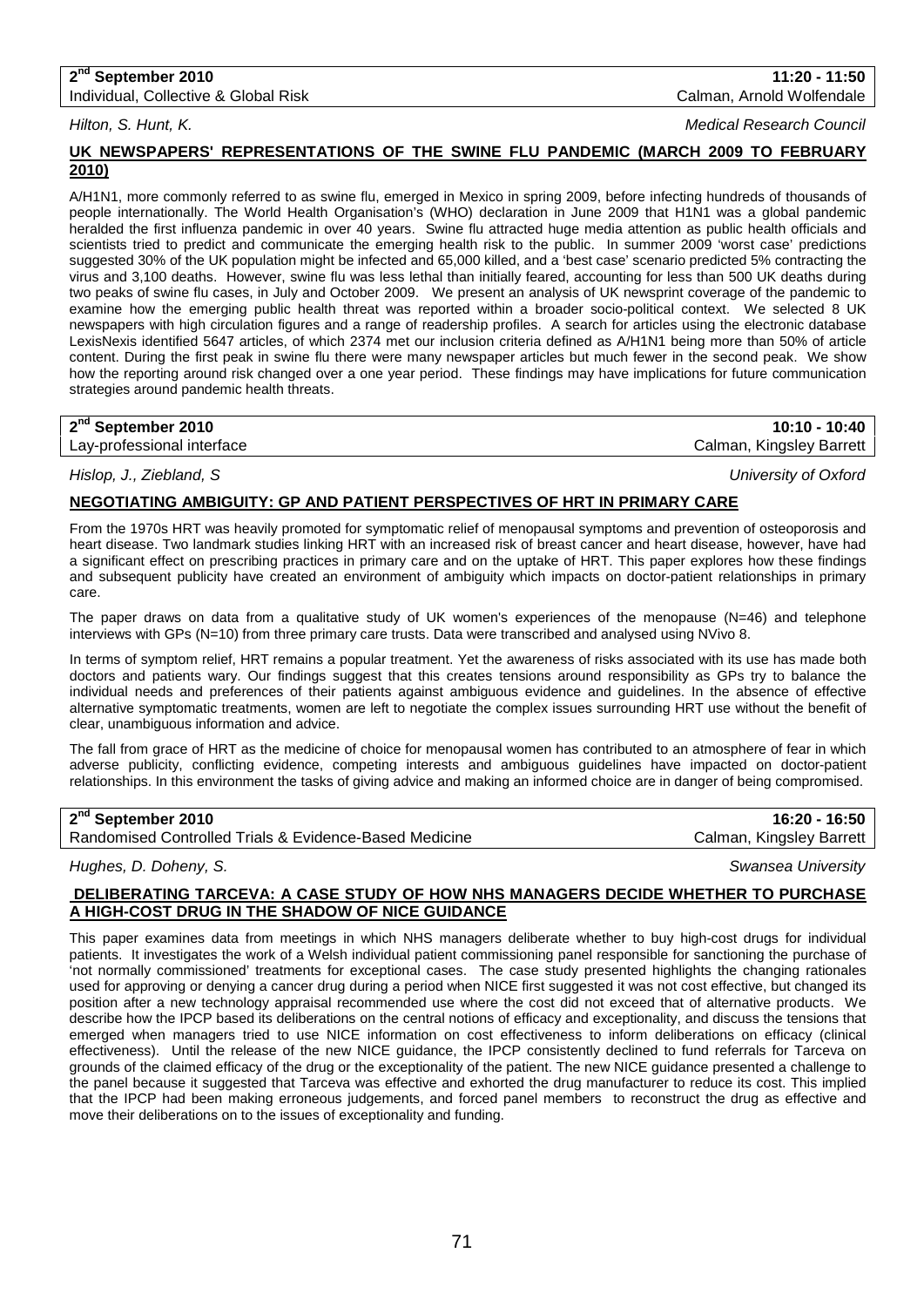#### **2nd September 2010 10:45 – 11:15** Experiences of Health & Illness **Engineering 005** Engineering 005

*Jenkins, N., Hallowell, N., Farmer, A., Holman, R., Lawton, J. University of Edinburgh*

## **PATIENTS' AND HEALTH PROFESSIONALS' EXPERIENCES OF INTENSIVE INSULIN THERAPY: TOWARDS A 'THREE-DIMENSIONAL APPROACH' TO UNDERSTANDING (NON-)ADHERENCE**

Conrad argued that, in order to understand patients' 'non-compliance' with treatment regimens, it is necessary to move beyond a 'doctor-centered perspective' and consider the meanings patients attribute to medications and their usage. Subsequent studies have also highlighted the importance of patient-health professional interaction in promoting and maintaining 'adherence'. Whilst these factors are important, less attention has been paid to patients' day-to-day experiences of taking medications, and to exploring (non-)adherence as an habituated health behaviour. Drawing on qualitative interviews with patients (n=45) and health professionals (n=21) who participated in a trial comparing three intensive insulin regimens (the 4-T trial), we will outline the three dimensional approach which we developed to understand the treatment (non-) adherence which occurred amongst our participants. This approach combined an exploration of: the meanings patients attributed to their insulin; how the 'rules' governing insulin use were negotiated between patients and health professionals; and how patients experienced having to incorporate insulin regimens into their everyday lives. We will argue that Schutz's theories offer fertile ground for developing a three dimensional approach to adherence, as they highlight that adherence is a constantly evolving practice, which is reenforced, modified and revised as patients and health professionals operate within their life-worlds. Hence, exploring the social contexts in which adherence is (and is not) reproduced is of paramount importance. We will conclude by considering future avenues for research into treatment adherence, which utilises the three dimensional approach.

## **2nd September 2010 14:35 - 15:05**

Lay-Professional Interface **Engineering 005** Lay-Professional Interface

*Jones, D. Glyndwr University*

## **'SHE'S THE ONE: LISTENING TO MIDWIVES' ACCOUNTS OF 'RISK' SURROUNDING ANTENATAL SCREENING FOR CHROMOSOME ABNORMALITIES'.**

Where does the midwife 'fit' between expert 'intrusions' into the body and 'lay' forms of knowledge about risk? Do midwives have any autonomy over the presentation of 'risk knowledge' produced by the medical profession, in their communications with pregnant women and their families? Or do they form part of a community of experts, attempting to rationally 'make sense' of uncertaintiy and fear?

Drawing on my current research into midwives' percpetions of risk surrounding antenatal screening for chromosome abnormalities in pregnancy, this paper will discuss some of the emerging themes from the interviews that I am currently conducting (March-June 2010). Initial findings seem to suggest that to see risk discourses as fitting into a simplistic 'top-down' model of risk transmission may be overly simplistic. Emerging findings seem to suggest that subjects in fact reproduce a variety of discursive strategies in which to communicate screening results to women. Nonetheless, as Beck (2004) argues, such discursive strategies may do little more than reinforce the anxieties that such tests are designed to alleviate. At the time of the presentation, the research will have been completed, and the paper will be able to present where it is felt midwives' discursive accounts 'fit' into the production of risk discourses in pregnancy more completely.

**1st September 2010 14:10 - 14:40**

*Jones, I.R. Higgs, P.F.D. Bangor University*

## **CLASS AND RETIREMENT: HOW DO WE STUDY SOCIAL CLASS RELATED HEALTH INEQUALITIES IN LATER LIFE?**

Research on health inequalities in later life has produced ambiguous results. Researchers focus on two competing hypotheses. The cumulated disadvantage thesis suggests that the level of health inequality related to socio-economic status (SES) in a cohort will increase as a cohort ages. In contrast, the 'divergence/convergence' hypothesis or 'age as leveller' hypothesis suggests a widening of inequalities up to early old age and a decrease in inequalities thereafter. Research in this area is increasingly important because of population ageing and because of the gaps in our knowledge of the determinants of health in later life. However, much socio-epidemiological research treats class as a variable within standard log-linear models. While these studies offer important insights there has been a relative neglect of wider debates about class and class culture and how this relates to the changing nature of later life. This is an important absence because the generations in affluent countries entering retirement today are those who experienced the social changes that have led to debates about the salience of class in wider society. This paper considers debates about the salience of class in relation to later life and asks how can it be conceptualised in a population that may have been out of the workforce for many decades? The paper concludes by examining the implications of such questions for research on inequalities in health in old age.

Inequalities Calman, Arnold Wolfendale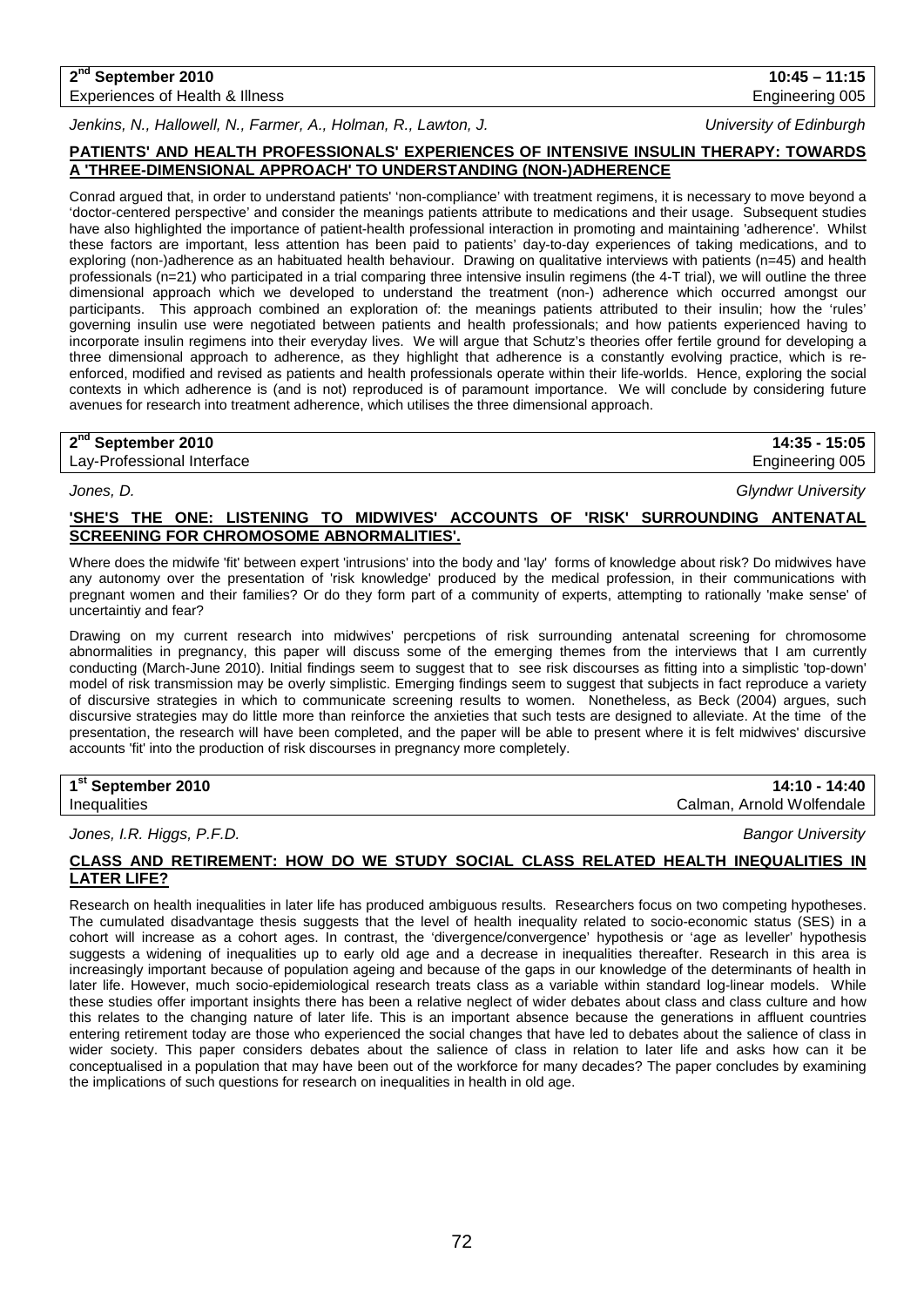**2nd September 2010 16:55 - 17:25** Health Policy Calman, Rosemary Cramp

*Jones, L., Exworthy, M., Frosini, F. London School of Hygiene and Tropical Medicine*

## **'WHY WOULD ANYONE DISAGREE WITH US? AN ETHNOGRAPHIC STUDY OF HEALTH SERVICE RECONFIGURATION POLICY IN ENGLAND**

In England there has been increasing interest by policy makers in health care service reconfiguration as a means of bringing about improvements in the efficiency and effectiveness of the health system. However, plans to reconfigure health services have often met with significant community resistance, especially if they involve the closure of a local hospital. This study considers how health care policy 'works' as an instrument of power. It reports from an ethnographic study of reconfiguration policy in England undertaken between November 2006 and March 2009. The study found that reconfiguration policy draws on a clinical discourse that frames decisions to reorganise health services as based on the evidence and necessary to ensure safety. We interpret this discourse as a rhetorical strategy for implementing organisational change in the context of community resistance to service closure and a concomitant policy emphasising the importance of public and patient involvement in the planning of services. Although the persuasive power of the discourse was limited, a more insidious form of power was identified in the way the discourse disguised the political nature of the issue by defining it as a clinical problem. We conclude by discussing how the clinical discourse constrains patient and public participation in decisions about the delivery and organisation of healthcare and restricts the extent to which alternative policy responses can be considered.

### **1st September 2010 14:10 - 14:40**

Lifecourse: Chronic Conditions Calman, Rosemary Cramp

*Kapadia, D., Vassilev, I., Blickem, C., Fullwood, C., & Cording, H. The University of Manchester*

### **WORLDS OF DIFFERENCE: THE SOCIAL EMBEDDEDNESS OF HEALTH BEHAVIOURS**

Living with long term conditions (LTCs) requires substantial lifestyle changes including modifications to diet, exercise, relaxation, and adherence to a medication regimen. The dominance of professionally and individually centred accounts of long term condition management (LTCM) means that such changes are primarily interpreted as the ability and willingness of individuals to change (overemphasising self-efficacy and health behaviours). In contrast, we argue that LTCM should be discussed as a social process where actors within an individual's social network are strongly implicated in the illness 'work' (Strauss 1985; Corbin & Strauss 1988) and this additional work must be socially embedded or 'normalized' (May & Finch 2009) for successful management.

Here we explore the processes implicated in lifestyle changes specifically associated with LTCM. We argue that specific types of illness work (Strauss, 1985), relate differently to everyday life for people with long term conditions and thus pose different types of challenges, both for the individuals and also for the members of their social network. For example, it could be hypothesised that diet, in contrast to exercise, is closely associated with everyday family practices, such as mealtimes, shopping, cooking and thus is related to a set of shared practices directly influenced by the capabilities, preferences, and habits of others.

Using both qualitative, framework analysis (Ritchie & Lewis 2003), and quantitative, social network analysis (Scott, 2000), we present a preliminary analysis of findings from a pilot study on the types of work done within the social networks of people with LTCs.

| 3rd September 2010   | 10:10 - 10:40 |
|----------------------|---------------|
| <b>Mental Health</b> | Maths 107     |

*Kayali, T. Iqbal, F. University of Cambridge*

#### **MAKING SENSE OF MELANCHOLY: THE ROLE OF PERCEIVED TRIGGERS IN WOMEN'S EXPERIENCES OF DEPRESSION**

This research set out to investigate whether aspects of women's experiences with depression, diagnosis and treatment relate to the ways in which they describe depression in relation to their self and how they describe medication's role in their recovery. Based on an empirical study involving qualitative interviews with 37 women diagnosed with depression, the data indicate that women who considered most of their episodes to have been triggered by events or circumstances in their lives were more likely to believe that their depression could in future be overcome, whereas those who did not consider the majority of their episodes to have been triggered were more likely to believe their depression to be chronic. The analysis indicates that in depression, perceptions of control and identity are interlinked. Moreover, this study suggests that the distinction between those who perceived triggers for their depression and those who did not is even more meaningful for women's own narratives of identity (particularly whether depression is a temporary or permanent part of their lives) than the clinical distinctions of unipolar and bipolar depression. Women's conceptions of the extent of personal control that is possible within their depression also has implications for how they perceive the role of treatment, which could be taken into account when making treatment decisions. This research thus demonstrates the value of sociological investigations for both our understanding and treatment of depression.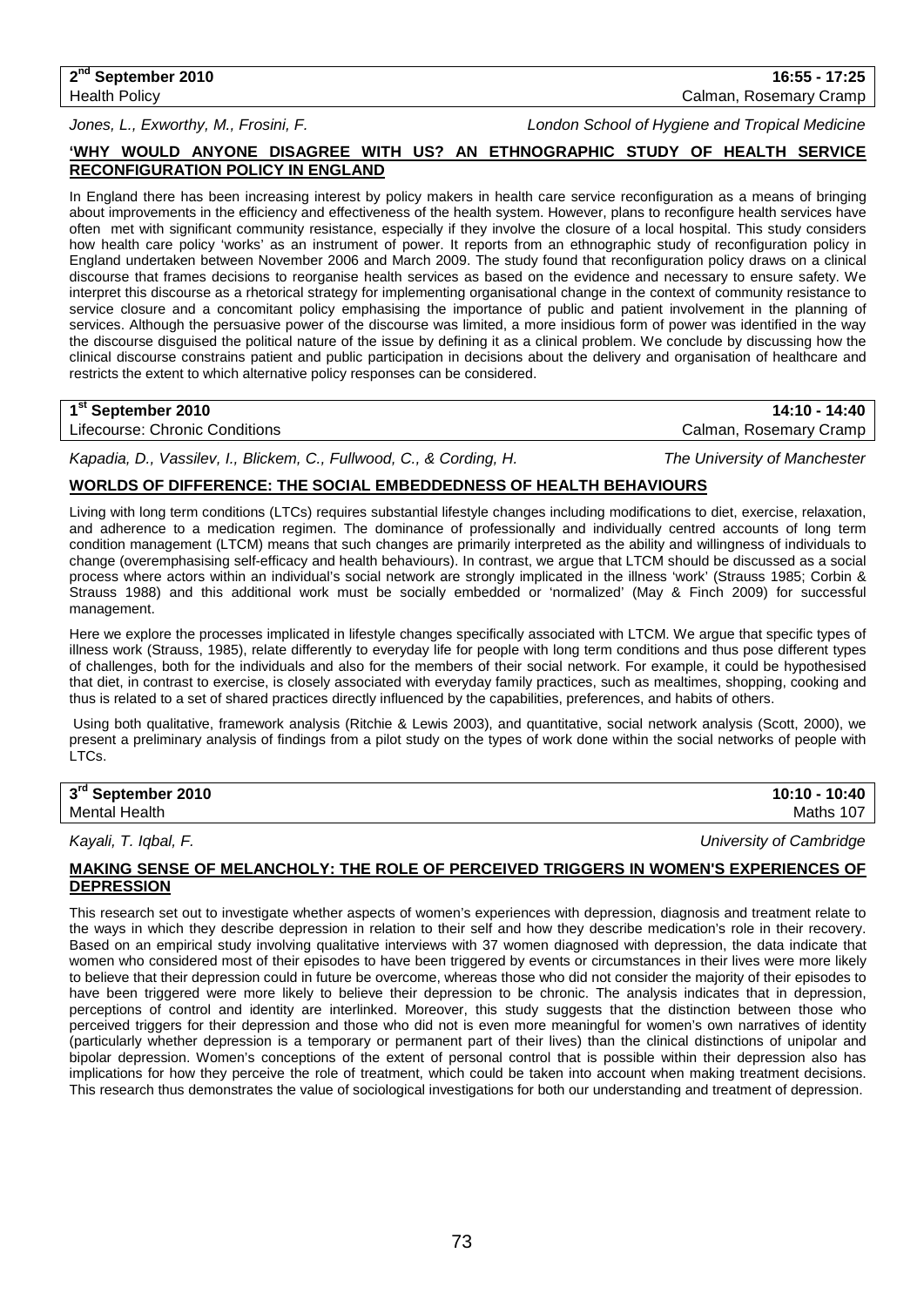## **2nd September 2010 10:45 - 11:15**

Lifecourse: Ageing, Death & Dying Calman, Rosemary Cramp Calman, Rosemary Cramp

*Kelly, M. Queen Mary, University of London*

## **EVALUATING HEALTHCARE EXPERIENCE: IDIENTITY WORK IN INTERVIEW ACCOUNTS ABOUT TERMINAL CARE**

Interviews are frequently used to elicit the views of 'the consumer' and the data are used to influence policy and practice initiatives. This paper examines the way in which lay people talk about healthcare in the process of describing their experiences of terminal cancer care in research interviews. Membership categorisation device analysis (Sacks 1992) has been applied to the interview data to investigate the complex moral work undertaken by the interviewees. The interviewees set up lay and professional identities, and associated roles and responsibilities, in describing the course of the illness and death of their spouse. This includes negotiation of the identity of caring spouse within the husband/wife relationship such as prompting a spouse to seek professional help, and regarding lay-professional roles such as the right of a spouse to be present at the death. The analysis displays how these social relationships are drawn upon in order to evaluate their experiences. Implications for the role of lay carers and the way in which evaluations of healthcare can be understood are discussed.

### **2nd September 2010 14:35 - 15:05**

Embodiment & Emotion **Calman, Derman Christopherson** 

*Kessler, I., Heron, P., Dopson, S. University of Oxford*

## **FRONTLINE CARE AND THE MANAGEMENT OF EMOTION: DEATH AND THE HEALTHCARE ASSISTANT**

Dealing with death as a routine part of working life creates distinctive challenges for the employee in the management of emotions. The emotions generated are likely to be intense, invoking genuine feelings and placing strain on institutional display rules. Indeed, the worker might well be required to deal not only with their own feelings but those of others with a more direct affective investment in the situation. This paper explores how the healthcare assistant (HCA) in secondary healthcare confronts these challenges. Typically overlooked in the literature on emotional labour, the HCA is increasingly taking on the care responsibilities formerly performed by the nurse with implications for the HCAs' relationship with patients and for the emotional fall-out from the patient's death. As a non-professional role, often undertaken by women with few formal qualifications but typically with broad life experiences, questions arise about how HCAs engage with and manage the emotional intensity associated with death. In the absence of professional training and norms, does the management of emotion emerge as problematic for the HCA? Or can the HCA draw upon tacit skills, perhaps developed outside the workplace, to cope with efficiency and effect? These questions are addressed by drawing upon interviews with 81 HCAs in four hospitals. The paper argues that the HCAs' emotional experience of death is heavily contingent on the personal and situational circumstances that surround death, and on a range of coping strategies revealed as regulating the management of their emotions and those of patient friends and family.

| $3rd$ September 2010 | $09:35 - 10:05$ |
|----------------------|-----------------|
| Theory               | Engineering 005 |

*King, C. University of Edinburgh*

## **THE IMPORTANCE OF KNOWING: AN ANALYSIS OF POWER/KNOWLEDGE DISCOURSES IN HEALTH VISITING WORK**

In 2003 a change in health policy influenced how health visitors work with families. Health visitors are now asked to target support to the most vulnerable, whereas before they worked with all families. A research partnership was formed to investigate the impact of this policy change. Sixteen health visitors and nineteen mothers took part in research interviews. Social workers, speech and language therapists, community staff nurses, midwifery representatives and policy makers from government and the NHS also took part. The emerging findings suggest that targeting health visiting services is problematic. There is a risk of marginalising some families who are identified as vulnerable, and at the same time of failing to support other families who have not been recognised as in need. The works of Michel Foucault have been used in a number of studies about health visiting and the surveillance of child health (Bloor and McIntosh 1990; Wilson 2001; Peckover 2002). Often presented as a neutral concept, child health surveillance is contested and framed differently in these analyses in terms of disciplinary power. In this paper I aim to present for discussion my analysis of the health visitor accounts which will draw on the works of Michel Foucault and the understandings to date presented in this literature.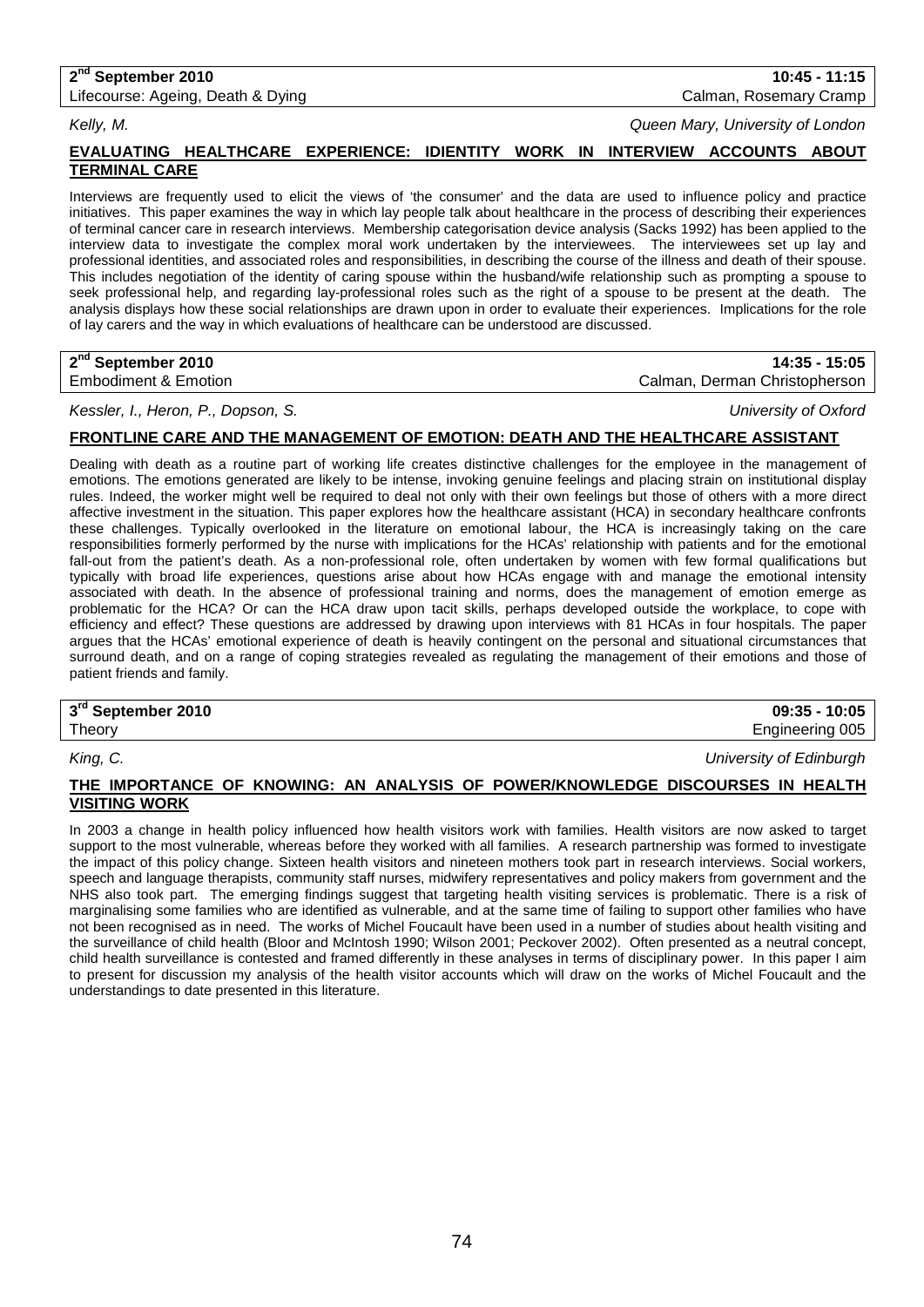# **2nd September 2010 11:55 – 12:25**

Experiences of Health & Illness **Engineering 005** Engineering 005

## *Kokanovic, R. Monash University*

## **'A LITTLE GREY MONSTER THST SITS ON MY SHOULDER' – STORIES OF PEOPLE WHO HAVE BEEN DIAGNOSED AS 'DEPRESSED'**

"This paper explores how lay people describe the experience of being medically diagnosed as depressed. Diagnosis is both a category and a process; it is the "set of categories agreed upon by the medical profession to designate a specific condition it considers pathological, and the process, or deliberate judgement, by which such a label is applied" (Blaxter 1978 quoted in Jutel 2009). With regard to 'mental illness', control over diagnosis is closely linked to the categories contained in the American Psychiatric Association's Diagnostic and Statistical Manual of Mental Disorders (DSM). Sociologists have investigated the social processes underpinning the production of DSM diagnostic categories, challenging the purported scientific objectivity of psychiatric diagnosis and exploring the consequences of medicalising emotional experiences of distress and silencing alternative understandings of emotional distress. It has been suggested that lay people often challenge the idea that depression is an illness, preferring to see it as a part of 'everyday life and its vicissitudes', but at the same time, Pilgrim suggests depression has strong lay credibility as a diagnostic category (2007). In this context, a better understanding of how lay people describe, experience, negotiate and participate in processes of diagnosis is needed. This paper provides a narrative analysis of 10 indepth interviews conducted in Australia with people who have been diagnosed as 'depressed'.

## **2nd September 2010 15:10 - 15:40**

Lay-Professional Interface **Engineering 005** Lay-Professional Interface

*Lannie, A., Barbour, R., Corlett, J. University of Dundee*

## **THE SOCIAL CONSTRUCTION OF THE OLDER PERSON WITH CANCER: REFLECTIONS ON FOCUS GROUP DISSEMINATION SESSIONS WITH HEALTH CARE PROFESSIONALS**

This paper reports on the final stage of a qualitative study that seeks to compare patient and health care professionals' perspectives and experiences of cancer care for the older person. The research design (employing focus groups and interviews) centres around comparison of a general and a specialist ward in one hospital –exploring the challenges involved, depending on whether the focus is on the older person or the disease. It also highlights the tensions that may arise – both for patients and professional carers, as they negotiate the potentially contradictory demands of the 'social' and the 'clinical'.

Dissemination sessions provided an overview of preliminary findings, and were organized around the following themes: 'the ward as a half way house', 'etiquette', 'emotion work' and 'hope'. Discussing findings of this study with participants has a dual purpose: to inform participants of the preliminary findings, to generate further data to establish whether these findings have relevance for them.

This presentation reflects on further insights obtained through four focus groups carried out on the two wards (general and specialist) which were used as study sites. Importantly this allowed for the original sample to be augmented (by including new categories of staff and individuals with a remit to work across both wards, who were not involved in the first set of focus groups and interviews). Integrating analysis of original study transcripts and data generated in dissemination sessions also allows for further interrogation of theoretical frameworks that seek to elaborate the intersection of the clinical and social.

## **2nd September 2010 15:10 - 15:40**

Randomised Controlled Trials & Evidence-Based Medicine Calman, Kingsley Barrett

*Lee, A. Queen's University*

## **RENEGOTIATING OBJECTIVITY IN CLINICAL MEDICINE: DEBATES SURROUNDING EVIDENCE BASED MEDICINE AND THE COCHRANE COLLABORATION**

Evidence-based medicine (EBM) is a statistical model of science that emphasizes the use of randomized control trials to inform healthcare practice decisions. Since its inception in the early 1990s, many consider EBM the 'gold standard' of epidemiological decision-making, displacing other epistemes that incorporate information gathered from individual clinical encounters.

The Cochrane Collaboration is an international organization that systematically reviews the totality of international research on any given health care issue. These meta-analyses represent a complex process of scientific knowledge production. The project embodies the paradigmatic virtue of EBM because it is a realization of scientific ideals concerning objectivity.

From a sociology of science perspective, Cochrane reviews are the products of the scientists who create them and their specific epistemological commitments, or 'ways of knowing' (Daston and Galison 2007). Cochrane reviewers are the most immediate knowledge arbiters, deciding what evidence is best, which scientific models to use and so on. At every level of knowledge making, from bench scientist to reviewer, contributors implicitly access epistemological frameworks and shape/re-shape medical knowledge with each clinical trial they choose or do not choose to value.

This paper explores the Cochrane Collaboration's genesis. It will locate its development within the context (and as an embodiment) of the paralleled establishment of EBM as a dominant scientific paradigm, which displaced other epistemes that relied on the authority of individual clinicians. Importantly, this paper represents a timely social scientific engagement with medical knowledge that enables cross-discipline connections between the social and natural sciences by exploring scientific knowedge claims.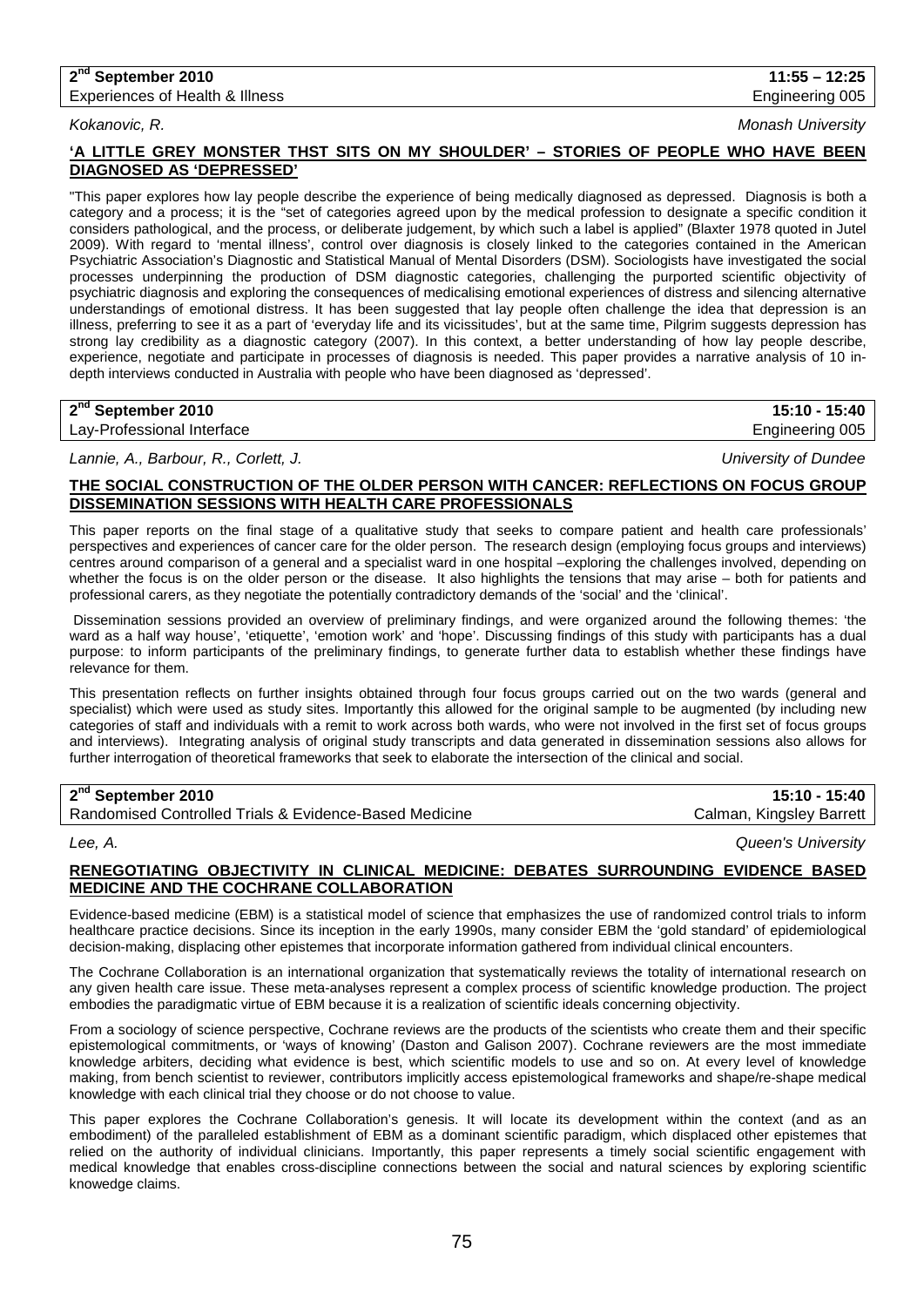*Lee, J.Y. Nottingham University*

## **FOUCAULDIAN UNDERSTANDING OF KOREAN MIGRANT WOMEN'S INITIAL CONTACT WITH THE NHS**

This presentation is part of a PhD thesis which looks at how the concepts of health and illness of Korean migrant women have changed since their arrival in the UK, using a Foucauldian theoretical framework. It focuses exclusively on their initial medical encounters with the NHS when they had light illnesses such as cold, fever and headaches. These early contacts with the GPs served as an alarm that instilled in them a sense of responsibility for their own health – whether as a form of conforming to or resisting against the British 'healthy citizen' model of medical subjectivity. As a result, the Korean women's efforts to re-define their concepts of health and illness as immigrants will be discussed.

## **3rd September 2010 09:35 - 10:05**

Lifecourse: Reproductive Health Calman, Rosemary Cramp

*Letherby, G. Stenhouse, E. University of Plymouth*

## **INFANT FEEDING, DIABETES AND 'GOOD MOTHERHOOD': KNOWLEDGE, CHOICES AND EXPERIENCES**

For women whose pregnancy is complicated by diabetes research has highlighted the health benefits of breastfeeding for mothers and infants and this has led to the active promotion of breastfeeding. However, a plethora of social science research argues that the 'Breast is Best' message has ideological overtones which suggests that if 'breast is best', formula feeding is second best. By association the suggestion is that mothers who successfully breastfeed are better than mothers who do not. Many women with diabetes find it difficult to initiate and maintain breastfeeding and this has implications for women's choices and experiences of breast and formula feeding and feelings of self-worth with reference to motherhood.

In a project focusing on mother/daughter relationships during pregnancy for women with pre-existing diabetes, respondents spoke to us about their views, intentions and experience of infant feeding, including the influence of midwives and other healthcare professionals and the significance of partner and familial support. Pregnant and new mother respondents' talked of the complexity surrounding infant feeding choices and experiences including the lack of sufficient antenatal information regarding infant feeding and the lack of support to enable them to breastfeed if they wanted to. They felt anxious and defensive about their choices and the perceived and actual pressure they were put under by others to make the 'right' feeding choices.

## **3rd September 2010 10:45 - 11:15**

Inequalities Calman, Arnold Wolfendale

*Lorant, V., Bhopal, R. Université catholique de Louvain*

## **ETHNICITY, SOCIO-ECONOMIC STATUS, AND HEALTH : INSIGHTS FROM AND IMPLICATIONS OF CHARLES TILLY'S THEORY OF DURABLE INEQUALITY**

Ethnic inequalities in health status and health care remain substantial in Europe and addressing them is becoming a priority for European policies. However, the best way to respond to such a challenge is, as yet, unclear. The research community is grappling with the contribution of socio-economic discrimination to ethnic inequalities. We present a new theoretical analysis, based on the landmark work of Charles Tilly on 'Durable Inequality' and we apply it to the public health goal of reducing ethnic health inequalities. Tilly claims that, for organisational reasons, ethnic categories and socio-economic categories are tied together. The theory of Durable Inequality claims that the matching of ethnic categories with socio-economic categories helps to enforce exploitation, leading to inequalities. We present the theory, and focus on its main components (categories, exploitation, opportunity hoarding, emulation, adaptation) and discuss the implications for health inequalities by ethnic group. In essence, the theory provides four main implications. Research should compare different organisational and institutional settings, and study how ethnic categories aid organisational aims; it should put the emphasis on altering networks and social routines and not so much on beliefs and attitudes, including racism; the theory call for examining how ethnic minorities themselves utilise opportunity hoarding to create niche economic opportunities; finally, the measurement of ethnicity should be made with paired categories defining the access to valuable resources. Our paper opens a debate to refine these ideas prior to empirical testing.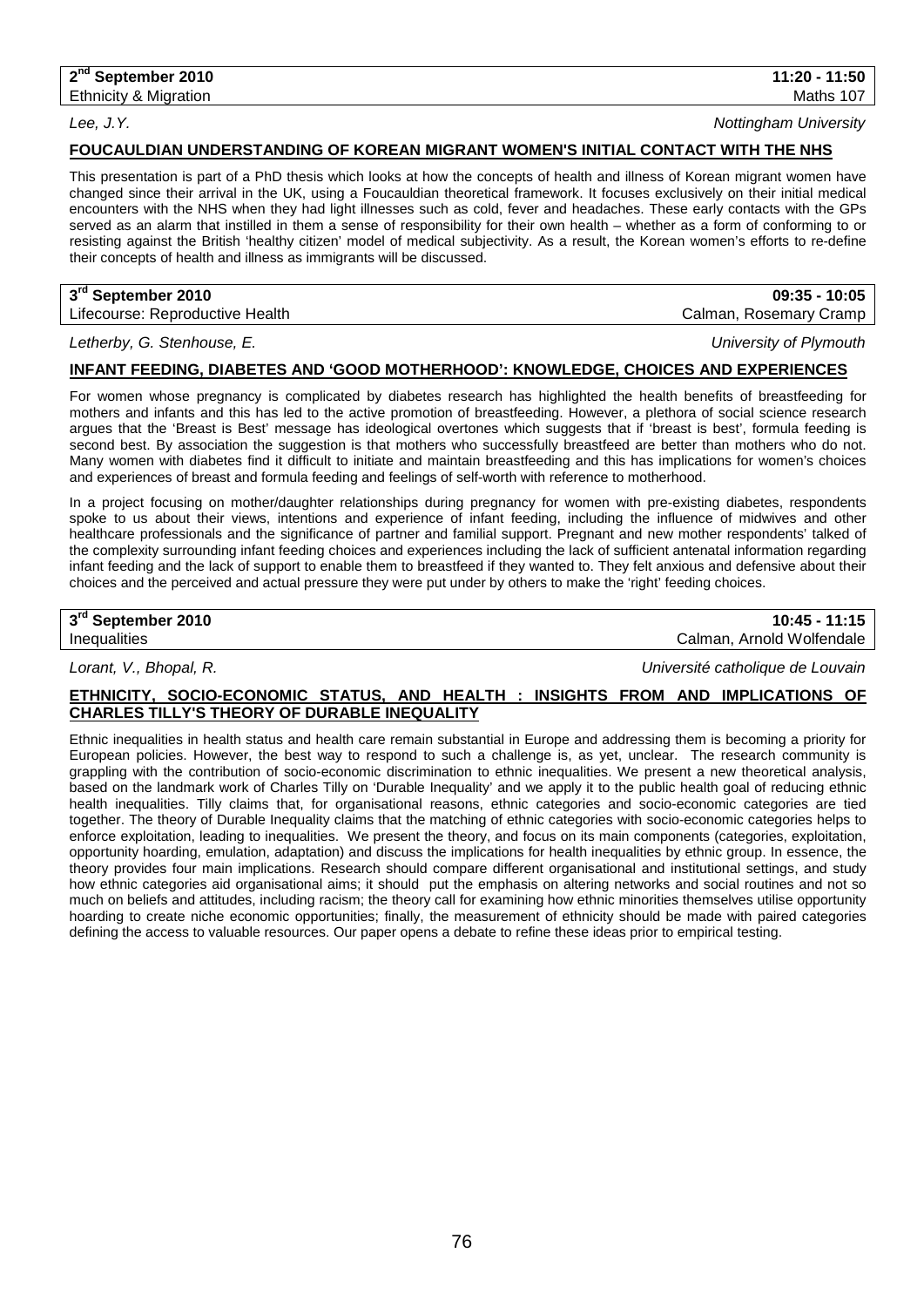### *Luff, R., Venn, S., Arber, S. University of Surrey*

### **SOCIAL AND HEALTH INFLUENCES ON THE SLEEP QUALITY OF OLDER ADULTS LIVING IN THE UK**

The Pittsburgh Sleep Quality Index (PSQI) was designed to measure subjective sleep quality over the previous month and to discriminate between poor and good sleepers. The PSQI includes indicators of sleep latency, sleep duration, sleep disturbances, use of sleep medication, subjective sleep quality and daytime dysfunction. This paper examines how health and social factors interact to influence the quality of sleep of older adults.

A self-completion questionnaire which included the PSQI was completed by 1085 older people (575 males and 583 females), from South East England, aged over 65 who were living in their own homes. It was found that about half of older adults scored 6 and above on the PSQI, indicating they experience poor quality sleep. Logistic regression using a range of socio-demographic and health predictor variables was undertaken.

Gender, social economic status (SES) and health problems were all significant predictors of poor sleep. In particular, older women reported poorer sleep than men, and those who had been in professional occupations reported better sleep than those in<br>most other SES groups. Greater numbers of health problems were associated with poorer sleep, with Greater numbers of health problems were associated with poorer sleep, with cancer and muscular/skeletal conditions specifically relating to higher PSQI scores. There was no effect of age once health problems were entered into the model, suggesting poor sleep amongst older people is not purely age related, but is influenced by more specific health and social factors.

We acknowledge support from the New Dynamics of Ageing initiative, a programme supported by AHRC, BBSRC, EPSRC,

## **2nd September 2010 17:30 – 18:00**

Cancer Engineering 101

## *MacArtney, J. London School of Economics*

## **HEALING THEMSELVES: COMPLEMENTARY HEALTHCARE AS A BALANCED WAY OF LIVING**

"In this paper I explore one of the ways that people with cancer, who use complementary medicines, have found to manage the biographical (Bury, 1983) and agnatological (Proctor, 1996) tensions that their diagnosis brought. Complementary self-help approaches have been widely criticised for, amongst other things, duping individuals (Goldacre, 2009; Ehrenreich 2010), inducing self-helplessness (McGee, 2007) and disciplining the therapeutic subject (Foucault, 1982).

This paper draws on my ethnographic fieldwork in two complementary cancer support centres in England. During the fieldwork I also conducted 15 in-depth narrative interviews. In my analysis I argue for an embodied sociology by using Frank's (1991) 'thinking with narratives'. Instead of theorising the subject as the foundation of practices and discourses, "[s/]he remains on the level of how subjects appear to themselves as subjects of possible actions" (author's italics, McGushin, 2007: 11). This allows the subject a relation to oneself that 'resists' codes and powers as subjectivation attempts continue creating itself by folding power and knowledge so that "the relation to oneself is continually reborn

**2nd September 2010 16:20 - 16:50**

Lifecourse: Reproductive Health **Engineering 102** and the Engineering 102

*Machin, L., Brown, N. and McLeod, D. University of York*

### **FRAMING CORD BLOOD BANKING: A QUESTION OF RIGHTS AND CHOICES?**

Since the first cord blood (CB) transplant in 1988, CB has been viewed as an alternative source of stem cells to bone marrow and has been typically discussed within the context of blood, organ and tissue donation. The early 1990s saw an increase in the collection of CB through the establishment of banks, which make CB units available for either societal, personal or familial use. In 2007, a third way of banking was presented when Virgin Health Bank was established, whereby 80% of the CB unit is stored for public use and the remaining 20% is stored privately for the woman paying for the collection. However, the collection of CB in the UK is not widespread. Donating to the public bank is restricted by the location of the collection sites, as well as the sexual health history of the woman donating. Private banking is also constrained by individual NHS Trust policies on CB collection. Increasingly, CB is being framed within the discourse of reproductive rights. In turn, this creates a novel situation whereby being able to donate is being discussed as a 'right' and, in the case of Virgin bank, is something that is to be paid for. In this presentation, findings from a two year, ESRC-funded project on the political and moral economy of cord blood banking will be reported, with extracts from interviews conducted with members of public and private banking sector and those storing CB included.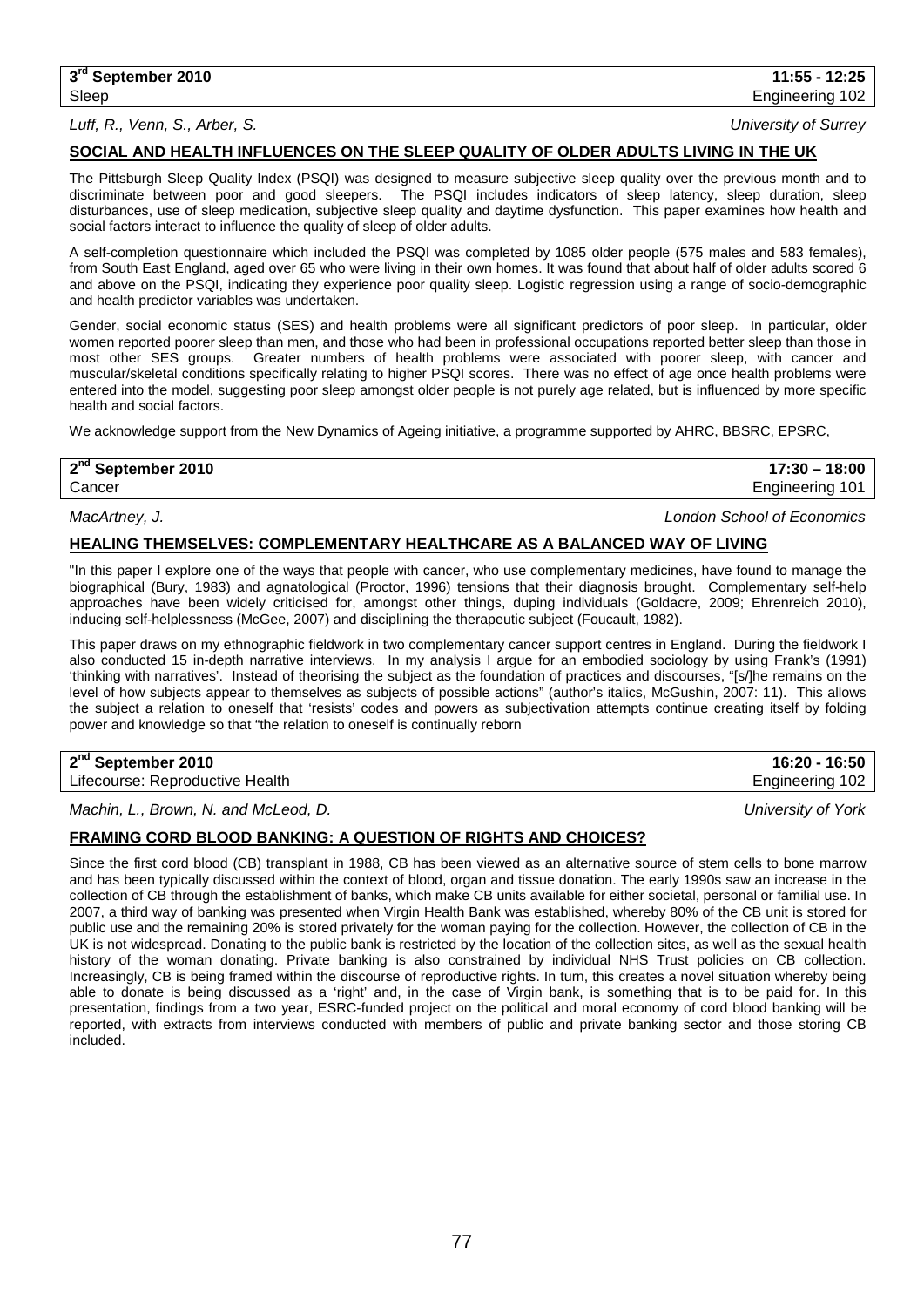*Mackichan, F., Britten, N., Paterson, C. Peninsula Medical School*

## **BOUNDARIES OF HEALTH CARE: SELF CARE FOR LONG TERM CONDITIONS**

People with long term health problems engage in a significant amount of 'illness work', and enhancing self care has become a key component of health policy in recent years. This paper presents findings from a mixed method study investigating both the use of self care by people experiencing long term conditions and the potential for self care support. A cross-sectional postal survey (n = 578) investigated the use self care and other forms of care in relation to six long term health problems. Interviews (ongoing) were undertaken with 24 adults purposively sampled from survey respondents.

Self care was widespread, although there were variations both in the type (e.g., over the counter medications, rest, positive thinking) and total number of self care strategies used according to the specific health problem. The number of self care activities utilised was predicted by factors including trust in a greater number of sources of health care information, and having received a diagnosis. Interviewees discussed the location of self care within their experience of living with a persistent health problem; self care was viewed as a moral obligation and as just part of everyday life. Perceived constraints (e.g., time, cost) led interviewees to consider that provision of self care support from the orthodox sector might not be achievable, or even desirable. Findings are discussed in the context of existing theory and empirical literature, drawing on concepts of responsibility and legitimacy, medicalisation and the shifting boundaries of different sectors of health care.

## **2nd September 2010 16:55 - 17:25**

Health Service Delivery & Organisation Calman, Ken Wade Calman, Ken Wade

*Mackintosh, N., Sandall, J. King's College London*

## **STRUCTURING AND MEDIATING BOUNDARIES WITHIN THE ACUTELY ILL PATHWAY: IMPLICATIONS FOR PATIENT SAFETY**

A significant proportion of cardiac arrests are perceived to be preventable, amenable to earlier detection and intervention. In the last ten years, the social construct 'failure to rescue', has emerged as a legitimate arena for policy and professional scrutiny. Current risk management and safety strategies focus around regulation of routine assessments and the governance and control of the trajectory of the acutely ill patient.

This paper will examine how 'deterioration' is socially framed and negotiated within medical settings and the impact of safety strategies designed to facilitate early detection and management of complications in the acutely ill patient. Ethnographic methods were used to explore the social organisation of the landscape of the 'acutely ill pathway'. Data will be presented from observations and interviews with a variety of staff in two acute NHS trusts.

We consider the distributed decision making, multiple viewpoints and conflicting knowledge bases that influenced the 'brokering' process around deterioration. We utilise the concept of the 'boundary object' which expands understanding beyond boundaries as conditions for separation and exclusion, to communication, exchange, bridging and inclusion (Lamont & Molnár, 2002). We examine how safety artefacts such as early warning scores and protocols demonstrated professional power and authority, acting as material and social resources, and helping structure relations between occupational and professional groups providing legitimacy and license for junior staff to escalate. Importantly, safety artefacts and strategies were not uniformly applied across the two trusts, but were shaped by organisational patient safety macro-systems.

## **3rd September 2010 11:20 - 11:50**

Genetics & Experiences of Health & Illness Engineering 101

*Marques-Brocksopp, L. The Guide Dogs for the Blind Association*

## **A PSYCHOSOCIAL ANALYSIS OF EMOTIONAL WELLBEING IN VISUALLY IMPAIRED CHILDREN.**

Vision loss can have a profound effect on the emotional and functional wellbeing of children. Indeed, functional disabilities have a strong reciprocal relationship with mental health, and are a key risk factor for the onset of depressive symptoms. Consequently, emotional problems may result in an increased risk for both physical illness and functional disability. As such, emotional wellbeing is an important factor when considering the overall health of visually impaired children.

There is a lack of theoretical and methodological consensus concerning the impact of childhood vision loss. One of the principle debates surrounds the use of sighted children as a yardstick when measuring "normal" emotional wellbeing, and thus ignoring the ways that visually impaired children use different routes and styles of emotional and social development.

This paper therefore calls for a more heterogeneous and holistic understanding of vision loss and wellbeing. Using a biopsychosocial framework, it will consider how vision loss affects emotional and functional wellbeing of children, analyzing factors such as the aetiology of visual impairment, a child's self-concept, coping strategies, peer and parental influences, social networks and environment.

Fundamentally, a paradigm shift is needed to challenge the homogeneity that currently exists in this area of research. A multifactor framework is required that embraces various psychological and sociological factors, and informs specific emotional wellbeing education for children and their families. Such initiatives are currently being piloted by the Guide Dogs for the Blind Association, which ultimately aim to improve the emotional and functional wellbeing of visually imapired children.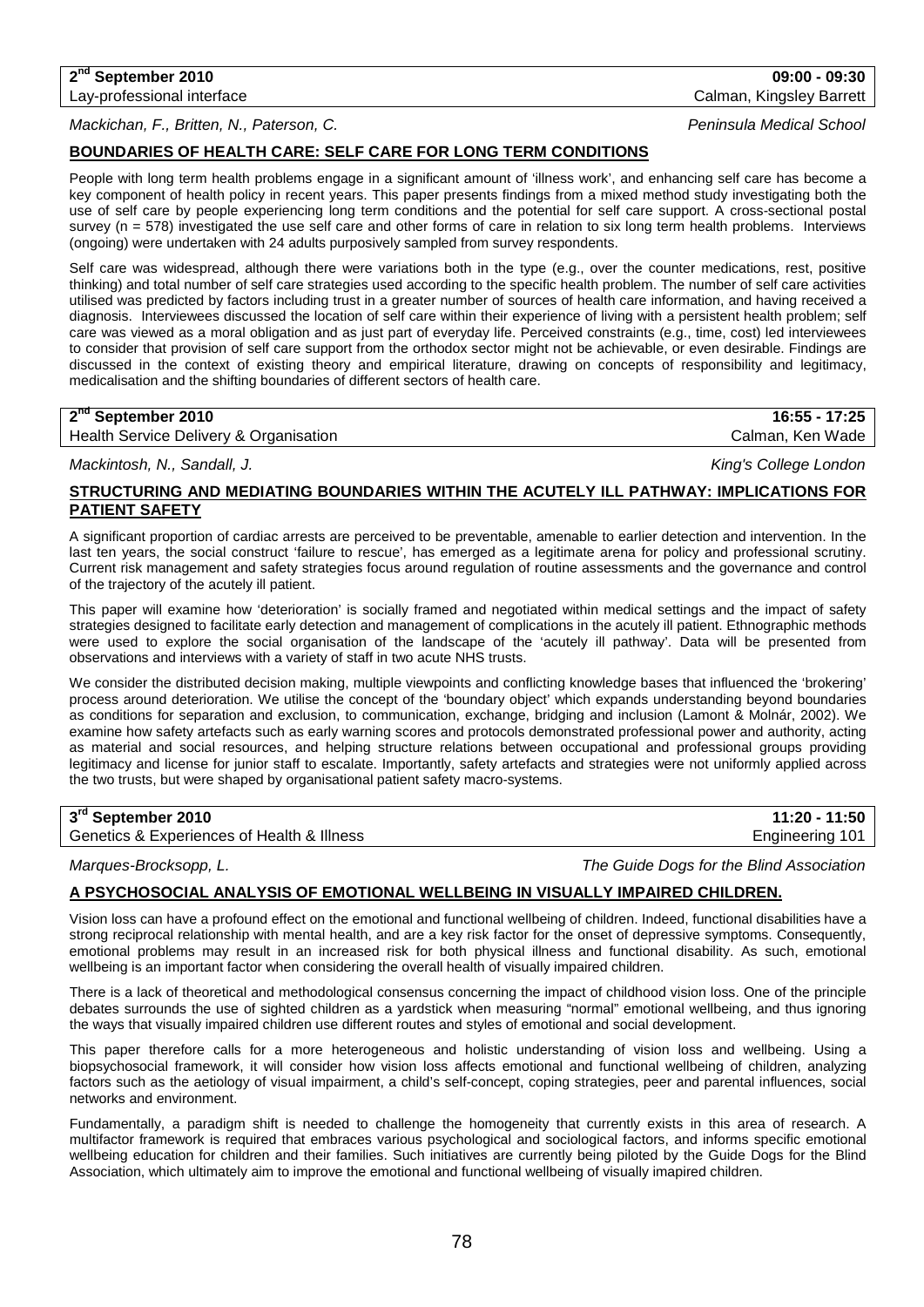## *Martin, G., Learmonth, M. University of Leicester*

**2nd September 2010 15:45 - 16:15** Health Policy Calman, Rosemary Cramp

## **A CRITICAL ACCOUNT OF THE RISE AND SPREAD OF 'LEADERSHIP' IN HEALTH CARE DISCOURSE**

This paper considers the rise of the notion of leadership in discourses relating to the British National Health Service, and the application of the term to an increasingly heterogeneous variety of actors. Drawing on discourse analyses of (i) interviews with NHS chief executives performed in the late 1990s, and (ii) key policy documents published in the period since, the authors highlight how leadership has become a term of choice among policymakers, with positive cultural valences which previously predominant terms such as administration and leadership now lack. They note in particular how leadership is increasingly conferred not only on those in positions of formal power in the health service but on frontline clinicians, patients and the public, and how not just the implementation but the design of policy is now constructed as being led by these groups. Such constructions of the distribution of power in the health service, however, conflict with the picture drawn by academic work. The authors suggest, therefore, that part of the function of leadership discourse is to align the identities of health-service stakeholders with the intentions of policy, making their implementation not just everyone's responsibility, but everyone's common aim, and even sense of self. Given the realities of organizational life for many of the subjects of leadership discourse, however, the extent to which this function is realized—and to which 'leadership' retains its current positive associations and ubiquity in policy in the future—remains to be seen.

## **2nd September 2010 16:55 - 17:25**

Lay-Professional Interface **Engineering 005** Lay-Professional Interface

*Martindale, A-M. University of Liverpool*

## **FOOD FOR THOUGHT: LAY HEALTH TRAINERS, LOCAL AND OBSTINATE BODIES.**

Lay Health Trainers (LHTs) appeared suddenly in policy documents in 2005. By 2007 they were being hailed as a success and rolled out nationally. Their aim was to prevent life-style diseases, such as obesity and to improve health generally. Trained local people would offer support to motivated individuals who were at risk from coronary heart disease (CHD) and crucially, would succeed in bringing CHD rates down, where conventional methods had failed. There are political and financial incentives to reduce the rates of CHD, a healthy and productive workforce are desirable, and by default, the use and cost of NHS services are reduced. In spite of the potential benefits of the service, Lay Health Trainers have had limited success to date.

This paper will explore the underlying assumptions made about the 'good' citizen and by extension the 'good' body (Foucault, Margaret Shildrick) within LHT discourses. The enrolment of non-medically qualified individuals, such as LHTs, to carry out government policy, is an interesting extension to the role of citizens. The current medical, cultural, and psychological obsession with bodies, and specifically the attainment of the healthy body, is transformed into a financial liability when it resides outside medical norms.

The paper will, perhaps, ask more questions than answers, such as what are government expectations surrounding health and how are these made by social actors, professional or otherwise? How can challenging public health issues, such as obesity and smoking be usefully framed?

| 3rd September 2010           | 11:20 - 11:50                 |
|------------------------------|-------------------------------|
| Patient & Public Involvement | Calman, Derman Christopherson |

## *Mason, G. King's College, London*

### **INVOLVING FAMILY CARERS IN MENTAL HEALTH RESEARCH**

Why do we involve service users and carers in research, and what are the benefits of public involvement in terms of improving research, and for service users and carers themselves? Locating carer involvement in the context of Department of Health policy, I draw on a critique of government expert advice from DEMOS (2006), and mental health service user literature which identifies imbalance of power between scientists, doctors, health professionals, and the public as leading to acquiescence and limited engagement . The INVOLVE report on the impact of public involvement in research (2009) contrasts the many descriptions of processes with a lack of evidence on outcomes of involvement. In practice, there is disagreement about what counts as user and carer involvement; I argue that the need to evaluate leads to a subtle shift of outcomes away from benefits to research towards benefits for those who are involved, and a blurring of the line between processes and outcomes. I describe carer involvement in the IMPaCT programme of research on improving physical health and reducing substance use in severe mental illness, running on the NIHR Mental Health Research Network. MHRN assists with recruiting participants and involving family carers through FACTOR – Families/friends And Carers Together in Research. We had regular discussions with research clinicians on how service users could be motivated to change to healthier lifestyles. Through FACTOR, carers edited a newsletter and two health manuals for care coordinators and service user participants, and a carer group intervention was included in the research design.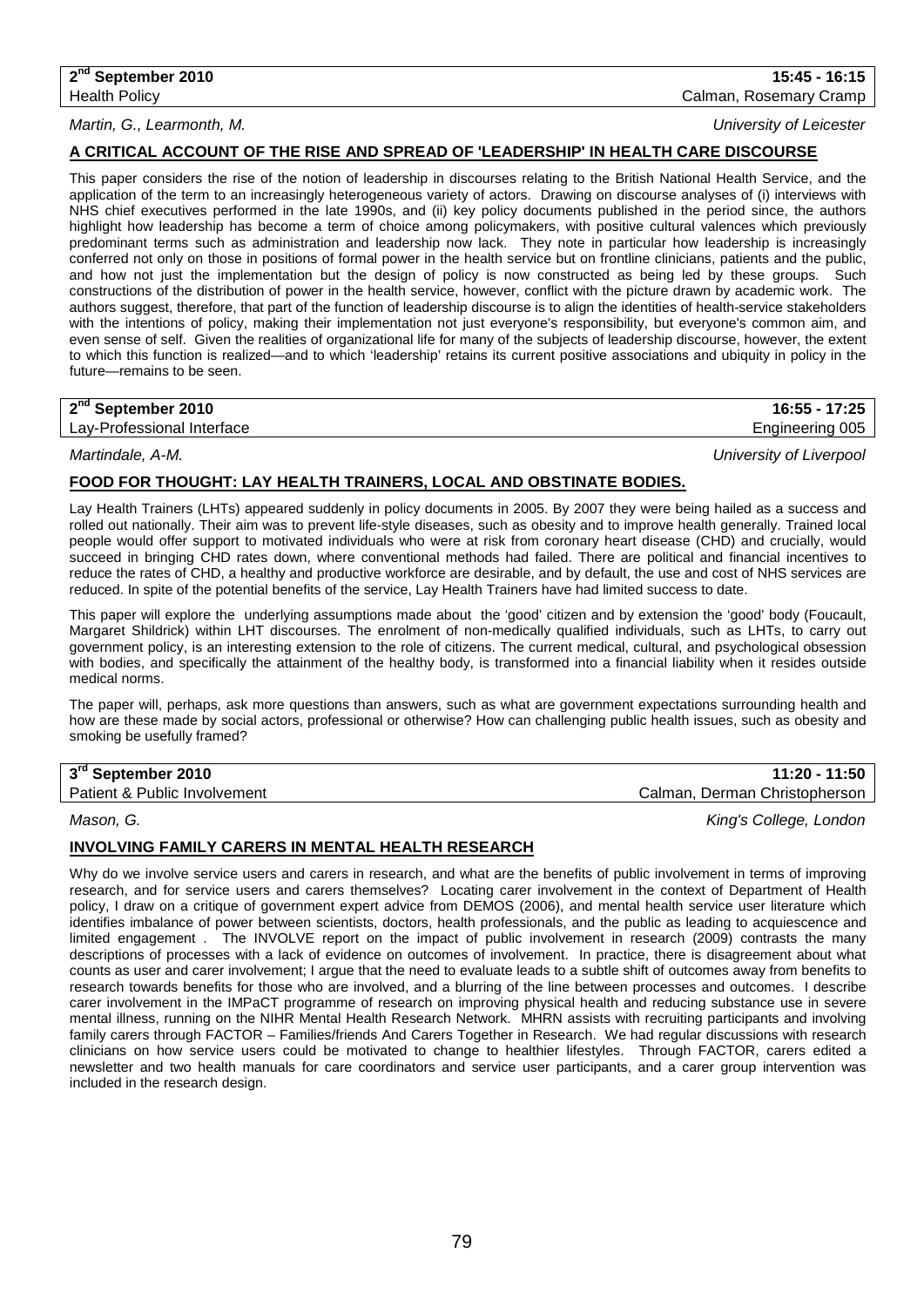# *Matsushige, T., Tsutsui, T., Otaga, M. National Institute of Public Health*

## **FROM 'PURPOSE-ORIENTED' TO 'CONNECTEDNESS-ORIENTED' MEDICINE: A STUDY OF HOME MECIAL CARE IN JAPAN AND FRANCE**

Today the shift 'from hospital to community' is a trend in healthcare shared by many countries. 'Community' means, in many cases, service users' home or home-like settings as a place of healthcare delivery. Home medical care used to be only for those with non-severe conditions. Today, however, some countries have begun to provide a wider range of medical treatment at patients' home. For example, Onomichi city in Japan established 'Onomichi system' in the last decade, where a healthcare team, which consists of primary care physician, hospital doctor, nurse, social worker, patient, family member and others, is arranged depending on the patient's conditions. The team provides services integrating health and social care for patients with terminal cancer, childhood cancer, consciousness disturbance and other serious diseases. In France, the government institutionalised 'Hospitalisation à Domicile', where patient's home is assumed to be 'an extension of hospital ward' and the treatment is provided for patients in all post-acute conditions except for mental disorder.

Although the way in which home is positioned as a place of healthcare delivery may vary by region, the shift in the place of care delivery seen in many nations may be understood as part of 'care transition'. However, little is known about structural and qualitative changes in service provision as a result of the shift. How can sociology explain the shift and its impact on patients' day-to-day living? We consider this question based on the empirical field research in some advanced cases of home integrated care in Japan and France.

Individual, Collective & Global Risk Calman, Arnold Wolfendale

**2nd September 2010 10:45 - 11:15**

*Maunula, L. University of Toronto*

## **PROTECT YOURSELF! EDUCATING THE PUBLIC ABOUT PANDEMIC INFLUENZA**

In order to reduce infection and death during influenza pandemics, public health bodies worldwide have developed comprehensive pandemic public education campaigns. The Canadian pandemic public education plans strongly advocate individual and family practices to prevent infection and stop further transmission, such as hand-washing, vaccination and respiratory etiquette. From a social and political perspective the focus on individual infection control techniques is problematic, particularly as the social and structural factors behind influenza pandemics go unmentioned. Thus, the ways in which pandemic flu is represented in official pandemic education messages shapes the way we view the pandemic scenario and ourselves, collectively and individually, within it.

In this paper I provide an overview of the goals for pandemic public education outlined in several Canadian pandemic plans, and examine how infection control is invoked within those texts. Drawing from Foucault's notions of governmentality and technologies of the self I then engage in a theoretical critique of those public education strategies. This study contributes to understanding of how pandemic preparedness and infection control is represented in Canadian pandemic plans, how public health shapes pandemic messages for the public, and the implications of those messages for subjectivity and notions of citizenship.

**2nd September 2010 11:55 - 12:25**

Preventive Health **Engineering 101 Engineering 101** 

*Maurice, A. INRA (Institut National de Recherche Agronomique)*

## **"EVERYONE THEIR OWN FRUIT", A PUBLIC HEALTH ACTION AIMED SPECIFICALLY TOWARD UNDERPRIVILEDGED FAMILIES IN FRANCE**

This presentation will display the French nutrition education policy and its effect on the French population. Noting certain insensitivity from the underprivileged populations towards nutrition education policies, local actors seek to set up projects targeting specifically these groups. It is within this framework that the project called "Everyone their own fruit" has its origin, under direction of a local authority. In order to carry out the study for the feasibility of this project, we have met families of secondary school students in ZEP (ZEP: Priority Education Zone, which means that these schools welcome mostly socially disadvantaged pupils). By studying their dietary habits as well as their perception of their own nutrition education, we were able to note a significant social differentiation. Other results show that, in general, the parents accept the project, giving great importance to the nutrition of their children. We also noticed that the adolescents' opinions and desires are very often taken into account in family eating choices. Moreover, the children seem to have a closer connection than their parents to the instruction of the current standards. We witnessed certain interactions between parents and children which revealed the moralizing role that some children play. This presentation will also focus, through the example of France's PNNS (National Program for Nutrition and Health), on how a national health policy can be adapted in order to create a local public health action targeting adolescents. Finally, it will show how a given piloting team can achieve this while respecting the families' expectations.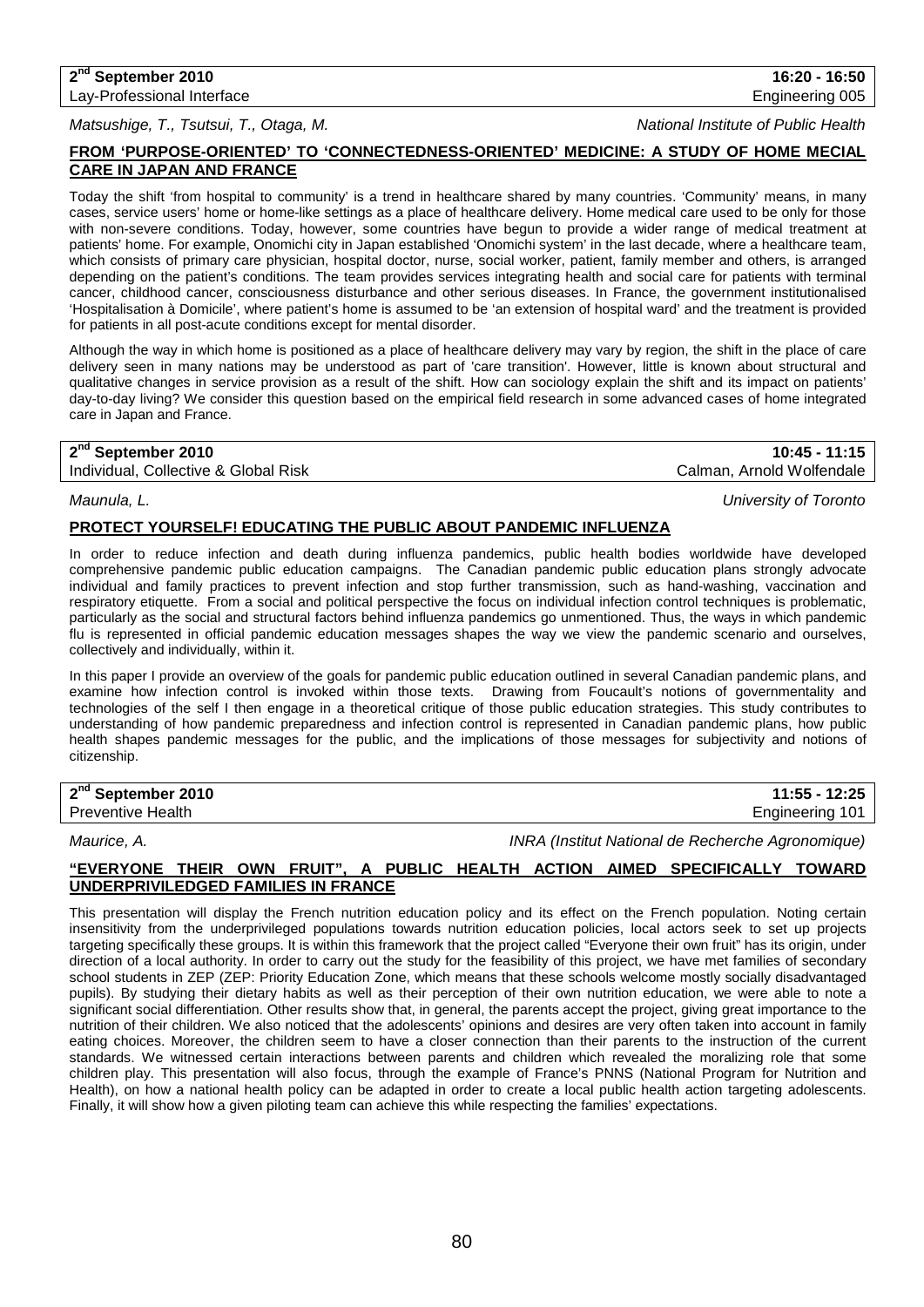The internet has become an increasingly popular technology for the initiation of romantic and sexual relationships. Based on qualitative interviews with 40 HIV positive African women living in London on their uses of the internet in relation to health, this paper explores online dating as part of broader practices of being 'healthy' while being HIV positive. Through an analysis of narratives of successful and unsuccessful online dating experiences I examine how digital technologies mediate gendered and culturally specific 'acceptable' partner-seeking practices. Of particular interest is use of the internet as a means for filtering potential partners while simultaneously enabling the protection of oneself through control over disclosure of personal information in the context of fear of stigma and rejection. Within this I focus on the tension between the pursuit of romantic and sexual relationships as an important element of being 'healthy' while living with a stigmatised sexually communicable virus. What emerges through this analysis is that, in addition to being a functional facilitator for finding new relationships, the internet is enrolled as moral mediator in the establishment of relationships that involve negotiations around being both 'at risk' from others and 'a risk' to them. By examining how the mediatory role of the internet changed as relationships developed over time and shifted to other mediums, this paper shows to what extent the use of digital technologies, alongside other technologies, such biomedical ones, shape the relationships and experiences of people living with HIV.

**3rd September 2010 10:10 - 10:40**

Sleep Engineering 102

*Meadows, R.A.L., Dregan, A. University of Surrey*

### **TELIC DEMANDS AND THE LIMINALITY OF SLEEP: A QUANTITATIVE INVESTIGATION**

When sleep overcomes us 'the body is no longer ecstatic, that from which I perceive and act, but a being recessed from my command and awareness. As I no longer perceive from my body, neither can I perceive to it' (Leder 1990: 58). This means that, upon waking, we cannot directly audit our sleep quality. In turn, this inability to directly audit our sleep quality raises questions as to how we infer the quality and quantity of our sleep, how we infer causes and reasons for 'poor' sleep (a hermeneutical component of any telic demand) and how we act towards the body in the hope of finding relief (a pragmatic/creative component of any telic demand).

The paper analyses data from the UK Psychiatric Morbidity Survey (PMS; 2007). This survey includes the CISR battery, which asks those who have indicated that they have a sleep problem whether or not they know the 'reason' for it. Over 800 people (26% of those with a sleep problem) do not know the 'reason' for it. Logistic regression models were fitted to explore how respondents who can give a reason differ from those who cannot.

Results suggest that age, income and social functioning all have a complex relationship with the presence of a reason. Whilst discussing these findings, we also reflect on the small portion of variance explained by the model and the need for more sophisticated testing of survey instruments.

## **2nd September 2010 14:00 - 14:30**

Lifecourse: Reproductive Health **Engineering 102** and the Engineering 102

*Mellor, R., Cleland, J., Slaymaker, E. London School of Hygiene & Tropical Medicine*

### **MEN'S RESPONSIBILITY IN SWITCHING TO A 'FEMALE-CONTROLLED' CONTRACEPTIVE METHOD, FROM THE COUPLE PERSPECTIVE**

Context: In the UK prevalence of switching contraceptive method is high, as is the proportion of women ambivalent about their pregnancy. Switching between methods can leave a gap in contraceptive protection and can result in unintended pregnancy; moreover switching from barrier to non-barrier methods eliminates protection from STDs.

Aim: This research examines men's responsibility for switching to a 'female-controlled' method, from the couple perspective.

Methodology: In-depth interviews were conducted with fifteen heterosexual couples, partners interviewed separately. Couples had switched method in the last year and were theoretically sampled to get a range of ages, length of relationships and methods switched between. Couples were recruited from waiting rooms of contraceptive clinics in one ethnically and economically diverse London borough.

Results: Respondents defined being responsible for contraception primarily as acting to prevent pregnancy. In terms of switching to a 'female-controlled' method, there were several acted steps: deciding to switch, researching methods, choosing a new method, obtaining the method, and using the method. Couples perspectives of men's responsibility in these steps varied. In the step choosing a new method, responsibility was spilt between women being responsible, joint responsibility (with men wanting involvement or forced into involvement) and one instance of the man being responsible. There was not always agreement within couples as to who was responsible for the switch. Responsibility was linked to women's 'bodily ownership' and justified through their being contraceptive 'knowledge holders'.

Conclusion: Men's responsibility for switching method varies and is not always in accord with the desires of their partner.

## 81

*Mazanderani, F. University of Oxford*

**DATING WITH HIV: THE INTERNET AS MORAL MEDIATOR**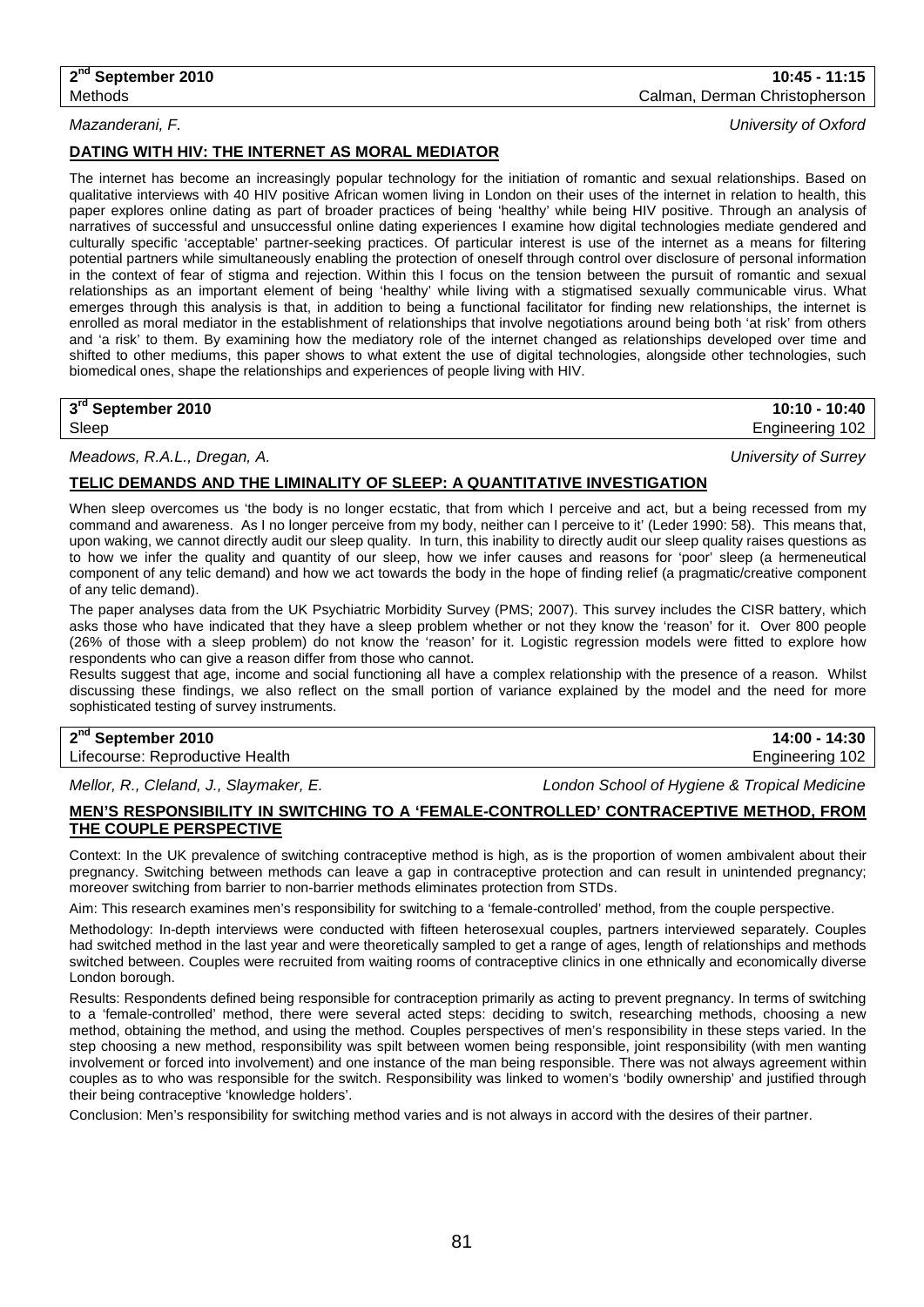*Moloney, M. University of North Carolina*

## **THE MEDICALIZATION OF SLEEPLESSNESS AT THE LEVEL OF PATIENT-PHYSICIAN INTERACTION: A MIXED METHODS PERSPECTIVE.**

Sleeplessness – a universal experience with a variety of causes – may be increasingly re-conceptualized, diagnosed and treated, or "medicalized" as insomnia. I investigated the medicalization of sleeplessness at the level of patient-physician interaction.

Using the National Ambulatory Medical Care Survey a nationally representative dataset of U.S. physician office visits, I analyzed trends (1993-2007) in insomnia complaint, diagnoses and prescription of non-benzodiazepine sedative hypnotics [NBSHs]. To contextualize quantitative findings, I interviewed 8 primary care physicians working in a university-affiliated practice and a subsample of their patients prescribed NBSHs (N=27).

Over 15 years, insomnia complaints doubled from 3.2 million to 6.6 million while diagnoses grew from 870,000 to 6.5 million. NBSH prescriptions increased 30-fold from 550,000 to 16.3 million. Slope changes for these trends were positive and statistically significant.

Physicians interviewed were critical of the medicalization process, but their bias against sleep drugs was mediated by time constraints, consumerism and pre-existing prescriptions. Patients reported fears of NBSH dependence and acknowledged insomnia was not typically a medical problem, but rather a symptom, part of aging or a reaction to stress.

Disparities between self-reported attitudes ("It's not a disease") and behavior ("If I could take [Ambien] every night…I would.") provide support for the medicalization hypothesis that life problems are increasingly treated with pharmacologic solutions. Additionally, prescriptions of NBSHs in the U.S. have increased exponentially over time, and are not concomitant with slowergrowing complaint and diagnoses. Taken together, these qualitative and quantitative findings provide evidence of the medicalization of sleeplessness at the level of patient-physician interaction.

**2nd September 2010 10:10 – 10:40** Experiences of Health & Illness **Engineering 005** Engineering 005

*Moore, L., Britten, N., Paterson, C. Peninsula Medical School*

## **HAVE I GOT THE JOB? SKILLS, ATTRIBUTES AND PRESENTATION OF SELF IN SELF-MANAGEMENT FOR THE OLDER PERSON**

As part of the modernisation of the National Health Service (NHS) and in response to an increasing older population, selfmanagement policy has presented opportunities for patients with long-term conditions to improve their health and wellbeing by becoming partners, decision-makers and active agents in their care in collaboration with professionals and lay educators. However, the 'work' of self-management for patients appears to be packaged in the form of essential and desirable skills, attributes and personal characteristics required in order to participate.

This paper presents early findings from a doctoral research study employing diary-interviews with older patients diagnosed with coronary heart disease and interviews with professionals in three contrasting general practices in the South West of England. The analysis is informed by a model of self-management developed from a literature review, which identified four concepts including active, responsible, efficacious and competent. It also draws on features of Grounded Theory.

Preliminary findings suggest that self-management is a complex and elusive concept for some participants. Skills and attributes may be influenced by personal circumstances, self-knowledge and health beliefs. Although personal responsibility for health is presented by NHS policy as a prerequisite for self-management, there are tensions for older people with respect to parallel responsibilities for their 'dependents'. Moreover, although some individuals have refined skills associated with body listening, problem solving and negotiating, others employ 'covert' health behavior or present themselves as 'cured' 'fixed' and 'in denial' which appear to run counter to the ideas associated with 'actively' managing coronary heart disease.

| 3rd September 2010 | 11:20 - 11:50   |
|--------------------|-----------------|
| Theory             | Engineering 005 |
|                    |                 |

*Moreira, T. Durham University*

## **THE MARKET, THE LABORATORY AND THE FORUM: REGIMES OF HEALTHCARE GOVERNANCE**

The past three decades have seen enormous changes in the organisation of health care in contemporary technological societies. Most attempts to analyse these changes have been either descriptive or underpinned by theoretical perspectives that tend to overlook the role of knowledge and technology in those processes. The paper suggests that three overriding ideals have been proposed as alternatives to the clinical regime as it was established during the 19th-20th centuries. Conceived as regimes of knowledge making and technologically mediated action (Moreira, 2005), these ideals have been deployed in the transformation of health care systems as follows:

a) the market: attempts to embed principles of economic rationality and/or efficient use of resources in the shaping and delivery of health care;

b) the laboratory: reforms that emphasise the value of science, experiments and 'evidence' in the management of research, practice and policy;

c) the forum: the application of deliberative procedures and other forms of public consultation to health care decision making. Using the case-studies from the United States and Britain, drawn from primary research or published literature, the paper explores how the implementation of these ideals in different contexts has had different consequences for the capacities and identities of individuals or groups involved in health care.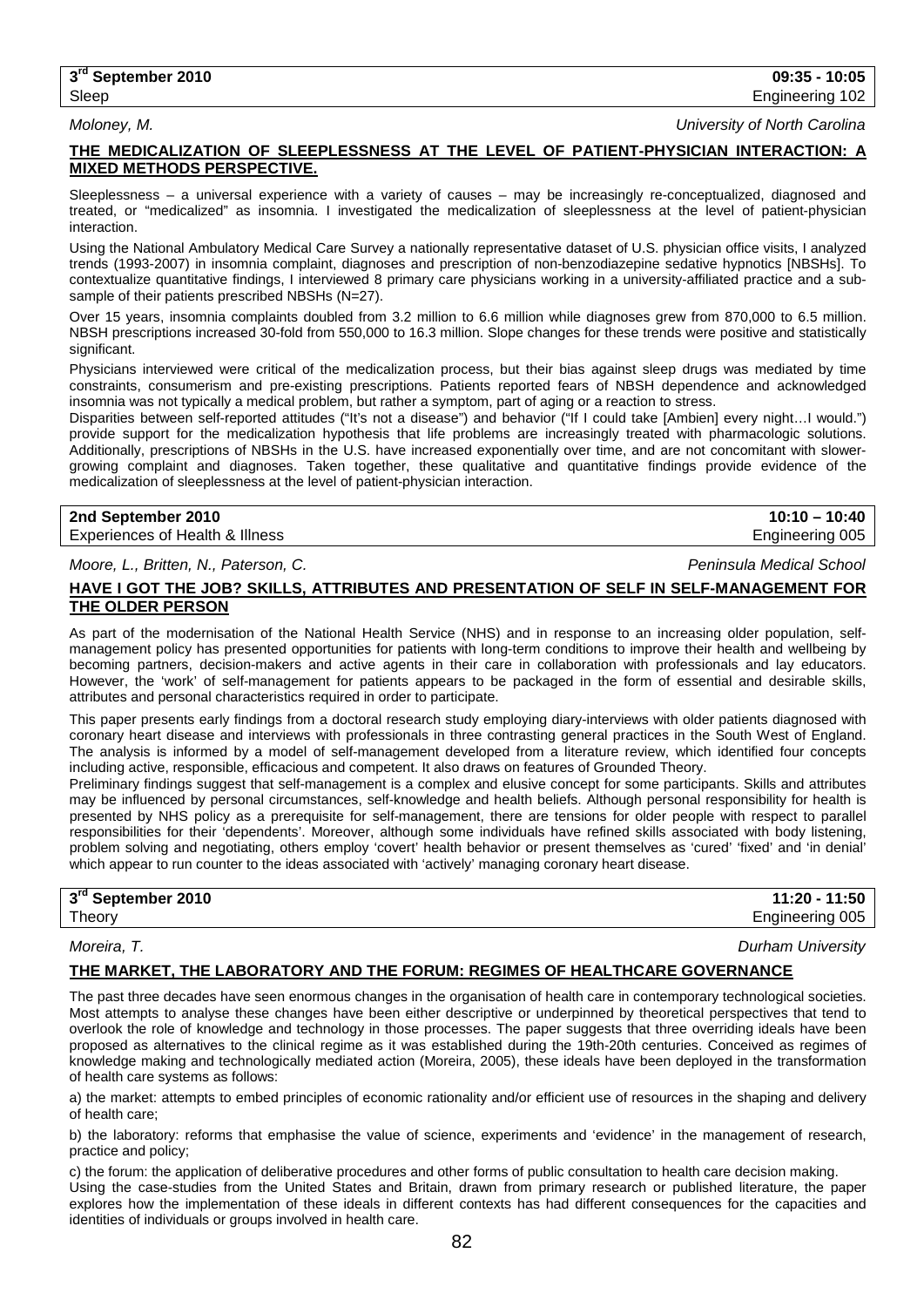## **2nd September 2010 15:45 - 16:15**

## *Murphy, F., Philpin S. Swansea University*

## **EARLY MISCARRIAGE AS 'MATTER OUT OF PLACE'.**

Background - Early miscarriage has been conceptualised as loss and bereavement where practitioners are urged to provide sympathetic, psychological care for women. However, the reality of women's experience is also about blood, 'dirt' and failure and this tends to be ignored in the literature.

Aim - This paper will draw on anthropological theories of transition (van Gennep, 1909) and pollution (Douglas, 1966) to argue that the miscarried foetus can be considered as 'matter out of place'.

Methods - An ethnographic approach consisting of 20 months participant observation working alongside gynaecological nurses in a United Kingdom gynaecological unit. In-depth interviews were also conducted with a purposive sample of 8 women experiencing early miscarriage and 16 health professionals.

Results - The vaginal blood loss associated with miscarriage emerged as highly significant for both women and nurses. It was observed that nurses were constantly noting and recording the amount and type of vaginal blood loss that women had. Women feared the blood loss as it signalled the end of the pregnancy. For both, there was a link between this blood loss, menstruation and elimination of bodily fluids.

Discussion - This exploration of how women were managed in a hospital setting reinforced the notion of the ambiguous nature of miscarriage, the anomalous status of the foetus and supports the position that miscarriage may be considered as atypical bereavement (Frost et al., 2007). Furthermore, an analysis is offered of the significance of the vaginal blood loss as polluting and offers insights into how nurses manage this ambiguity.

## **3rd September 2010 10:45 - 11:15** Gender Calman, Kingsley Barrett

## **BOYS DON'T CRY AND MEN DOM'T GO TO THE DOCTORS: AN EXPLORATION OF GENDER AND CLASS IN MEN'S CONSTRUCTIONS OF HEALTH**

Proponents of the new "men's health movement" have a tended to argue that masculinity is damaging to men's health. The key proposition of this paper is that this approach not only downplays the role of class in determining health outcomes but also presents an oversimplified version of gender relations; with concepts such as men being used interchangeably with masculinity. The paper explores issues of gender relations, class and autonomy in men's constructions of health, drawing on data collected from thirty semi-structured qualitative interviews. The sample contained men with a varied age range and all of the participants were unemployed at the time of data collection. Findings indicate that participants are aware of the structural barriers to health outcomes. However structural barriers were also understood in relation to individual choice in shaping health. Participants displayed views on gender that reflect "hegemonic masculinity" (Connell 2000, 2005); particularly asserting the role of "evolutionary" and biological explanations for gender differences in relation to health.

## **2nd September 2010 17:30 - 18:00**

Lifecourse: Reproductive Health **Engineering 102** and the Engineering 102

*Nordqvist, P.S. University of Manchester*

## **RISK, TRUST AND SPERM DONATIONS: LESBIAN COUPLES' REPRODUCTIVE PRACTICES IN SELF-ARRANGED DONOR CONCEPTION**

This paper aims to contribute to an understanding of the social practices embedded in the life-changing and life-shaping event of conception by exploring the reproductive practices and concerns of lesbian couples who conceive together outside reproductive health clinics, in self-arranged donor conception. Self-arranged conception is not recognised by the UK regulative framework of the Human Fertilisation and Embryology Act 2008 and compared to clinical donor conception, which now has been explored to some extent, we know almost nothing about what this route entails. Seeking to shed light on the practices, considerations and concerns embedded in these conception processes, this paper draws on a qualitative in-depth interview study including 25 lesbian couples in England and Wales. The paper explores how lesbian couples engage with the issues that arise in selfarranged conception, for example, how to negotiate the parental status of the donor and the mothers, how to manage and control sexual health and how to manage handing the fluid of donated sperm, a bodily fluid from a possible stranger. Exploring issues around risk and trust embedded in these practices, and shedding new light on the changing world of what it means to become and be family, the paper utilises the framework of 'ontological choreography' developed by Thompson (2005), as well as Douglas's (1966) and Twigg's (2000) work around bodies, dirt and disgust.

*Newlove, C. Teesside University*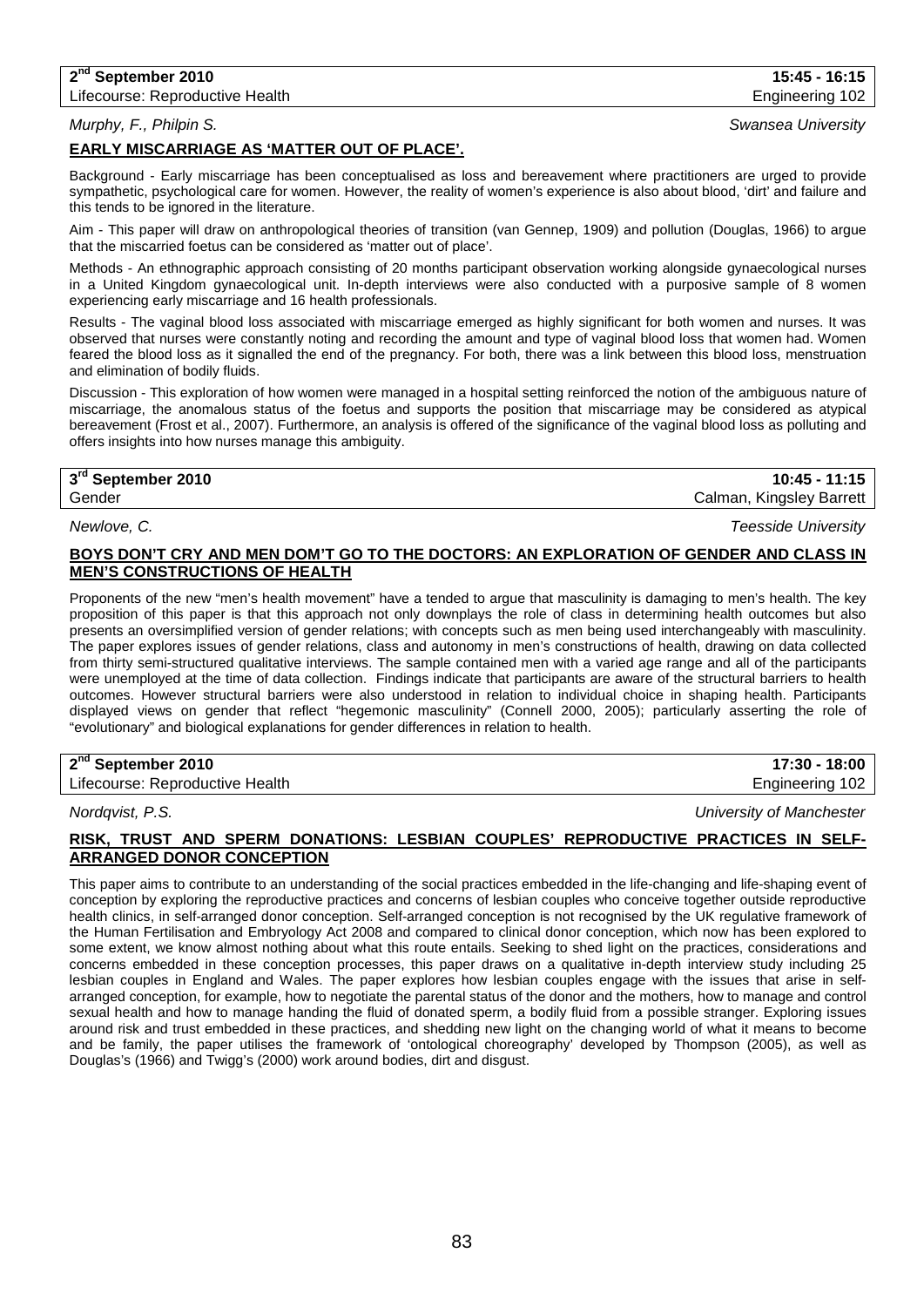*O'Dwyer, M., Monaghan, L.F, Gabe, J. University of Limerick*

## **SEEKING RESEARCH ETHICS APPROVAL: THE EMBODIED IRRATIONALITIES OF A 'RATIONALISED' PROCESS**

Medical sociology is increasingly being regulated by Research Ethics Committees (RECs), in ways that render research(ers) more or less vulnerable. While we recognise ethics are of paramount importance through all stages of the research process, we would question whether the REC 'approval' process is as rationalised as proponents might imagine? Are there (unanticipated) embodied irrationalities associated with these bureaucratic and putatively rationalised processes?

In seeking to further sociological debate on RECs, our paper does two things. Firstly, we present an overview of the general multi-ethical dimensions of RECs remit amidst contestation and the resultant problem of uniformity in their decisions. As qualitative researchers interested in the sociology of children's health, we would question how the team efforts of RECs 'contributes to the process of acquiring and disseminating a consensus of informed morality based upon some appreciation of expertise' (Weisstub, 1998: 66). Secondly, we offer our reflexive insight into and analysis of the lead authors' personally taxing experiences of REC procedures, by cataloguing the emotional costs of engaging with formal and somewhat indeterminate bureaucratic processes. In short, our paper demonstrates that the rules of such engagement, 'which our codes and declarations embody' (Fulford et al, 2002:3), impact the researcher's affective 'lived body' in unanticipated and unwelcome ways. One issue for us, then, is that RECs should be concerned not only with safeguarding against bad researcher practice, but also with the facilitation of good practice – including their own practice of governing health-related research by and with 'vulnerable' bodies.

**2nd September 2010 11:55 - 12:25** Calman, Derman Christopherson

*O'Neil, S., Kaner, EFS., May, C., Baker, R and Shucksmith, J. Newcastle University*

## **'I MIGHT ACQUIRE A TASTE FOR MORE SOPHISTICATED DRINKS WHEN I'M A MORE MATURE MAN...' EXPLORING DRINKING BELIEFS AND BEHAVIOUR AMONGST YOUNG PEOPLE IN NORTH EAST ENGLAND.**

While the overall proportion of UK young people drinking alcohol appears to have decreased, those who do drink a larger amount and more frequently. Young people aged 15- 16 rank third in Europe for the highest average level of alcohol consumption on their latest drinking day; being drunk in the last 12 months and 30 days. Regionally, 63% of 11-15 year-olds in North East England report drinking regularly compared to 11% in London. Early initiation (age 11-14) is an important precursor to later misuse; drinking alcohol can increase probability of harm (e.g. fights, drug use, regretted sexual behaviour). With this in mind, Safe, Sensible, Social identified young people as a priority group for alcohol harm and CMO guidance recommends an alcohol-free childhood.

Findings from a major systematic review suggest, given their finite resources, young drinkers are more sensitive to price changes. However, more recent analyses suggest young people may be more affected by pricing policies that affect on-trade settings (e.g. regulating prices in pubs or clubs) rather than the off-trade context (e.g. via minimum price per unit). These analyses define young people as a homogeneous group of individuals under 25 years. It is essential to explore young people's views about the influence of the commercial environment on their drinking behaviour. This project uses novel methods (in-depth interviews and Q methodology) to identify extrinsic factors (e.g. price, promotion and availability) and explore how these factors interact with intrinsic factors (e.g. role of family and social networks) in shaping drinking beliefs and behaviour. Preliminary findings from both phases are presented in this paper.

| 3rd September 2010           | $10:45 - 11:15$               |
|------------------------------|-------------------------------|
| Patient & Public Involvement | Calman. Derman Christopherson |

*Orr, L., Barbour, R.S., Elliott, L. University of Dundee*

## **CARER INVOLVEMENT WITH DRUG SERVICES: MAKING THE POSSIBLE, MORE PROBABLE**

Drawing on focus group discussions and in-depth interviews with informal carers, service providers and policy makers who live and work in one Scottish region, this study compared participants' accounts of carer involvement with drug services. Two main but potentially contradictory - narratives emerged from the data - firstly, that carer involvement with drug services is achievable, necessary, and worthwhile, and, secondly, that carer involvement with drug services is difficult, optional and potentially tokenistic.

Carers, service providers and policy makers both individually and collectively recounted stories, contextualising and justifying their own and others' actions. In-vivo codes were used to organize their stories on a variety of themes - including 'walking the line'; 'the good, the bad and the ugly'; and 'hitting rock bottom.' By examining how these stories were told, what language was used and what constructs the participants appealed to, the study exposes how tensions in relation to carer involvement arise. It will be argued that, while participants' stories define and empower those telling the stories, they also frame and constrain carer involvement by reinforcing stereotypes and perpetuating stigma - perhaps even fuelling unhelpful self-fulfilling prophecies.

The multiple accounts elicited in this comparative study emphasise the challenges that exist in drug contexts when attempting to involve carers as equal partners. However, this research also reveals commonalities in the accounts provided by the three sets of participants and draws on these in order to identify circumstances in which carer involvement with drug services becomes not only possible but more probable.

**2nd September 2010 17:30 - 18:00** Ethics Calman, Arnold Wolfendale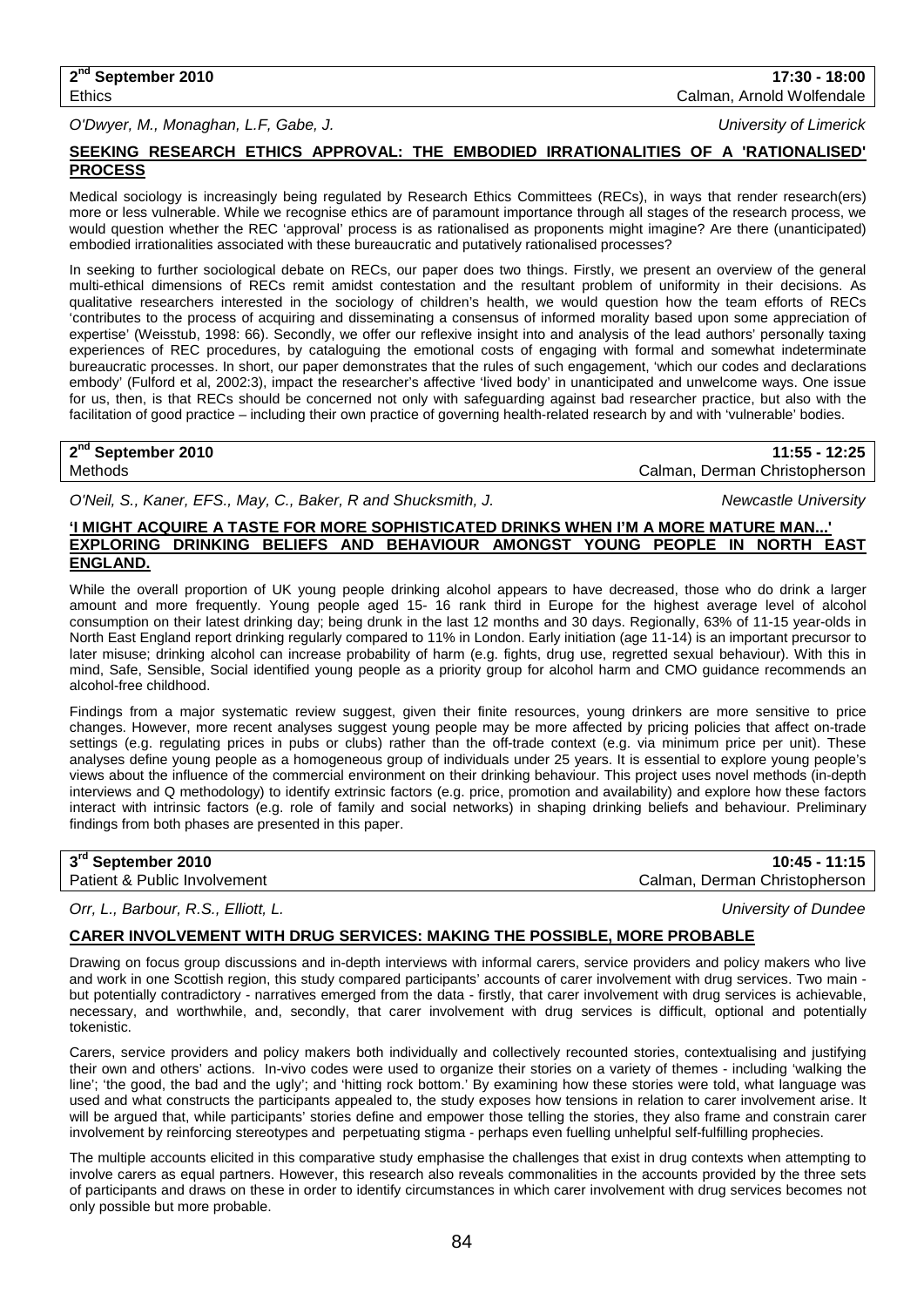*Parke, H., Seale, C. Queen Mary, University of London*

## **THE PUBLIC IMAGE OF HEALTH INCENTIVES: A STUDY OF UK MEDIA**

Whilst incentives to encourage 'healthy' behaviour are not an entirely new concept, they are currently being employed in a variety of novel contexts. In this study, popular and professional media coverage of UK-based initiatives to provide (usually financial) incentives for health-related behaviour change has been explored. Media coverage exercises an important influence on the public acceptability of health policies. Searches on the Lexis database and other media archives identified 210 articles for inclusion in the study. Thematic content analysis allowed comparisons to be made between different health incentive schemes and between popular and professional media. A coding scheme was developed to identify the overall tone of articles, the arguments used in debates about health incentives, and the use of different 'sources' in the media coverage. Health incentive initiatives received rather mixed coverage in the media, reports being neither clearly supportive nor opposed to such schemes. A cash incentive to encourage pregnant women to eat more healthily was the notable exception; the only scheme to receive a majority of positive coverage. Incentive schemes targeting more stigmatised groups tended to receive more negative media coverage. 'Sources' were split into two broad interest groups; those supporting incentives (such as academics) and those against their use (such as political lobbyists). Sources in favour of incentives gained the most media coverage. The study concludes by outlining ways in which those promoting incentive schemes for recipients who might be regarded as 'undeserving' can improve the ways in which such schemes are portrayed in the media.

## **2nd September 2010 11:55 - 12:25**

Lifecourse: Ageing, Death & Dying Calman, Rosemary Cramp Calman, Rosemary Cramp

*Philpin, S.M. Swansea University*

## **MEMORIES, IDENTITY AND HOMELINESS: THE SOCIAL CONSTRUCTION OF MEALTIMES IN OLDER PEOPLE'S CARE HOMES**

Meeting older people's nutritional needs in care homes remains a serious concern (BAPEN, 2007). Whilst nutritionally important, food and drink are also imbued with social meanings and are used to express and create relationships between people. Mealtimes in care homes provide structure to the day and are fundamentally social occasions, affording opportunities for conversation and companionship. They are also important indicators of 'time, place and normality' (Pearson et al, 2003).

This paper explores how care home residents' experiences and understandings of mealtimes are influenced by their social and spatial environment and also by their personal memories, identities and histories.

The paper reports on particular findings from a qualitative study which investigated factors which influence nutritional care provided to residents in two different types of residential care settings. Data were generated through focus group interviews with relevant staff (n=15), individual interviews with care home managers (n=4), residents (n=16) and their family caregivers (n=10), observation of food preparation and meal times and documentary analysis. A steering group involving service users and informal carers informed the research process. Data were analysed using thematic analysis.

Residents' mealtime experiences were influenced by various social and environmental factors, such as the home's geographical location, physical lay-out and ambience. Mealtimes also structured the rhythms of both daily life and annual cycles in the care homes. Moreover, the shared meaning of mealtimes for residents, carers and staff was drawn from each group's socio-cultural background, family experiences and memories and engendered residents' sense of normality, community and identity.

| 3rd September 2010   | 11:50<br>$11:20 - 1$ |
|----------------------|----------------------|
| <b>Mental Health</b> | 107<br>Maths         |

*Pilgrim, D. University of Central Lancashire*

## **INNOVATIONS IN MENTAL HEALTH SERVICES: LESSONS FROM TWO REALISTIC EVALUATIONS**

This paper will offer lessons derived from conducting two large realistic evaluations about mental health service innovations. The first, commissioned by the National Endowment for Science Technology and the Arts (NESTA), involved a meta-evaluation of eleven projects in England and Scotland, divided between the NHS and the third sector. The second involved evaluating three English sites deploying a pilot project about supporting young people with mental health problems, commissioned by the charity Rethink (previously the National Schizophrenia Fellowship). A brief outline of realistic evaluation is given, followed by a longer presentation of the lessons learned about mental health innovations across the two projects. In line with the methodology, these lessons are presented in terms of context-mechanism-outcome linkages. From a sociological perspective, a number of discussion points are then raised in relation to: the role of entreprenerial 'product champions' and their supportive or constraining networks in health policy innovation; tensions between normative rule enforcement in statututory services and aspirations for voluntary support in the third sector; and the contradictions the latter are now generating about 'personalisation' and 'recovery' in current mental health policy in practice. The presentation concludes that although 'resources' are often alluded to, with some good reason, to account for why more person-centred mental healthcare is not achieved, this reductive explanation diverts us from addressing the other contradictions exposed in these service evaluations.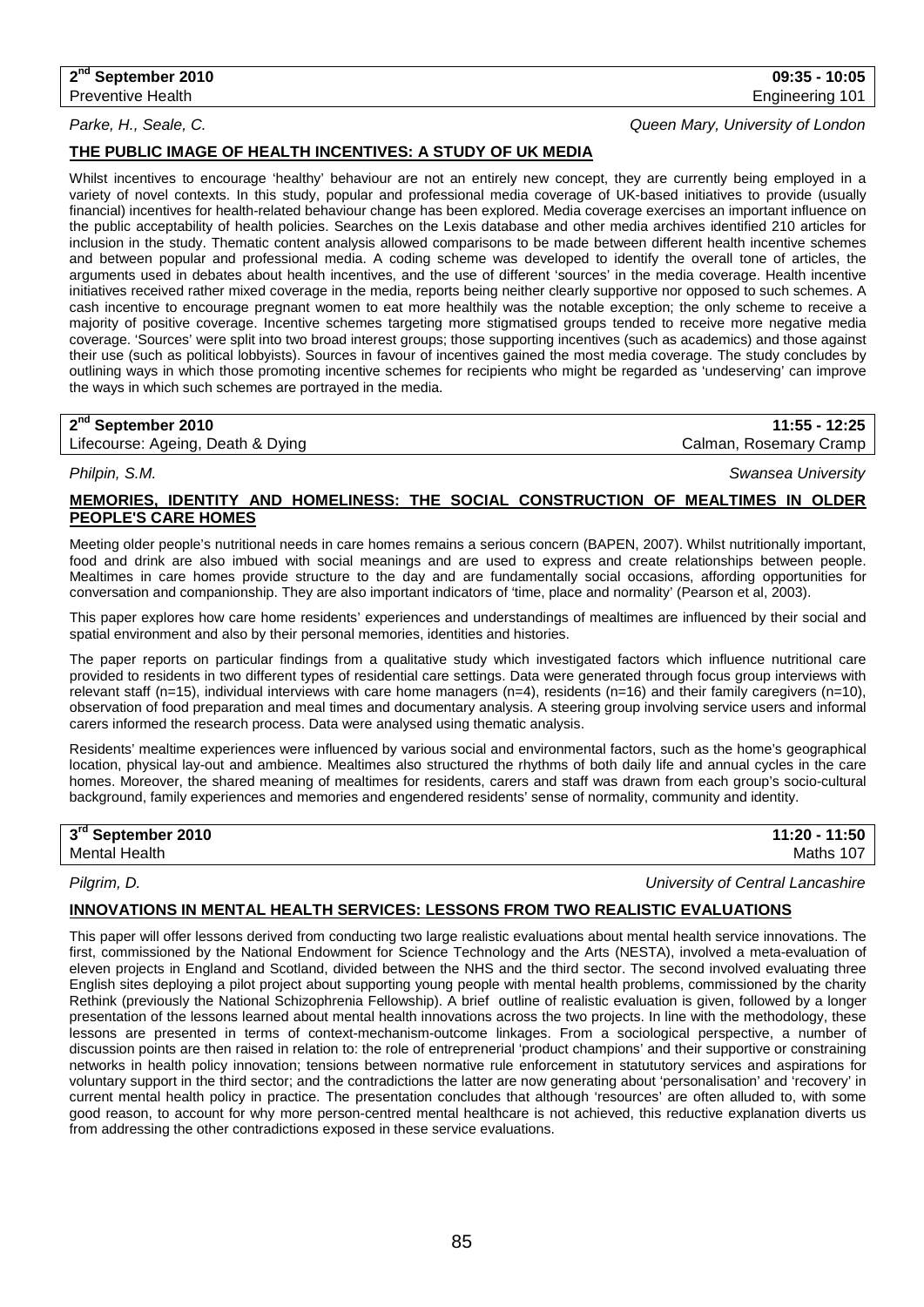#### **3rd September 2010 10:10 - 10:40** Patient & Public Involvement Calman, Derman Christopherson

*Pollard, K., Bheenuck, S., Dalrymple, J., Evans D., Fletcher, I., University of the West of England Miers, M., Moule, P., Thomas, J.*

## **PRECONCEPTIONS, POWER AND POSITION: RESEARCHER REFLECTIONS ON PUBLIC INVOLVEMENT IN RESEARCH**

In the United Kingdom, the Department of Health and many funding bodies require public involvement in health and social care research. However, members of the public are still mostly engaged in research as subjects/participants, or in a limited consultative capacity. Although little has been published about researchers' attitudes, it is known that some resist greater public involvement in research, through fears articulated in terms of control and quality maintenance. Including non-professionals and non-academics as full team members invariably impacts on how research is conducted, and demands that researchers 'do' research in ways with which they are not necessarily familiar or comfortable. In particular, researchers may need to re-examine constructions of 'research' and the researcher role, and the relationship between 'expert' (professional/academic) and 'situated' (non-professional/academic) knowledge. Over the last two years, the University of the West of England, Bristol (UWE) has developed a system through which service users, carers and/or members of the public can actively contribute to the conception, design and conduct of research. This paper presents eight UWE researchers' reflections on the impact of public involvement on their role, drawing on their experience across three projects with substantial public input. These include a national evaluation for the Department of Health and a project supported by the Higher Education Innovation Fund. Key aspects of these reflections include researchers' recognition of their own preconceptions about public involvement in research; their perceptions of academic-public power relationships within the research process; and positions they have adopted with a view to optimising research outputs.

## **3rd September 2010 10:45 - 11:15** Mental Health Maths 107

*Pollock, K. Coveney, C., Moore, J., Armstrong, S. University of Nottingham*

## **'A STICKING PLASTER ON A MORTAL WOUND': PERSPECTIVES ON MATCHING SUPPLY AND DEMAND FOR EMOTIONAL SUPPORT WITHIN A NATIONAL SUICIDE HELPLINE SERVICE**

Samaritans was established in 1953 as an 'emergency service' providing emotional support to callers experiencing despair and distress, especially where this involved suicidal thoughts and feelings. The organisation offers callers the security of an anonymous, confidential and non-judgemental setting in which to disclose and explore such feelings, and a commitment to round the clock availability, seven days a week. It is hoped that volunteer support at a critical juncture will enable individuals passing through crisis to realise alternative options to ending their lives and, consequently, reduce the incidence of suicide. However, as with other helplines, many callers fall outside the service remit or define the nature of Samaritans service and their capacity to benefit from contact, in different terms. A paradox emerges where the offer of unlimited availability and unconditional support is tempered by policies to restrict and bound callers' use and access to the service. This paper reports findings from a mixed method, two year investigation of Samaritans emotional support service. It focuses on organisational and volunteer strategies to shape caller compliance with Samaritans terms of service, and caller responses and strategies to shape this in terms of their own requirements and self-defined needs. In orienting primarily to suicidal callers, Samaritans overlooks the considerable benefits the service provides for many people who call for help in dealing with the ongoing challenges of emotionally arduous and unhappy lives. This paper contributes to a greater understanding of the role of voluntary sector helplines in promoting mental health in contemporary societies.

| 1 <sup>st</sup> September 2010 | $13:35 - 14:05$          |
|--------------------------------|--------------------------|
| <b>Health Technologies</b>     | Calman, Kingsley Barrett |
|                                |                          |

### *Porter, J. King's College London*

**GOLD STANDARD OR FOOL'S GOLD? MANAGING EXPECTATIONS AND CONTROVERSIAL SCIENCE - THE CASE OF INTERSPECIES STEM CELLS IN THE UK** 

Using stem cells, scientists hope to discover possible treatments for degenerative diseases. The best-known example: embryonic cells are, however, problematic due to the use of human eggs. To circumvent potential problems, UK scientists in January 2006 proposed a new research method: inter-species stem cells - removing the genetic material from an animal egg and replacing it with a human cell. This new model would help researchers to overcome the limited availability of human eggs and speed up the research process. These proposals, though, were met with sensationalist headlines like "Frankenbunnies", threatened with a ban from the Department of Health, and the licensing decision was deferred to Parliament. Mobilising the scientific community, researchers went on a media offensive to combat opposition slurs of "Nazi science". After a two-year campaign, licenses were approved. Yet, unlike other classic studies in the sociology of expectations, the research never secured any funding and quickly disappeared. The whole debate raises a series of questions: why, when all the obstacles had been removed, were the scientists declined funding? Why did scientists go down this route in the first place? And why did the debate take the form that it did? Drawing on interviews with the key scientists involved, and using documentary evidence from parliamentary debates, this paper illuminates how this case study speaks to a changing management of controversial science, the emergence of differing (and competing) expectations in doing science, and the role that ethics played in (and how it was translated across) this whole drama.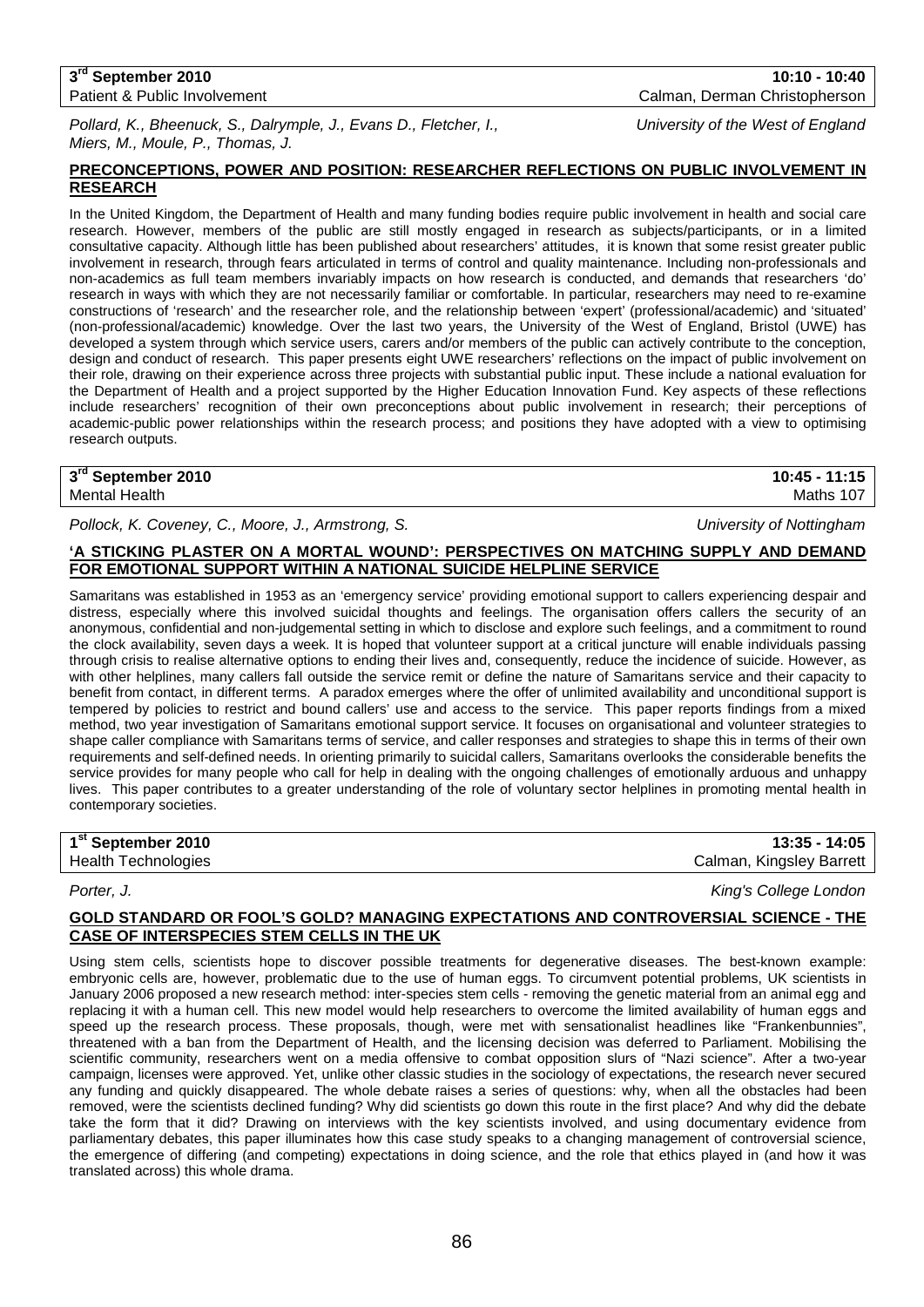## **TALKING TOUCH: THE CASE OF HOLISTIC MASSAGE**

Complementary and alternative health practices continue to have a significant presence in everyday life. However, sociological examinations of these practices have tailed off in recent years. Moreover, existing studies which treat these diverse practices as a cohesive group are often problematic. Instead, it is proposed that an approach examining each practice individually is more appropriate to understanding the variations and complexities in this field. The research presented here draws on the specific case of Holistic Massage. This paper is based on interviews conducted for a doctoral research with ten Holistic Massage practitioners in early 2009. The study utilised a narrative inquiry methodology – where narrative inquiry is understood as an overall orientation to research – informed by phenomenological sociology. The paper outlines the contours of what the practice of Holistic Massage actually involves, while critically reflecting on the value of the over-used term 'holistic' in the context of body work practices such as massage. In so doing the paper also examines the way in which touch is talked about, and the 'enunciatory challenges' it poses for practitioners who 'do' touch as a form of work. The paper concludes by reflecting on the methodological tensions inherent in talking about touch.

| <b>L</b> OCPRESSING LOTS                               | .                        | . |
|--------------------------------------------------------|--------------------------|---|
| Randomised Controlled Trials & Evidence-Based Medicine | Calman, Kingsley Barrett |   |

*Reid, B. Newcastle University*

## **PHYSIOTHERAPY: BETWEEN MEDICINE AND OTHER HARD PLACES**

Among sociological work on health professions, relatively little attention has been paid to physiotherapy. Nicholls and Cheek (2006) gave a fascinating account of the birth of physiotherapy in 1894 as a medically-endorsed profession for women, resulting from a confluence of discourses of sexual governance and masculine power. In contemporary times, physiotherapy remains a predominantly-female profession, occupying a sensitive social location: the 'physio-terrorists' of NHS-folklore are sometimes seen as embodying a denial of sensuality in healthcare – a niche filled instead by the emergence of e.g. Touch-Therapy. This project, a discourse-analysis of Evidence Based Practice (EBP), considers the ambivalent position of physiotherapy in contemporary healthcare. In a context where EBP has arguably sharpened the borders between health professions (Rycroft-Malone 2006), physiotherapy is perceived to be threatened from above (by medicine), below (osteopathy, chiropractice) and sideways (nursing, occupational therapy), and yet to have interests in common with these sources of threat. EBP literature reveals a further threat from within, where there are persistent themes of self-abasement and shame.

The analysis goes on to consider the possibilities for reformulating the socio-political basis of physiotherapy practice, simultaneously establishing similarity with and difference from other professions. One option would be to draw on Parsons' Sick Role, with physiotherapy contributing to an institutionalised exit-strategy. But there are other possibilities that would potentially allow for a more a symbiotic relation between health professions, as opposed to the conflictual accounts which are dominant within sociology of health and illness.

## **3rd September 2010 09:35 - 10:05**

*Renedo, A., Marston, C. London School of Hygiene and Tropical Medicine*

## **HEALTHCARE PROFESSIONALS' ROLE IN CREATING 'PARTICIPANT' IDENTITIES: IMPLICATIONS FOR PATIENT INVOLVEMENT INITIATIVES.**

BACKGROUND/OBJECTIVES: For over a decade, the UK Department of Health has called for involvement of patients and the public in health care research and service development (PPI). Yet there remain multiple barriers to successful PPI, little evidence of its impact, and disagreement about exactly what role public participants should play. Professionals' and involvees' ideas about the role of public participants affect the processes and implementation of PPI initiatives.

In this paper, we examine discourses about PPI among healthcare professionals, and study how participants negotiate these discourses when making sense of themselves as public participants. We examine how these processes can affect how PPI works in practice.

METHODS: This qualitative study uses in-depth interviews with public participants and professionals involved in PPI and nonparticipant observation of PPI activities in Northwest London.

RESULTS: Professionals' understandings of PPI contain discourses about the identity of the participant (i.e. who he/she is, how he/she should behave). These permeate relationships with participants, shaping their self-understanding and experience as participants, and crystallising in behaviours that can undermine or enhance PPI processes and outcomes.

IMPLICATIONS: It is vital to understand how 'public participant' identities are developed. We show how professionals' representations of PPI can constrain or facilitate this identity formation. Participants make sense of their role, and feel able to influence decision-making through and against professionals' discourses about PPI. We identify how enabling identities for PPI can be fostered in practice, and reflect on the obstacles to the development of effective PPI.

*Purcell, C.A. University of Edinburgh*

Patient & Public Involvement Calman, Derman Christopherson

**2nd September 2010 17:30 - 18:00**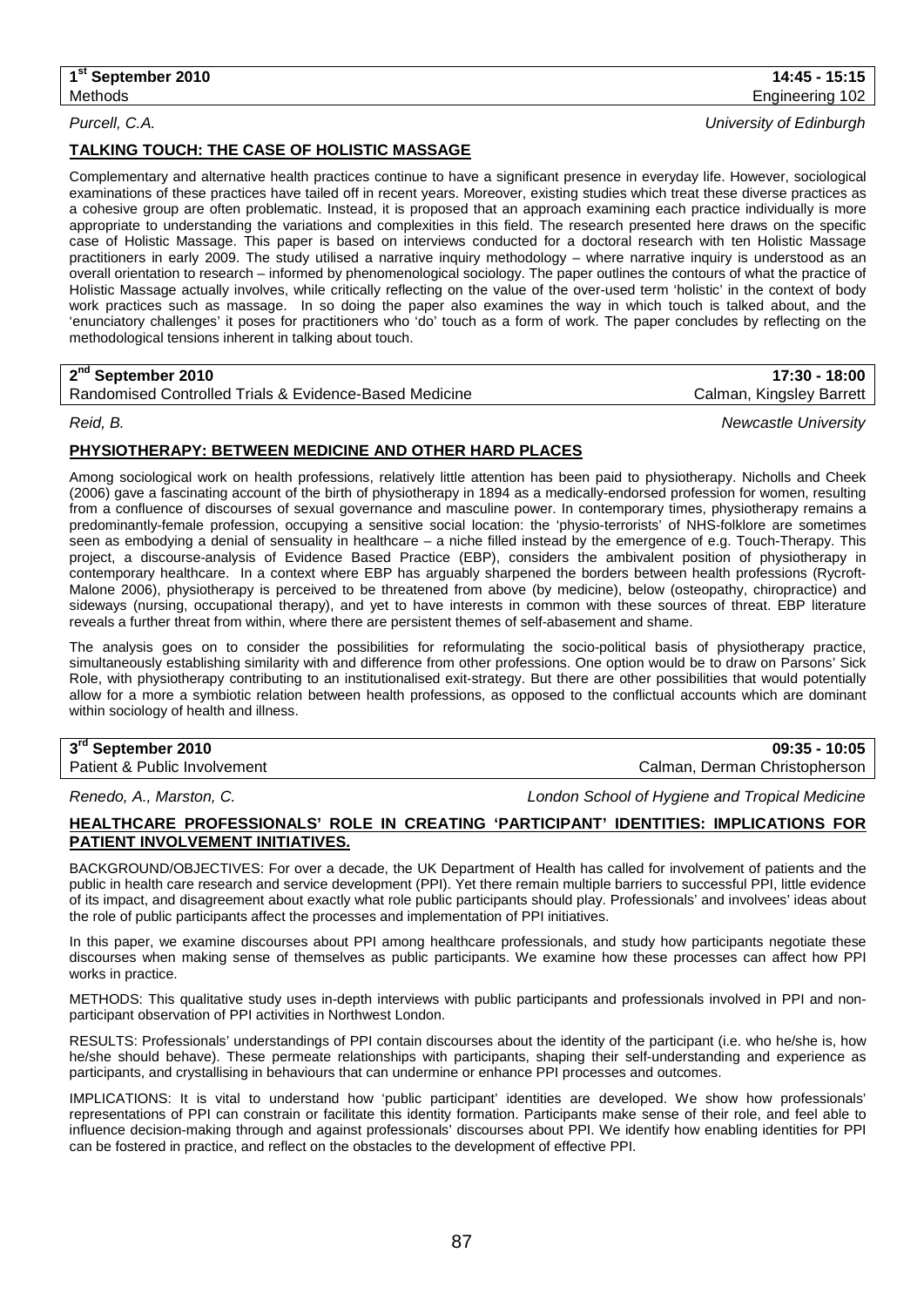## **1st September 2010 14:45 - 15:15** Preventive Health **Engineering 101** Preventive Health

*Robinson, J.E., Amos, A., Ritchie, D., Greaves, L., Cunningham-Birley, S. University of Liverpool*

## **EXPLORING BOUNDARIES, CONTROL AND PARENTAL HOME SMOKING**

The concept of therapeutic landscapes emphasises how individual, familial, and cultural factors as well as the physical dimensions of space and place relate not only to healing and recovery but also to the maintenance of health and wellbeing of individuals. Theories around place identification stress the emotional ties people have to a particular place, and also how an informal and private space, such as a home, can reflect shared ideas, interests and values. This paper explores how the concept of the home as a therapeutic landscape relates to reported home smoking behaviours in Scotland. The socio-political debate around smoking has emphasised the need to regulate public spaces to improve population health, yet despite an increased knowledge of the risks and harms of exposing children to secondhand smoke, people still smoke in homes where babies and children live and/ or spend time. Drawing on data from two studies conducted in Scotland in 2007 from 24 households where resident parents and carers smoke and live with children, we found that adults' home smoking behaviour often influenced the social and physical boundaries that governed and shaped everyday social life within the homes and importantly, the creation of non-smoking zones within the household did not always reduce or eliminate children's exposure to smoke. Also the strategies parents developed to 'protect' their children at times negatively impacted on the social cohesion within their homes as they exerted their power and control over shared space to dominate communal areas, effectively marginalising children and nonsmokers.

| 1 <sup>st</sup> September 2010 | 14:10 - 14:40   |
|--------------------------------|-----------------|
| <b>Preventive Health</b>       | Engineering 101 |

*Rowa-Dewar, N., Amos, A., Cunningham-Burley, S. University of Edinburgh*

## **DEFENDING SMOKING PARENTS; CHILDREN'S MORAL DISCOURSES ON SECOND-HAND SMOKE (SHS) IN THE HOME AND CAR**

Despite the smoke-free legislation in public places many children continue to experience high levels of second-hand smoke (SHS) exposure in their homes and cars. Children from socio-economically disadvantaged households are at particular risk as their parents are more likely to smoke and less likely to enforce smoking restrictions in the home. This paper discusses one of the key findings of a qualitative PhD study exploring 38 children and young people's views and experiences on SHS and how these interact with wider social norms in communities with contrasting socio-economic profiles.

The wider moral discourses in the media, health promotion and the academic literature surrounding smoking, particularly smoking around children, are powerfully resisted in children's accounts. Rather, children frame their parents as considerate smokers protecting others from SHS. These framings vary between communities, however. Children's contrasting experiences of and involvement in decisions around SHS exposure in the home and car appear heavily influenced by wider community norms. Specifically, the social stigma of smoking and smoking in the home and car featured more prominently in accounts of \participants from the advantaged community. This paper will also discuss the how different methods, data and the social dynamics within peer groups encouraged or suppressed such accounts.

## **1st September 2010 14:10 - 14:40**

*Russell, S., Barbour, R. S., Brady, M., Morris, J. University of Dundee*

### **USING A MIXED METHODS DESIGN TO STUDY THE PROCESS OF REINTEGRATION FOLLOWING STROKE**

The disruptive event of a stroke can transform the lives of survivors. Subsequently, "reintegration" (re-entering society as an active social participant) can be an essential goal for stroke survivors. To explore the factors likely to influence reintegration this study utilises a theoretically informed mixed method design, aiming to explore the relationship between social, cultural and economic capital and health related quality of life (HRQoL). Possible impacts on reintegration after stroke may include the ability to maintain, or accumulate social, cultural and economic capital and how these capitals are utilised as a resource, if at all, by the long-term stroke survivor.

The design is sequential - preliminary quantitative methods in a principally qualitative study. The first phase, a postal questionnaire, will furnish a sampling pool for the following phase, in-depth interviews. Within the survey each respondent has a score for economic, social and cultural capital as well as HRQoL. Respondent profiles will inform selection of interviewees to illuminate the ways in which different types of capital are linked. Preliminary analysis has identified some interesting respondent profiles, suggesting, for example, that strong bonding networks are not necessarily associated with high social support or HQoL scores. Such a sampling method not only facilitates exploration of the mechanisms that link economic, social and cultural capital and HQoL but also provides opportunities to explore such anomalous findings.

Such a sequential design is an underused approach to mixing methods. Therefore this paper will outline both the challenges and benefits of a theoretica¬lly informed mixed methods design.

Methods Engineering 102

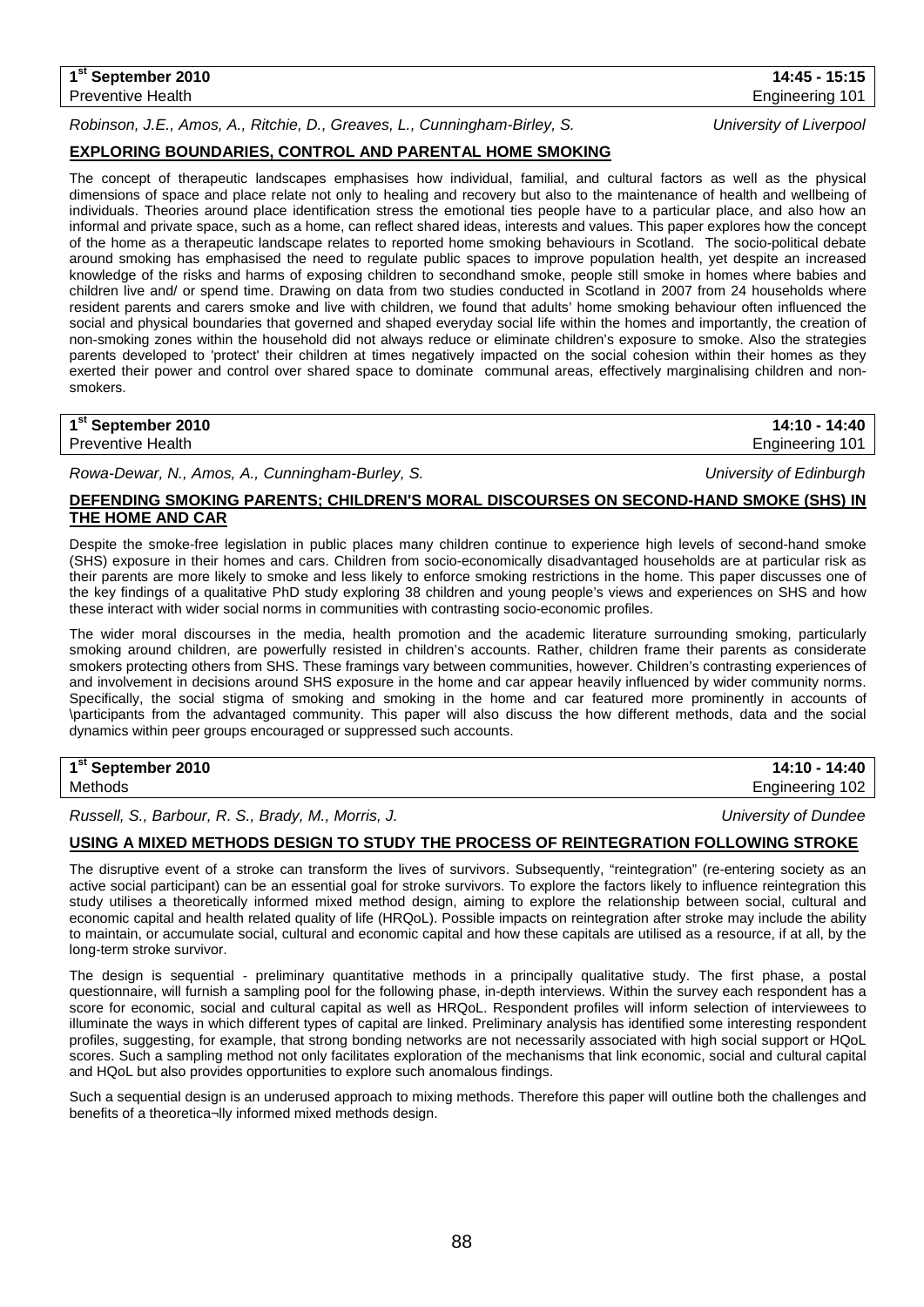## **2nd September 2010 17:30 - 18:00** Health Service Delivery & Organisation Calman, Ken Wade Calman, Ken Wade

*Sandall, J. Rance,S. Mackintosh,N. McCourt,C. Rayment,J. King's College, London*

## **DOING PATIENT SAFETY' IN MATERNAL HEALTH CARE**

The increasing focus on patient safety in health policy is accompanied by recent debates articulating the contribution of sociological approaches to 'safety' in healthcare, following a major focus on 'risk' in the past decade. Maternity is a 'high-stake' clinical setting, identified as a priority in a number of patient safety policy initiatives in the UK and internationally by the Institute for Health Improvement and WHO. The environment is undergoing substantial and rapid reconfiguration in service delivery, particularly involving change in workforce roles and responsibilities and a changing primary-secondary care interface. A key issue in distributed care systems is how 'safety' is perceived and enacted at a frontline and organisational level.

To explore these questions, we draw on empirical data from case studies within a programme of work at King's Patient Safety Research Centre looking at organisational aspects of safety in maternal health care in England using ethnographic methods.

Drawing on Vaughan's work on the 'dark side of organisations', we focus on multiple ontologies in the 'doing of patient safety' and on the question of which practices of 'doing safety' are being enacted by service users and professionals, and what the consequences may be for service users, providers and organisations. In particular, we focus on the role of service users contribution to safety. Within the debates on the value of a sociological perspective in patient safety research, we argue that a realistic analysis of healthcare must reflexively manage its social and professional, cultural and political, scientific and technical facets.

| 2 <sup>nd</sup> September 2010         | 14:00 - 14:30    |
|----------------------------------------|------------------|
| Health Service Delivery & Organisation | Calman, Ken Wade |

*Sanders, C., Rogers, A., Bowen,R. University of Manchester*

## **COHERENCE AND PRACTICE IN THE IMPLEMENTATION OF TELEHEALTH: A STUDY OF TRIAL PARTICIPANTS AND NON-PARTICIPANTS**

Coherence is a key component of implementing, embedding and integrating practices according to normalization process theory (NPT, May and Finch, 2009). In this paper, we draw upon NPT to examine how telehealth (TH) interventions make sense or fail to make sense for trial participants and people declining the trial. We also used a longitudinal case study approach to examine how the technology worked in practice for those entering the trial. Qualitative interviews were combined with observation for 58 people who were purposively sampled from 3 trial sites (East London, Kent and Cornwall); including people with diabetes, heart failure, COPD or social care needs. Semi-structured interviews were also conducted with 19 people who declined to take part in the trial. Interviews were recorded and transcribed, and data organised with aid of Atlas.ti. Observational field notes were made and explored alongside interview data to elicit key themes within narrative and situational contexts. Whilst policy assumes coherence regarding workability and benefits of these interventions, the views and experiences of recipients and potential recipients in this study often demonstrated a high degree of uncertainty. Interventions were sometimes presented as threatening identity, independence and existing management. Lack of coherence resulted in some people declining or withdrawing from the trial. However, amongst trial participants, uncertainty was in most cases settled over time and the technology embedded into routine practice. Consistent with NPT, the dynamics of establishing coherence (or failing to) were somewhat contingent upon participative activities and organisational factors that were context specific.

## **2nd September 2010 15:10 - 15:40**

Health Service Delivery & Organisation Calman, Ken Wade Calman, Ken Wade

*Sanders, T., Ong, P., Foster, N. Keele University*

## **IMPLEMENTATION OF A NEW SYSTEM FOR ASSESSMENT AND MANAGEMENT OF BACK PAIN PATIENTS: THE ROLE OF COHERENCE**

Health care interventions aimed at changing the behaviour of clinicians have had limited success. Behaviour change may not solely depend on demonstrating to clinicians the proven effectiveness of a clinical intervention; contextual as well as occupational and professional factors, such as doctors' desire to retain their autonomy over clinical decision-making may be critical to any attempts at introducing innovations in health care. We report findings from a qualitative interview study of GPs' attitudes towards the use of a new system for the management and assessment of back pain, to examine the dynamics of implementation. This paper highlights some of the contextual factors affecting the implementation of a healthcare intervention in general practice; including such issues as organisational, inter-personal and practice-based obstacles that have received limited research attention. In particular, we examine the process of 'sense-making' by GPs and how the acceptance of a social practice, in our case the collective adoption of a new system of assessment and management, becomes defined as meaningful (or 'coherent').

Conclusion: Clinicians are frequently divided between the demands of their organisation in the expectation that they follow the best practice recommendations and by an occupational desire to draw on their own clinical expertise. However, there is a third possibility with neither evidence-based guidelines nor clinical judgement necessarily playing a dominant part; instead 'routines' underpin daily clinical work and potentially present a significant obstacle to implementation. The implications for the implementation of health care interventions are discussed.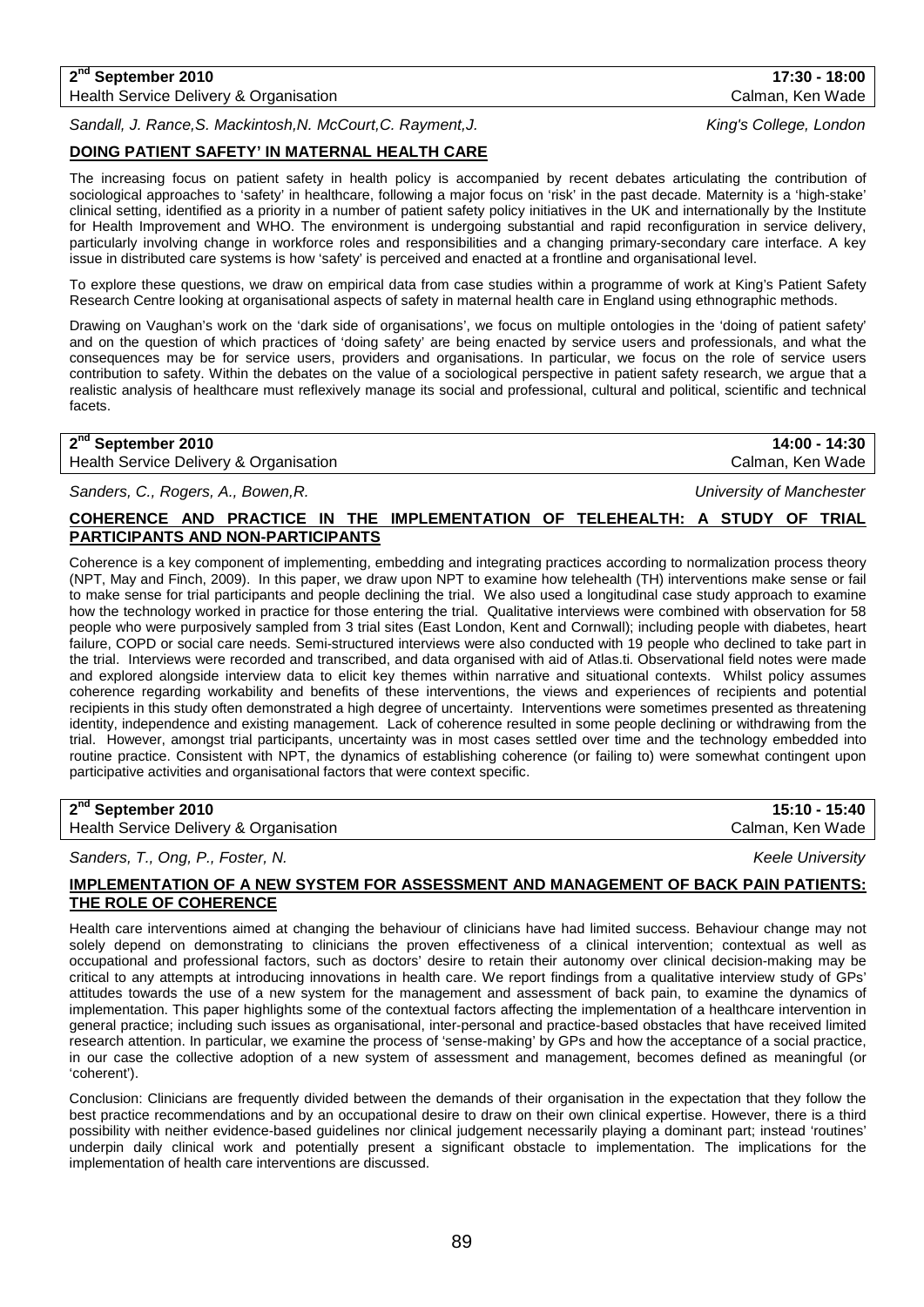**2nd September 2010 16:20 - 16:50** Ethics Calman, Arnold Wolfendale

*Sasaki, K., Reed, J., Bell, D. Chelsea and Westminster Hospital*

## **IS E-HEALTH OUR HOPE FOR THE FUTURE? PUBLIC UNDERSTANDING OF THE DEVELOPMENT OF ELECTRONIC MEDICAL RECORDS IN THE UK**

This presentation demonstrates the social, political, and ethical implications of the current NHS policy to develop electronic patient records. The anticipated benefits of this policy include enhancing the quality of medical services and of research. However, this development also raises ethical and political questions with regard to citizens' rights over their own medical data, namely the matter of 'informed consent' in medicine. Who can access a computer-based personal medical record for that patient's medical treatment? On what terms and in what ways will the data extracted from the e-database and then anonymised be used for medical research? Furthermore, questions have been raised regarding the security of the e-database, and its sociopolitical implications in relation to the development of other databases that hold personal information (e.g. Facebook, Oyster cards, Credit cards). In view of this, we consider in what ways and on what grounds these social, political and ethical questions have so far been articulated. This presentation argues that the issues arising from this policy encompass a range of important socio-political, socio-medical and bioethical contexts in the UK.

## **3rd September 2010 09:35 - 10:05**

Genetics & Experiences of Health & Illness **Engineering 101** Cenetics & Experiences of Health & Illness

*Saukko, P. Loughborough University*

### **FROM PSYCHOLOGICAL BELIEFS TO SOCIOLOGICAL DYNAMICS: THE CASE OF PREVENTIVE GENETICS**

Health psychological research has focused on variables, such as causal beliefs, that are suggested to mediate outcomes in, for example, preventive genetics. So, the question has been whether understanding lifestyle-related diseases as genetic would motivate or discourage healthy habits, and this research approach has also been adopted in qualitative sociological research. This presentation argues for moving from examining causal variables--frequently associated with mental states, such as beliefs- to exploring "dynamics" generated by the interaction between diverse elements that shape outcomes. Drawing on actor-networktheory the elements producing the dynamics may include understandings, technologies, treatments, embodied sensations, interpersonal support and social structures. The presentation discusses how the notion of dynamics helps to make sense of a qualitative follow-up study on individuals at risk of heart disease, who participated in a family history trial. In this study positive family history could discourage, motivate or have no bearing on preventive actions depending on the broader dynamic. The focus on dynamics not only helps to break away from an individualistic focus on beliefs but also undoes the unproductive juxtaposition of individual and social determinants. It helps to ascertain how particular elements, such as new technologies or social circumstances, may be relevant in particular situations but not in others. Thus, the approach does justice to the diversity and complexity embedded in preventive health that cannot be captured by linear, predictive models. It would also be particularly lamentable if social scientists were stuck with linear predictive models in genetics/genomics, where natural scientists are moving towards comprehending complex interactions.

## **1st September 2010 13:00 - 14:05**

Inequalities Calman, Arnold Wolfendale

*Scambler, G.N. University College, London*

## **'GIVE CLASS A CHANCE': RECOVERING MARX FOR HEALTH INEQUALITIES RESEARCH**

It is argued that the sociology of health inequalities lacks ambition, and that this is related to its neglect of classic macrosociological theory. A brief account is given of a critical realist-based neo-Marxist approach focusing on: the contradictions of capitalism; the potential for crises of legitimation; a new class/command dynamic; and a culture-ideology of consumotion. A summary is then given of the recent WHO Commission on the 'Social Determinants of Health' and of the 'Marmot Review'. The earlier Marxist perspective is then used: (1) to offer a sympathetic but radical critique of these reports; (2) to outline a genuinely sociological theiory of health inequalities; and (3) to argue the case for further extension of this theory to provide for a global rather than national reach. The final paragraphs revisit the longstanding but largely dormant debate between 'reformists' and 'revolutionaries' to commend an approach and agenda for change.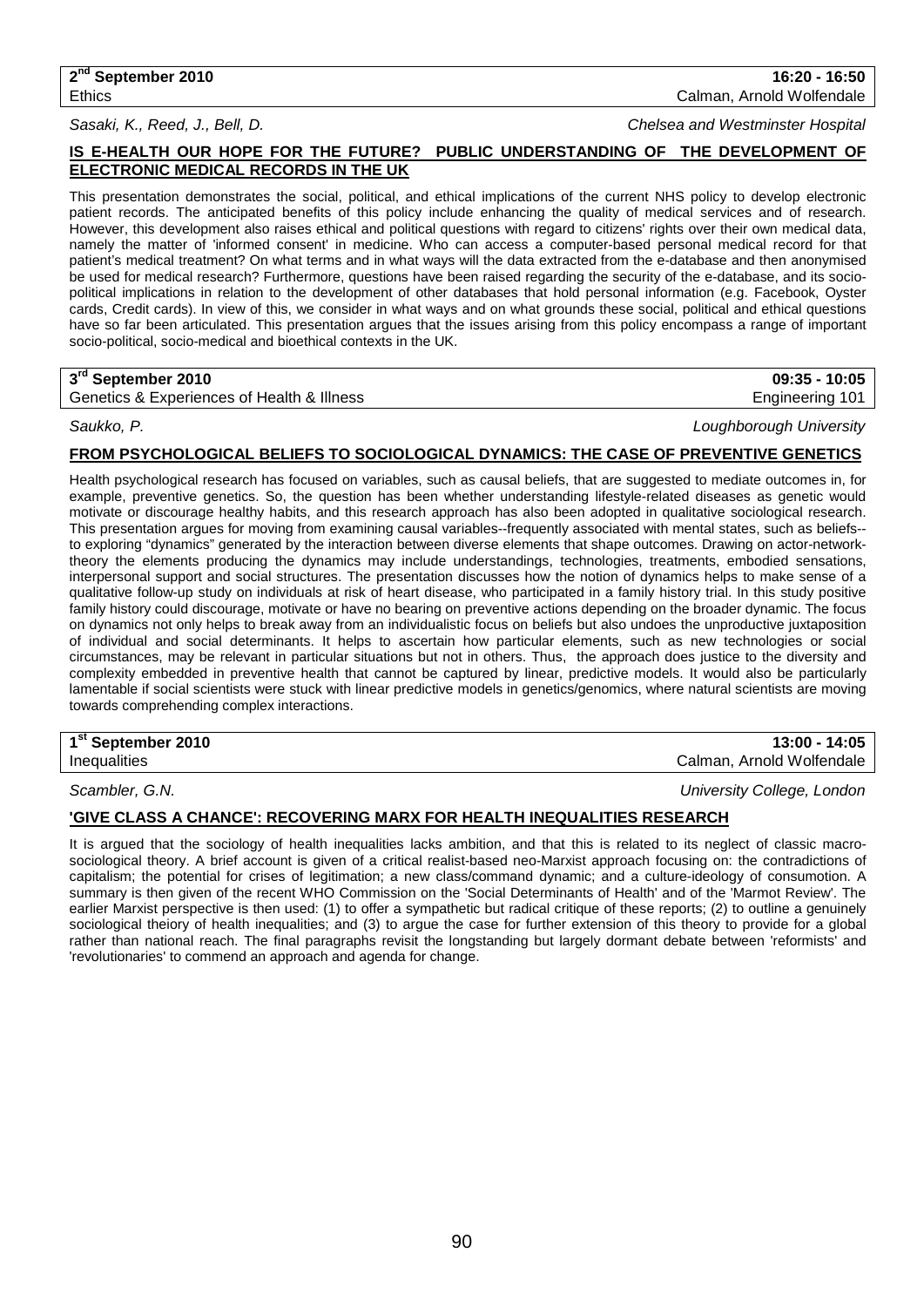# **1st September 2010 14:45 - 15:15**

Lifecourse: Chronic Conditions Calman, Rosemary Cramp

*Scambler, S., Newton, P. King's College London*

## **AN ANALYSIS OF THE EFFECTS OF LONG-TERM ILLNESS ON CAPITAL ACCUMULATION AND TRANSACTIONS**

The work of Pierre Bourdieu uses the concepts of field, habitus, and capital accumulation to show the processes of interaction<br>between individual agency and structure. This paper uses the work of Bourdieu and the concept o This paper uses the work of Bourdieu and the concept of transaction, to chart the impact on the lifeworld of long-term illness taking as an example the field of Batten disease which is a rare, neurodenegenerative metabolic disease resulting in profound multiple disability and a limited life expectancy. Data from qualitative interviews with families of children and young adults with Batten disease are used to illustrate the devaluation and de-legitimation of VARIOUS forms of capital upon entry into the biologically determined, and biomedically policed, field of Batten disease. The ability of families within this field to accumulate and transact with legitimated capital is explored alongside the development of a new, instrumental and temporal form of 'personal' capital specific to the field. The paper concludes with some thoughts on how theoretically informed analysis of this kind can give us tools to better understand the multi-layered implications of long-term illness on families.

| 1 <sup>st</sup> September 2010 | 14:45 - 15:15            |
|--------------------------------|--------------------------|
| <b>Health Technologies</b>     | Calman, Kingsley Barrett |

*Scamell, M. University of Kent*

## **MIDWIVES - AGENTS IN THE INTENSIFICATION OF THE MEDICAL CONTROL OF BIRTH? AN ETHNOGRAPHIC ANALYSIS OF BIRTH PERFORMANCE IN THE UK**

Why, despite both international and national policy initiatives aimed at curbing the routine medicalisation of birth, does birth continue to be managed within a pathological model of care in the UK? Furthermore, why, when midwives - the purported experts of normal birth – are the most senior practitioners present at the majority of births in this country, is our normal birth rate still on the decline, while our Caesarean Section rate continues to rise?

This paper assumes that the unnecessary medicalisation of birth is a form of political and physical violence against women and sets out to interrogate the role midwives take in this process. Ethnographic data, taken from a three year, ESRC funded PhD investigation into of midwifery talk and practice in relation to risk, will be presented to examine midwifery agency. The empirical evidence, which was collected while working and talking to midwives (n34) practicing in labour care settings in the South East of England, will be used to question the assumption that the midwifery commitment to normality operates to confine the discourse of risk by restricting medical intervention within the performance of birth.

The question this paper aims to address is: Are midwives agents in the intensification of the medical control of birth?

| 2 <sup>nd</sup> September 2010 | $09:00 - 09:30$ |
|--------------------------------|-----------------|
| Ethnicity & Migration          | Maths           |
|                                |                 |

*Scammell, J., Olumide, G. Bournemouth University*

## **WHITENESS AS A SOURCE OF POWER IN THE RECONSTRUCTION OF RACISM WITHIN EVERYDAY NURSING PRACTICE.**

This paper will present selected findings from an investigation of Internationally Recruited Nurse mentor and White student encounters in one nurse education department in England. The research aim was to analyse mentorship relationships, focusing on examples of interaction in which perceptions of racialised difference are in play. Whilst there is an increasing body of evidence that racism occurs, much less is known about how it gets constructed and reconstructed on a daily basis.

The research approach draws upon the principles of qualitative ethnography. Data were collected through focus groups, semistructured interviews, participant observation and documentary analysis. Using purposive sampling, 10 Internationally Recruited Nurses, 25 nursing students, 2 university lecturers and 5 placement-based staff development nurses participated.

The findings revealed that essentialist constructions of different 'cultures' were used not only to explain and justify differences, but often to portray these as inferior. The reality of racism (that is to say attributions of behaviour to racial difference) was ignored or denied, indicating a failure of nurse education. Whiteness as a source of power was shown to be influential in the reconstruction of racism within everyday nursing practice. There are few studies which show the micro processes through which institutional racism is performed through small and frequently repeated acts. As such this study contributes to a furthering of understanding of the term 'unwitting', which is often found in Government reports and clouds knowledge of how institutional racism actually operates. Without this understanding, eliminating institutional racism within the NHS cannot successfully progress.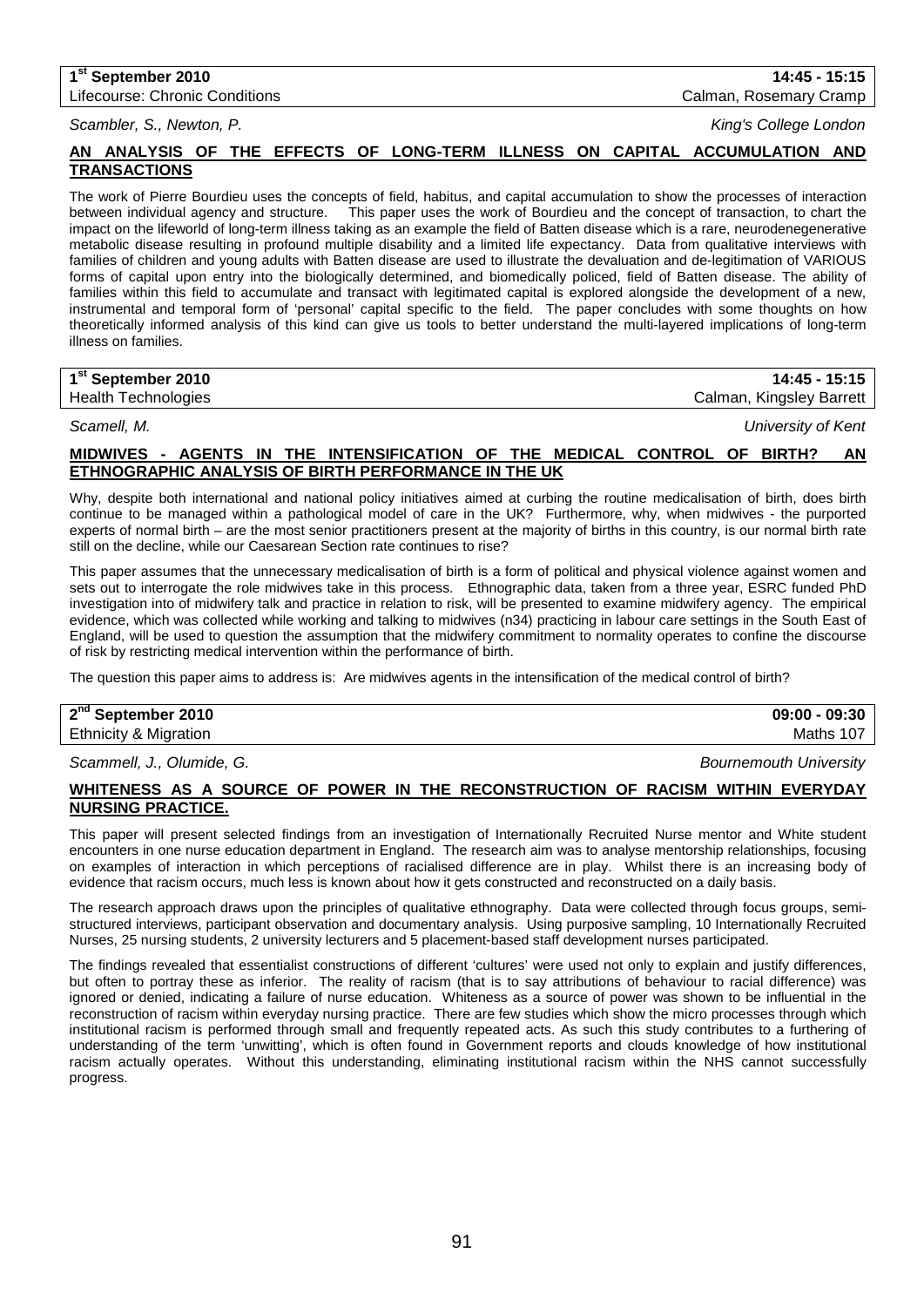**2nd September 2010 11:20 - 11:50** Lay-professional interface Calman, Kingsley Barrett

*Schoeb, V., Staffoni, L., Parry,R., Pilnick, A. University of Applied Sciences, Western Switzerland*

## **GOAL SETTING IN MUSCULOSKELETAL PHYSIOTHERAPY: A CONVERSATION ANALYTIC APPROACH**

Introduction: Physiotherapists' task is to help maintain or improve patients' functional abilities. Like many other health professionals, physiotherapists are guided by standards of practice recommending including patients in decisions regarding their health. Goal setting is seen as a key moment to involve patients. The aim of this paper is to explore how physiotherapists and patients with musculoskeletal problems initiate the goal setting process in an outpatient setting.

Methods: 40 interactions between patients and physiotherapists are videotaped and analysed using conversation analysis. This qualitative research method provides insight into the way participants accomplish activities and how they produce actions and make sense of the other's actions. Two different settings are selected: private practices and hospital-based outpatient clinics. The first three to five sessions are recorded, sequences relevant to the research question selected, transcribed and analysed.

Results: 13 sequences are found where physiotherapists initiate formally the goal setting sequence, whereas in other sequences goal setting activities are initiated by patients or picked up by physiotherapists during patients' narratives. Direct questions regarding expectations can create interactional difficulties, especially if it is unrelated to previously discussed topics. Patients, however, expand on their responses in order to provide more details or to explain their functional capabilities.

Conclusion: The goal setting activity in physiotherapy can be initiated by therapists or made explicit by patients. Any appreciation by physiotherapists to the proposed patients' goals is rare in our data, and negociation does not take place. This empiricial study might contribute to formulate standards appropriate for physiotherapy practice.

## **2nd September 2010 15:45 - 16:15**

Ethics Calman, Arnold Wolfendale

*Seale, C. Centre for Health Sciences*

## **MASS MEDIA REPORTING OF RESEARCH ON END-OF-LIFE DECISIONS**

Assisted dying is a major pre-occupation of mass media, journalists and politicians and periodic efforts are made in the UK to enable legalisation. Cases involving 'mercy killing' by relatives, journeys to Switzerland for assisted death, and medical assistance with dying all receive a great deal of publicity, so that it has become difficult to do research on end-of-life care without the results being interpreted as saying something about these issues. I will report on the media treatment of two surveys of endof-life decisions in the UK, reflecting on what this tells us about how journalists report statistics derived from social scientific studies and what we can learn about the extent to which authors of research studies bear responsibility for the wider reception of their work. The case study draws on analysis of the content of media reports in newspapers and the internet, and emails and other written communications such as press releases lying behind the reporting. The ways in which particular phrases and statistical presentations in the original research reports were transformed so that in some cases they produced media effects that were different (and usually more sensationalised) than the original versions will be traced. The impact of this in public debates about ethical issues and legislative and health care reform will be shown. In a broader sense, the study contributes to a growing body of sociological knowledge about the media 'framing' of health and ethical issues.

## **2nd September 2010 16:55 - 17:25**

Randomised Controlled Trials & Evidence-Based Medicine Calman, Kingsley Barrett

*Segar, J. University of Manchester*

### **COMPLEMENTARY AND ALTERNATIVE MEDICINE: EXPLORING THE GAP BETWEEN EVIDENCE AND USAGE**

Debates over the efficacy of complementary and alternative medicine (CAM) are highly polarised and have received much publicity of late. While 'believers' in CAM campaign for its integration into the NHS, 'sceptics' call for the withdrawal of any public funding for such services. These debates take place in the context of a steady rise in CAM usage both in the UK and abroad.

Critics of CAM often point to the lack of scientific evidence demonstrating its efficacy. In particular the lack of evidence gathered by means of randomised controlled trials is often used to make the claim that CAM is no more effective than placebo. This paper examines some of the debates surrounding the use of evidence based medicine to assess the efficacy of CAM. It also explores a number of issues pertaining to CAM and the placebo response including the moral questions surrounding the knowing use of placebo as therapy.

The rest of the paper presents material from a qualitative study on the understandings of CAM efficacy. The material shows that CAM therapists and patients do not reflect the polarities evident in the public debate in their own understanding and usage of CAM. Rather they are pragmatic pluralists with clear ideas about when CAM treatment is appropriate. They have an understanding of evidence based medicine and often have sophisticated insights into the placebo response.

The paper concludes with a brief discussion of the implication of these findings for future work in the growing field of CAM research.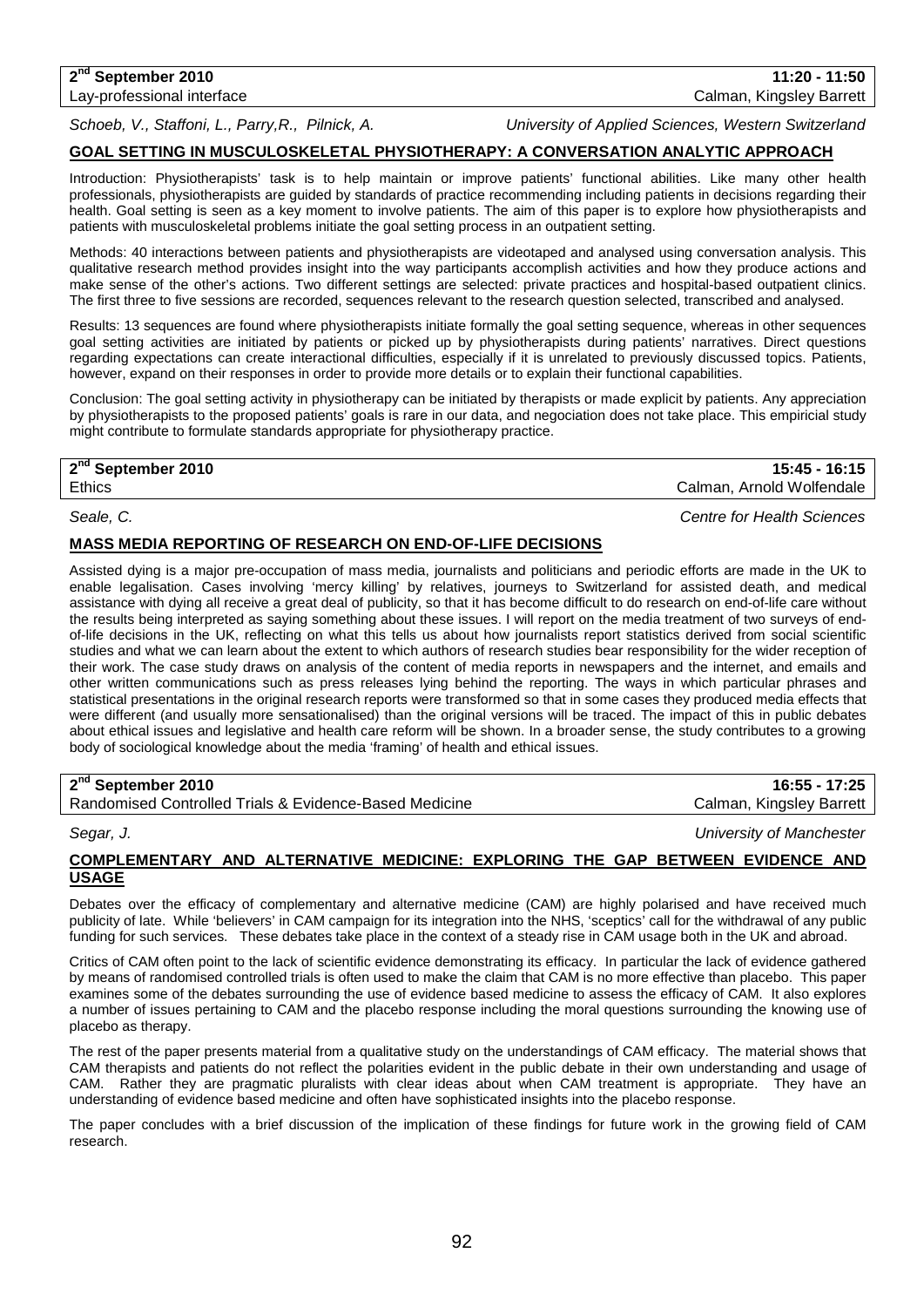*Sim, J., Grieg, Y., Gorman, D., Katikireddi, V., Ulanika, A. NHS Lothian*

## **MIGRATION, MATERNITY CARE AND THE CONCEPTUALISATION OF CULTURE IN 'CULTURAL COMPETENCE**

Sociologists have contributed distinctively to research on ethnicity, migration and maternal health, including explorations of how racism and stereotyping play out in practice through pregnancy and childbirth (Bowler,1993); and providing a theoreticallyinformed critique of how cultural childbirth practices and 'traditions' are constructed as British health services strive for cultural competence (Culley, 2006; Bourdieu, 1990). In recent decades, however, pregnancy has increasingly medicalised across the globe, but in different ways in different places, and the consequences of this for migrant users and health services providers in the UK have received relatively little sociological attention.

This paper will use findings from three linked qualitative research studies with migrant women and maternity care staff from Lothian, Scotland, to argue that, for many migrant women, conflicts arising from expectations between pregnancy care in the UK and their countries of origin cannot be mapped onto differences between lay and professional perspectives, where lay perspectives are equated with 'traditional' practices. Rather, such conflicts are often rooted in differences in medical cultures. The paper will argue that sociological insights into patients as active agents in increasingly medicalised worlds (Williams and Calnan, 1996) have much to contribute to debates about cultural competence, and that the concept of 'culture' be broadened to encompass recognition of the global diversity of medical cultures and practices. It will examine the consequences of the ways in which highly globalised networks are drawn into women's attempts at negotiating the care they want; and how migration can bring in its wake specific challenges to contemporary medical authority.

## **2nd September 2010 14:35 - 15:05**

Cancer Engineering 101

*Sime, C., Hunt K, Buston K Medical Research Council, University of Glasgow*

## **WHEN THEY CALL ME MRS I SAY 'NOT MRS, MR.' A COMPARISON OF MEN AND WOMEN'S EXPERIENCES OF HAVING BREAST CANCER.**

Breast cancer in men is rare and under researched, particularly in relation to men's experiences of the disease. To date, no studies have compared men's and women's experiences of having breast cancer.

This paper describes a primary analysis of the healthcare experiences of men with breast cancer, and, through secondary analysis of data on women collected using the same methods, the similarities and differences between men's and women's experiences. Participants were 50 years or older and sampled throughout the UK..

The findings suggest that men felt that a lack of clinical research on men limits the therapeutic options available to them. They also felt their presence at breast cancer clinics drew unwanted or insensitive attention from both patients and staff. Most men reported contact with breast care nurses during treatment and few searched for additional information following diagnosis. Unlike the women, who reported a wealth of sources of information, the men struggled to find anything that was appropriate and felt alienated by leaflets advising them about soft bras and gynaecological side effects of hormonal treatment.

The men said that most of their support came from their close family, although some would have liked to attend support groups or meet other men who had had breast cancer to compare experiences. However few were offered, or felt able, to use these alternative means of support. The men appeared to adopt a traditional, stoical approach to their illness to maintain their masculinity and identity within the feminised culture of the breast cancer environment.

| 1 <sup>st</sup> September 2010 | 13:35 - 14:05   |
|--------------------------------|-----------------|
| <b>Preventive Health</b>       | Engineering 101 |
|                                |                 |

*Skafida, V. University of Edinburgh*

## **MUMMY KNOWS BEST: ASSESSING THE IMPACT OF PARENTAL KNOWLEDGE OF HEALTHY EATING ON THEIR CHILDREN'S DIET**

UK health policy aiming to improve children's nutrition relies heavily on informing and educating parents about the importance of healthy eating. This paper assesses whether differences in parental 'nutrition knowledge' actually explain differences in toddlers' diets in Scotland when controlling for socio-economic confounders. It also explores the different sources of eating advice which parents access and evaluates their relative significance in explaining children's nutritional patters. The research employed binary logistic regression models using data from the Growing Up in Scotland longitudinal survey.

Results show that children of parents who claimed to know more about cooking and healthy eating were significantly more likely to have a healthier diet (i.e. more fruits and vegetables, fewer crisps, sweets, fizzy drinks). This effect was significant even after controlling for the effects of household income, maternal education and social class. Having sought for advice from other mothers, family and friends, or the internet was associated with significantly better dietary outcomes for children.

Paradoxically, having sought for advice from health professionals, such as GPs, midwives or health visitors, did not seem to significantly predict dietary differences. On closer inspection, parents who consulted other sources for advice were better off in terms of education, class and income, while parents who consulted health professionals were more likely to be disadvantaged. The results suggest that, although health professionals encourage healthy eating, the parents most likely to ask for their advice are at the outset more disadvantaged and less likely to have children with optimal diets in the first place.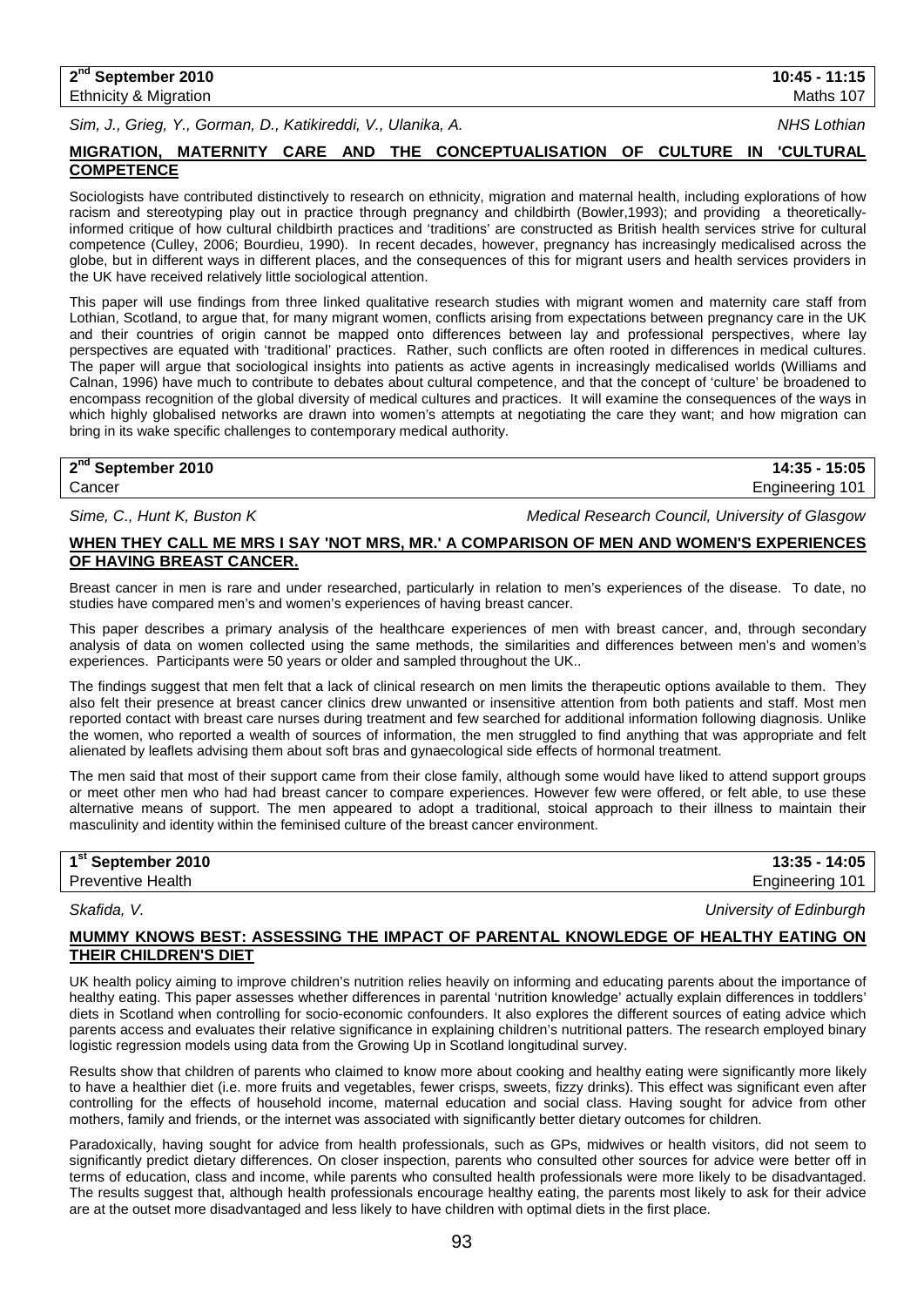### *Smith, E., Hilton, S., Hunt, K. University of Glasgow*

## **TEENAGE GIRLS' PERCEPTIONS OF THE HPV VACCINE AND CERVICAL CANCER AWARENESS: A FOCUS GROUP STUDY**

In September 2008, the Human Papillomavirus (HPV) vaccine, Cervarix, was introduced into the routine vaccination programme in the UK for school girls aged between 12 and 18 years. The vaccine has the potential to prevent 70% of cervical cancer, but will not eliminate the risk of cervical cancer so screening for it will still be necessary. The Health Scotland awareness campaign accompanying the launch of the HPV vaccination programme featured teenage girls speaking candidly about getting the vaccine to prevent cervical cancer. Similarly the English Department of Health campaign depicted teenage girls with the tagline 'arm against cancer'. The introduction of the HPV programme coincided with the diagnosis with, and death from, cervical cancer of the television star Jade Goody. We conducted 18 focus groups (Scotland n=9, England n=9) with girls aged between 12 and 17 years from various socioeconomic backgrounds to explore their views on the HPV awareness campaigns, understandings surrounding HPV infection, HPV vaccination, cervical screening and to investigate whether Goody's illness featured in their accounts. Participants were recruited through newspaper advertisements, community groups and snowballing. We found that girls understood the vaccine was to protect them from cervical cancer. However, they were not knowledgeable about HPV, that it was a sexually transmitted virus, how HPV infection could develop into cancer, and the importance of future cervical screening amongst women who had been vaccinated. Many recalled the media adverts about the HPV vaccination, but not the official information leaflets, and most were aware of Jade Goody's cervical cancer.

## **2nd September 2010 14:00 - 14:30**

*Solbjør, M., Skolbekken, J-A., Sætnan, A.R., Norwegian University of Science & Technology Hagen, A.I., Forsmo, S.*

## **MAMMOGRAPHY SCREENING AND TRUST: THE CASE OF INTERVAL BREAST CANCER**

Women who are invited to public mammography screening participate to a large extent. Though women are aware of potential flaws of mammography screening, they trust it to save them from serious cancer. In this paper we investigate what happens with trust in mammography screening for those who experience the occurrence of interval cancer. Interval cancer is cancer detected in-between screening rounds among participants in a screening programme. In the Norwegian Mammography Programme, about two out of 1000 screened women are diagnosed with interval cancer. We conducted qualitative individual interviews with 26 women who had interval breast cancer.

Our preliminary analyses show different ways of adjusting trust to the interval cancer diagnosis. While some women continue to trust mammography screening, others experience distrust and doubts towards different parts of the screening programme. Trusting is explained in terms of their own experiences being exceptions to the rule, interpreting their own situation as independent of the screening. Others have lost trust in mammography screening. They feel that mammography screening has provided false safety, and find it frightening that symptoms can be overlooked.

Paradoxically, the women who present themselves as having lost trust in mammography screening say that they will continue to participate in the screening programme. We ask why these women want mammography screening to continue when they have disclosed it as providing a false security. Maybe it is simply not an acceptable option to envision ourselves as in a state of total uncertainty?

**2nd September 2010 15:45 - 16:15** Calman, Derman Christopherson

*Sommerbakk, R., Tjora, A. Norwegian University of Science and Technology*

## **CARING FOR THE DYING: NURSES' EXPERIENCES, RESPONSES, AND PREPARATIONS**

Nurses' intense emotional experience of caring for dying patients is still an under-researched area in Norwegian medical sociology. While dealing with patients and their families who express emotions ranging from anger, sorrow, depression and denial, nurses need to handle their own emotional responses. On basis of semi-structured interviews with ten nurses in one palliative and one medical ward, this paper investigates nurses' reflection on emotional aspects of caring for the dying as well as coping mechanisms they apply to deal with this challenging aspect of their work. Additional interviews were conducted with two teachers at two different schools of nursing to examine how the educational institutions prepare nurses for working with dying patients. The findings suggest that although there has been an increased focus on these issues in schools of nursing the past twenty years, it is still a challenge to prepare nurse students adequately for the actual experience of death that they will be confronted with in hospitals, and further; that a more detailed elaboration of how nurses experience situations of patients dying is needed to develop better coping strategies.

Cancer Engineering 101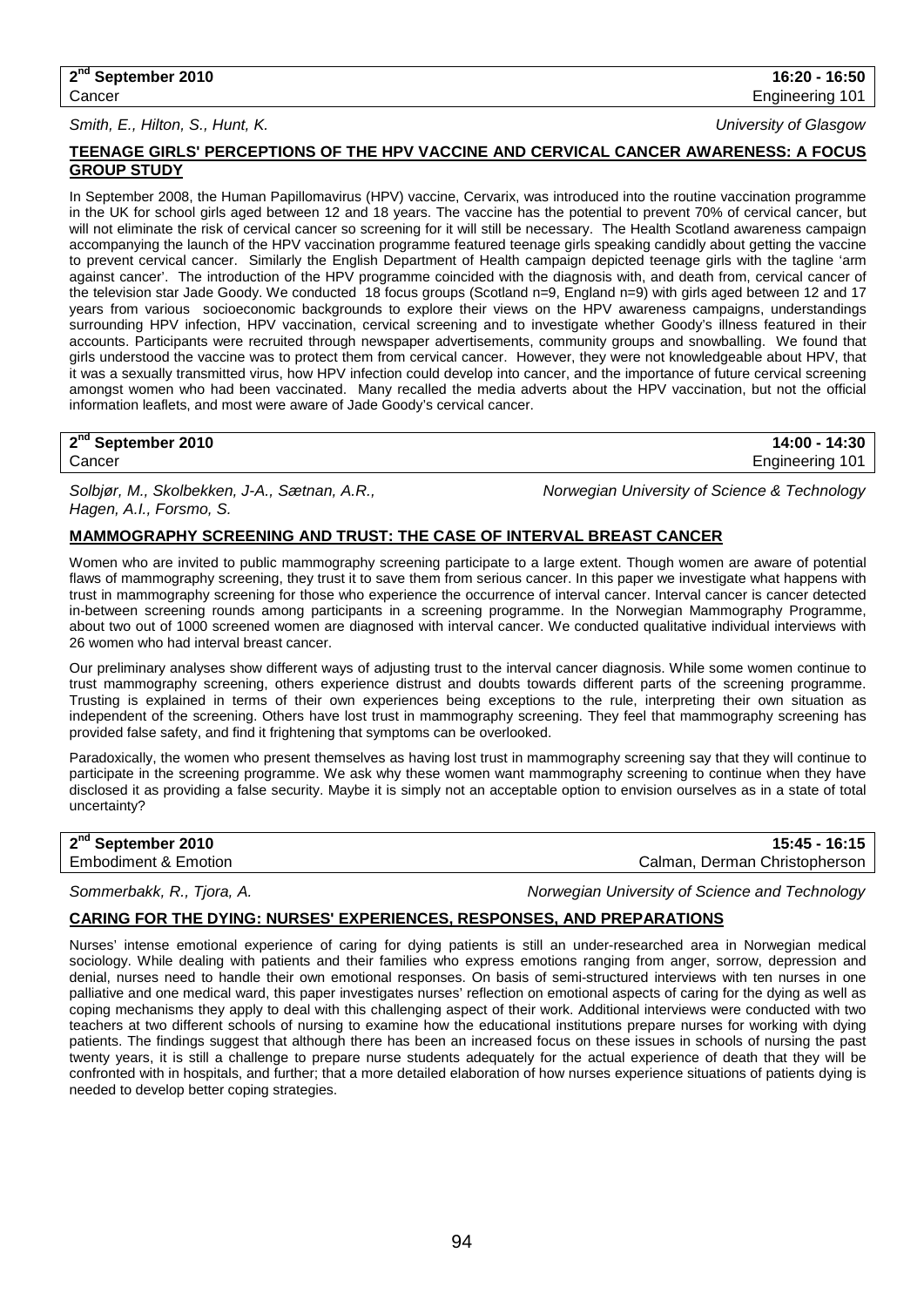## **1st September 2010 13:35 - 14:05** Health Service Delivery & Organisation Calman, Ken Wade Calman, Ken Wade

## *Staniland, K.M., Dingwall, R. University of Salford*

## **CLINICAL GOVERNANCE: QUALITY AND CEREMONY IN ENGLISH NHS HOSPITALS**

The medical sociological study of hospitals as organizations has declined significantly in the last thirty years. As Davies (2003) has noted, however, hospitals have changed a great deal and, instead of constantly recycling classic literature, research is urgently needed to analyse their contemporary forms. In response, there has been a sustained attempt to promote new connections between organisational studies and medical sociology, and reinvigorate studies of the settings in which health care is delivered (Currie, 2007). This paper draws on that synthesis. It begins by reviewing recent NHS quality initiatives, with particular focus on clinical governance and the impact of ideas, such as knowledge management, drawn from organizational studies. This social movement is then re-examined through the sociological frame of 'new institutionalism' in an ethnographic study of a large English general hospital rated as a leader in the field. Is clinical governance promoting excellence, imposing control, or simply producing a symbolic image of the organization that reflects changing environmental notions of legitimacy (Meyer & Rowan, 1977)? Although this analysis shows that the outcomes are primarily symbolic, with the clinical governance system failing either to promote excellence or control everyday practice and standards of care, it also explains why ceremonial success is of real value to the hospital. In doing so, it contributes to understanding the system failures represented at Mid-Staffordshire NHS Foundation Trust, where a hospital, also highly rated for its financial and quality management, was found to have delivered consistently unacceptable standards of patient care (Department of Health, 2010).

Health Service Delivery & Organisation Calman, Ken Wade Calman, Ken Wade

*Stevenson, F.A. University College London Medical School*

## **PROFESSIONAL ROLES IN CONSULTATIONS CONDUCTED IN MORE THAN ONE LANGUAGE**

Perceptions of professional role are likely to affect the way professionals describe their role as well as interactions between them. This paper focuses on consultations in a pharmacy in which the pharmacy assistant acted as an interpreter for both the pharmacist and the customer. Acting in this way has the potential to alter the traditional hierarchical dynamic between pharmacists and pharmacy assistants.

Twelve video recorded consultations and four focus groups, two conducted with pharmacists and two with pharmacy assistants, are used in order to consider perceptions of professional role and how roles are enacted in consultations.

The role presented by pharmacists in focus groups is one in which information is given to customers and customer understanding is checked. Pharmacy assistants are portrayed as ideally working to support the pharmacist's objectives. In their focus groups pharmacy assistants reported adopting a subordinate, passive role in order to assist the pharmacist. Video recordings of consultations however suggest that in practice pharmacy assistants do not always act as a passive interpreter, but rather adopt a more active role in which advice may be given directly to customers. Thus unsurprisingly the roles observed in recorded consultations differed from the 'ideals' presented in focus groups.

The paper argues that the value of the different data sources is not to establish the 'reality' of interactions in pharmacy settings, but rather that by focusing on points of difference we are able to present an account which more accuracy reflects the complexity of interactions in a pharmacy setting.

**2nd September 2010 09:00 - 09:30**

Individual, Collective & Global Risk Calman, Arnold Wolfendale

## *Stjerna, M-L. Olin Lauritzen, S. Stockholm University*

## **LIVING WITH RISK: FOCUS GROUPS INTERVIEWS WITH PARENTS OF CHILDREN WITH A FOOD ALLERGY**

Being a parent of a child with chronic illness can be difficult in various ways. In this paper we adress the case of food allergy. It is well known that parents of children with this condition experience anxiety due to the constant vigilance and the daily management that is necessary to cope with this condition. In addition, some of these children run the risk of having a severe anaphylactic allergy chock, which could ultimately lead to death, when confronted with 'dangerous' foodstuff. Further, food allergy is an area which is characterized by medical uncertainty. All together this amounts to complex everyday decisions and a stressfull life for families with food allergic children.

Of particular interest is how food and eating, which is part of everyday life, becomes associated with risk. To explore this issue, a focus group study was carried out with parents of children, who were diagnosed with food allergy at a children's hospital in Stockholm. The analysis focuses on three major themes; the parents understanding of the allergic condition, the environment as risk as well as a safeguard, and the parents' management of the children's food allergy - all related to the more general issue of how parents understand risk as related to food allergy. We will also discuss some methodological questions concerning the analysis of focus group material, in our case how shared understandings of risk emerge in the interaction between parents in the focus group interviews.

**2nd September 2010 09:00 - 09:30**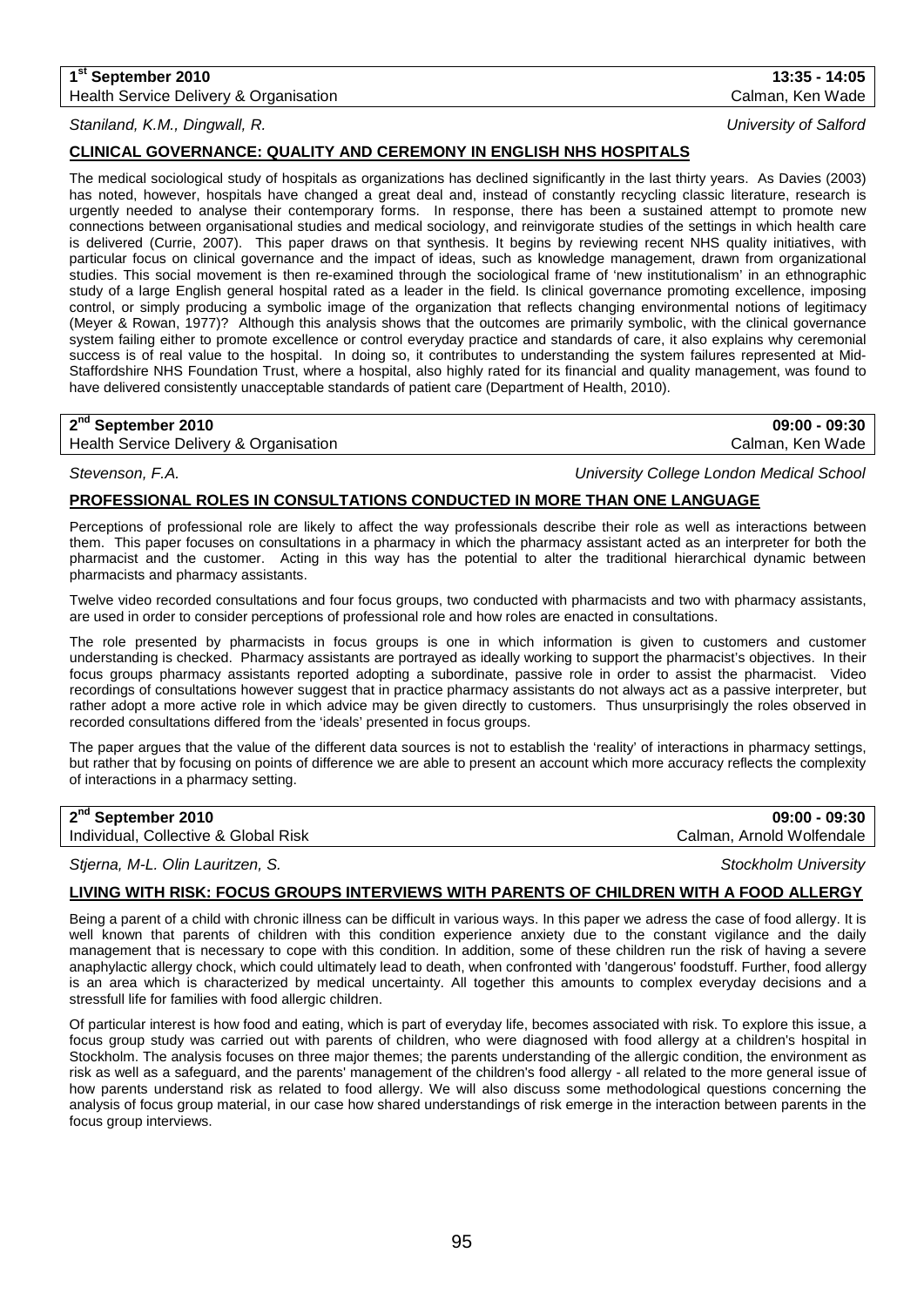# **2nd September 2010 09:35 - 10:05**

# Lay-professional interface Calman, Kingsley Barrett

*Stokken, R., Barstad, J. Helse Sunnmøre*

## **CHALK AND CHEESE OR TWO PEAS IN A POD, ON THE RELATION BETWEEN SELF-HELP AND PATIENT EDUCATION IN NORWAY**

Helping people to care for themselves is a natural part of Norwegian Health Policy. Self-care has gained strong interest and support from the government, and the idea is for instance embedded into both the Patients' Rights Act and the Special Care Act.

The Norwegian approach to self-care has pushed patient educative initiatives in direction of self-care initiatives, and away from being patient schools aiming at compliance. This development makes the distance between self-help and patient education smaller in Norway than in many other countries. At the same time it also blurs what kind of activity that is to be considered as patient education, and what to consider as self-help. This pose challenges to both hospitals and self help clearinghouses.

To look into the commonalities among, and differences between, self-help and patient education, we take on a theoretically informed empirical approach where we investigate four projects: a preoperative information day at a hospital, an online selfmanagement programme, a professionally led self-help group for obese and a 12-step initiative. All initiatives are examined from the perspective of leaders/mentors/seniors.

We approach these initiatives as educative initiatives, and turn to a three dimensional view of learning that see learning as change of cognitive, psychodynamic and social processes. Through this, we point at processes that are at work in the four initiatives, and deduct features that distinguish between self-help and patient education in a Norwegian context.

**2nd September 2010 15:10 - 15:40**

Mental Health Maths 107

## *Sweeting, H., Hunt, K., Bhaskar, A Medical Research Council*

## **IS MATERIALISM BAD FOR YOUNG PEOPLE'S MENTAL HEALTH?**

It has been suggested that certain aspects of modern Western culture are hazardous for mental health. Studies suggest materialistic values are related to lowered well-being and life satisfaction; the commercialisation of childhood has been associated with reduced well-being and behavioural problems. Very few such studies have been conducted in the UK. We examine how materialism is associated with well-being and anger in contemporary Scottish teenagers

Data, obtained early in 2010, via a schools-based self-completion survey of ~2,800 Scottish 12-14 year olds, included a series of items representing consumer involvement and a list of material possessions (e.g. 'Xbox 360, PS3 or Wii', 'ipod touch or iphone'). Analyses to date suggest four consumer involvement factors: dissatisfaction (e.g. 'feel like other kids have more stuff than I do'), image awareness ('like clothes with popular labels'), consumer orientation ('usually have something in mind that I want to buy or get') and anti-consumerism ('don't mind what kind of car my family has'). Among both males and females, and after adjustment for age group and family affluence, number of material possessions was unrelated to well-being (represented by the 12-item General Health Questionnaire and Rosenberg Self-esteem scale), but positively associated with anger. The consumer involvement factor 'dissatisfaction' was associated with poorer well-being and greater anger, and 'anti-consumerism' with higher self-esteem. Greater 'image awareness' was associated with better well-being among males, but poorer well-being and greater anger among females. Results, including this gender difference, will be discussed in relation to more general societal concerns about young people's well-being.

Health Service Delivery & Organisation

*Tarrant, C.C., Dixon-Woods, M. University of Leicester*

## **REGULATING DOCTORS: MOTIVES AND TRUST**

We aimed to explore the meaning of public trust in doctors, and the relationship between the regulation of the medical profession, trust and confidence, through interviews with senior stakeholders in the field.

Semi-structured telephone interviews were conducted with 14 stakeholders including members of the GMC, doctors, patient representatives, members of regulatory agencies, policy-makers and social scientists.

Participants attributed recent changes in regulatory approaches primarily to recent medical scandals, and all agreed that changes were needed. However, there was a shared concern that external regulation that was too preoccupied with demonstrating compliance with objective performance standards would undermine public trust in doctors, through a shift in attributions of motive. Trust in doctors may be undermined by beliefs that doctors' behaviour will be driven by the need to meet standards and demonstrate performance, rather than by their motivation to act in the best interests of the patient.

We argue that the medical profession is currently facing challenges that can be understood as a taking the form of 'biographical disruption' in the career of the profession. Defining features of the profession (including the taken-for-granted assumption that doctors can be trusted to self-regulate based on their professional moral and ethical values) have been disrupted, requiring the profession to renegotiate its identity and future. A particular challenge in renegotiating identity is the need for the profession to develop new vocabularies of motive.

**1st September 2010 14:45 - 15:15**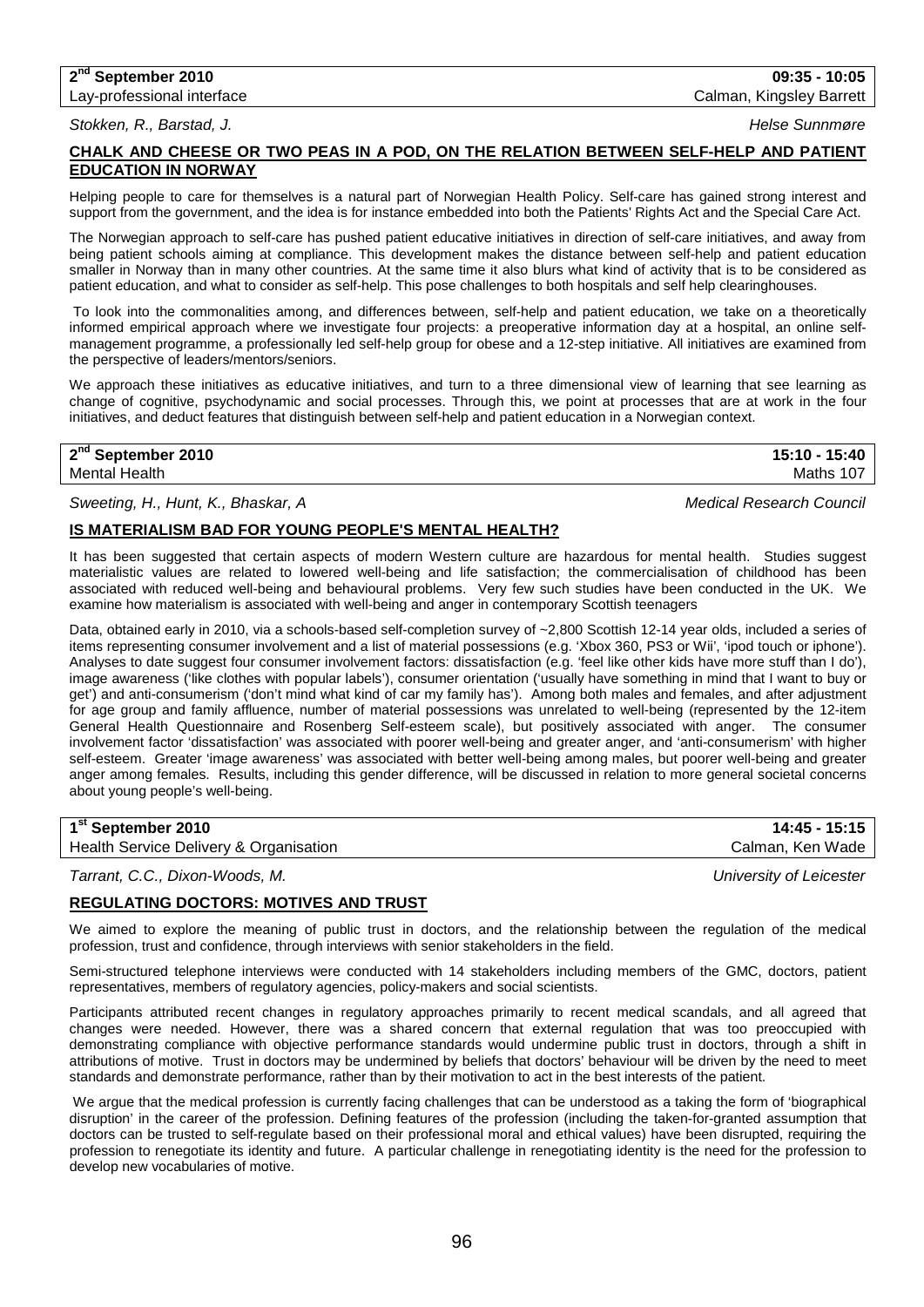## **1st September 2010 13:00 - 13:30**

Health Service Delivery & Organisation Calman, Ken Wade Calman, Ken Wade

*Tattersall, R. University of Sheffield*

## **THE WITHDRAWAL OF VIOXX: JUST WHAT THE DOCTOR ORDERED?**

Writing a prescription is one element of the complex and multi-faceted prescribing process in which there are a variety of stakeholders. Prescribing involves complex networks of relationships between these stakeholders - from consultations between doctors and patients to state regulation of medicines to the market strategy of pharmaceutical companies. Previous research has explored different aspects of this process, but little is known about the perspective of doctors, who in most cases have responsibility for making prescribing decisions and issuing prescriptions. Research is needed to expose the heterogeneity in what is seen as prescribing and where, if at all, prescribing fits into notions of medical power or medical dominance.

This paper conceptualises prescribing as more than simply the issuing of a prescription and asks how doctors make prescribing decisions. It draws upon empirical research (in-depth interviews with doctors) about the voluntary withdrawal of Vioxx™ (rofecoxib - a novel anti-inflammatory painkiller) by its manufacturer in 2004, amidst concerns about the drug's safety. It explores how the withdrawal affected individual prescribing practice and prescribing relationships and what this reveals about prescribing more generally. Doctors were found to hold simultaneous, but often contradictory, views on the withdrawal and these were selectively exercised according to the context in which the doctors were acting. It is concluded that the withdrawal of Vioxx represented a clear challenge to prescribing practice and may be used, furthermore, as a starting point to explore a theory of prescribing governance.

| 2 <sup>nd</sup> September 2010         | 10:10 - 10:40   |
|----------------------------------------|-----------------|
| Patient Organisations & Support Groups | Engineering 102 |

*Teppan Vik, K. University of Tromsø*

## **THE HEALT-RESORT: A CHALLENGE TO THE PUBLIC HEALTH CARE SYSTEM? A STUDY OF THE IDEOLOGICAL BASIS 'HEALTHY HOLIDAYS'.**

In Norway, an increasing number of resorts offer "healthy holidays", consisting of services and goods that are marketed as improving the customer's appearance, coping, physical condition, diet and general lifestyle.

This paper is based on a fieldwork at "The Sunny Hill Hotel" (TSHH). Located in rural surroundings, TSHH offers a thorough "package deal" consisting of a constricted diet combined with daily sequences of group-organised activities managed by certified instructors. Based on qualitative research interviews with guests at TSHH, I investigate interpretations and expressed ideals on health by analyzing the manner in which they reflect on their stay. By employing a constructionist perspective on these interviews, I argue that the guests prefer with certain ideals and interpretations after the following structure: 1) Guests tend to conceptualise health as a result of making individual choices. 2) Guests tend to imply a comprehensive social concept of health; making a variety of events, persons and consumption relevant to their health considered.

Based on these findings, I argue that the health-resort can be considered as an expression of challenges to the public health care system: 1) A comprehensive social concept of health – as visible in the interviews - affects the trust in the curativeness and relevance of Western medicine. 2) A conception of health as a result of making individual choices may complicate the continued economical and political support of the Norwegian public health care system.

| 2 <sup>nd</sup> September 2010 | 15:10 - 15:40             |
|--------------------------------|---------------------------|
| <b>Ethics</b>                  | Calman, Arnold Wolfendale |

*ter Meulen, R. University of Bristol*

**DEMENTIA: ETHICAL ISSUES**

There is no 'miracle cure' just around the corner for dementia, and our rapidly ageing population means that the number of people with dementia is likely to double in the next forty years. People with dementia and their families, as well as healthcare staff and care workers, face difficult ethical dilemmas on a day-to-day basis.

The Nuffield Council on Bioethics set up an expert Working Party in 2007 to examine the ethical issues raised by dementia. Following a public consultation, a deliberative workshop with members of the public, and meetings with stakeholders including people with dementia, carers, health professionals and other members of the public, a report was published in October 20091.

The report concludes that we need to do more as a society to enable people to live well with dementia. Currently, they are not getting the support and respect that they need. The report presents an ethical framework to help those who face dilemmas in connection with the everyday care of someone with dementia.

This talk will explain the rationale behind the ethical framework presented in the report and use examples from everyday care to highlight key recommendations to policy makers in the following areas:

- promoting autonomy and well-being through an ethical approach to dementia care
- including people with dementia in society
- a legal framework for making decisions about the care and treatment of people with dementia
- dealing with day-to-day ethical dilemmas in care
- recognising the needs of carers
- research funding and participation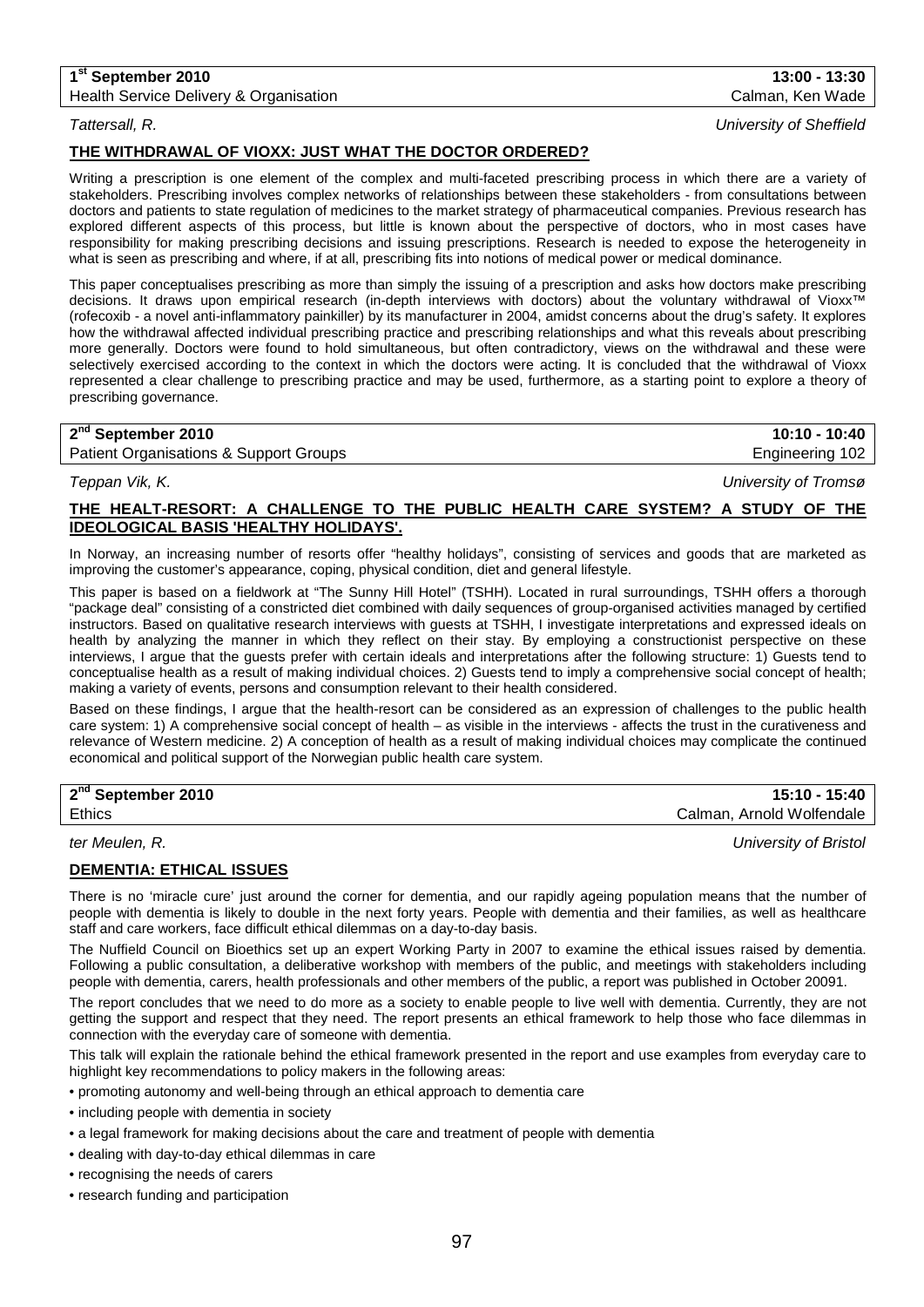Gender Calman, Kingsley Barrett

*Theberge, N. University of Waterloo*

## **GENDER, DIFFERENCE AND THE POLITICS OF INCLUSION IN RESEARCH ON MUSCULOSKELETAL HEALTH**

One of the major developments in health research has been a move toward inclusivity. Socially significant categories such as gender "have taken on a new salience within modern medicine" (Epstein, 2007). While this has helped to overcome historical gaps in understanding women's health concerns, it poses the danger of naturalizing gender differences and deflecting attention away from the social bases of health. One area of research that particularly reflects the challenges of "gender profiling" is musculoskeletal (MSK) health, where gender differences in anthropometry interact with social differences in exposure to health hazards and specifically the risk of injury. Two settings in which MSK health issues are prominent are the labour force and sport, where the risk of injury is an inevitable outcome of the physical practice of work and athletic competition. This presentation will explore the major themes in current research on women's injuries in sport and work as a basis to examine how the issue of difference has informed the discussion. Research in occupational health is marked by an explicit effort to elucidate the biological as well as social bases of risks and the interaction between the two. Research on women's as well as social bases of risks and the interaction between the two. concentrated to a greater extent on biological risk factors, leading to criticism of the very fact of gender profiling. The conclusion suggests that differences between these bodies of research derive from differences in the social organization of sport and work and the broader literatures on health and safety in each setting.

| 2 <sup>nd</sup> September 2010 | 15:10 - 15:40          |
|--------------------------------|------------------------|
| <b>Health Policy</b>           | Calman, Rosemary Cramp |
|                                |                        |

*Thompson, A., France, E., Wyke, S., Ziebland, S., Hunt, K., Entwistle, V., Jepson, R. University of Edinburgh*

## **THE MIRAGE OF CHOICE: NOW YOU SEE IT, NOW YOU DON'T**

Choice has become a fundamental organising principle in public services reform in England and elsewhere. Health services have been in the vanguard of this consumerist development, vigorously pursued by New Labour since 2000, embodied most obviously in requirements that patients are offered choice between hospitals, including private suppliers. Arguments in favour of choice have included increased patient responsiveness, improved health system performance and promotion of equity. However, insufficient is known about whether recognition of, interest in, and ability to make choices is equally distributed. The extent to which users/carers perceive or value choices and how they are socially differentiated is key to how they fit the governmental project engineered for them.

We present a mixed methods project using qualitative secondary analysis of interview transcripts followed by a national quantitative interview survey about information that users/carers needed, preferred and used in various types of decision. We focus on perceptions of choice involving specific decisions within three very different health issues: antenatal screening, treatment for lymphoma, and caring for someone with dementia.

We found the identification of choices, decisions, or dilemmas varied considerably by issue. Perceptions of choice in antenatal screening differed between 'routine' screening and diagnostic testing. Carers of people with dementia often associated sudden changes in health status with a loss of control and removal of choice. People with lymphoma (a potentially life-threatening condition) were less likely to perceive or want treatment choices, preferring their doctor to guide them. Education, age, gender and deprivation provided partial explanation of some differences.

## **1st September 2010 14:10 - 14:40**

Experiences of Health and Illness Engineering 005

*Thompson, B., Rapley, T., Broderick, W., Kay, L., May, C Newcastle University*

## **MAKING (NO) SENSE OF A DIAGNOSIS OF ANKYLOSING SPONDYLITIS: VULNERABLE PATIENTS**

Ankylosing spondylitis (AS) is a type of inflammatory arthritis which causes pain and restriction of movement of the spine. It often presents in young men, and despite recent advances in drug-based therapy, AS causes disruption to life and health. After an initial shock of discovering they have AS, most patients come to terms with the diagnosis, and learn how to manage their new life with AS. In part this is achieved through learning about their illness alongside learning how to manage encounters with health and social care services. However, not all patients cope with this transition, and this paper explores their struggle.

We conducted serial qualitative interviews with 10 people with a new diagnosis of AS. These were undertaken at time-ofdiagnosis, 6 months and 12 months post-diagnosis. We then used theoretical sampling in order to test and refine emergent issues and ideas and interviewed a further 12 patients, who had all lived with a diagnosis of AS for at least a year. We focus on how a group of patients did not engage with medical services or information sources in ways that the organisation of health and social care might expect them to. We outline the characteristics of these patients and explore the consequences for their health and healthcare. We suggest some ways that professionals' recognition of these 'vulnerable' patients might improve and suggest how to improve the resources available to them.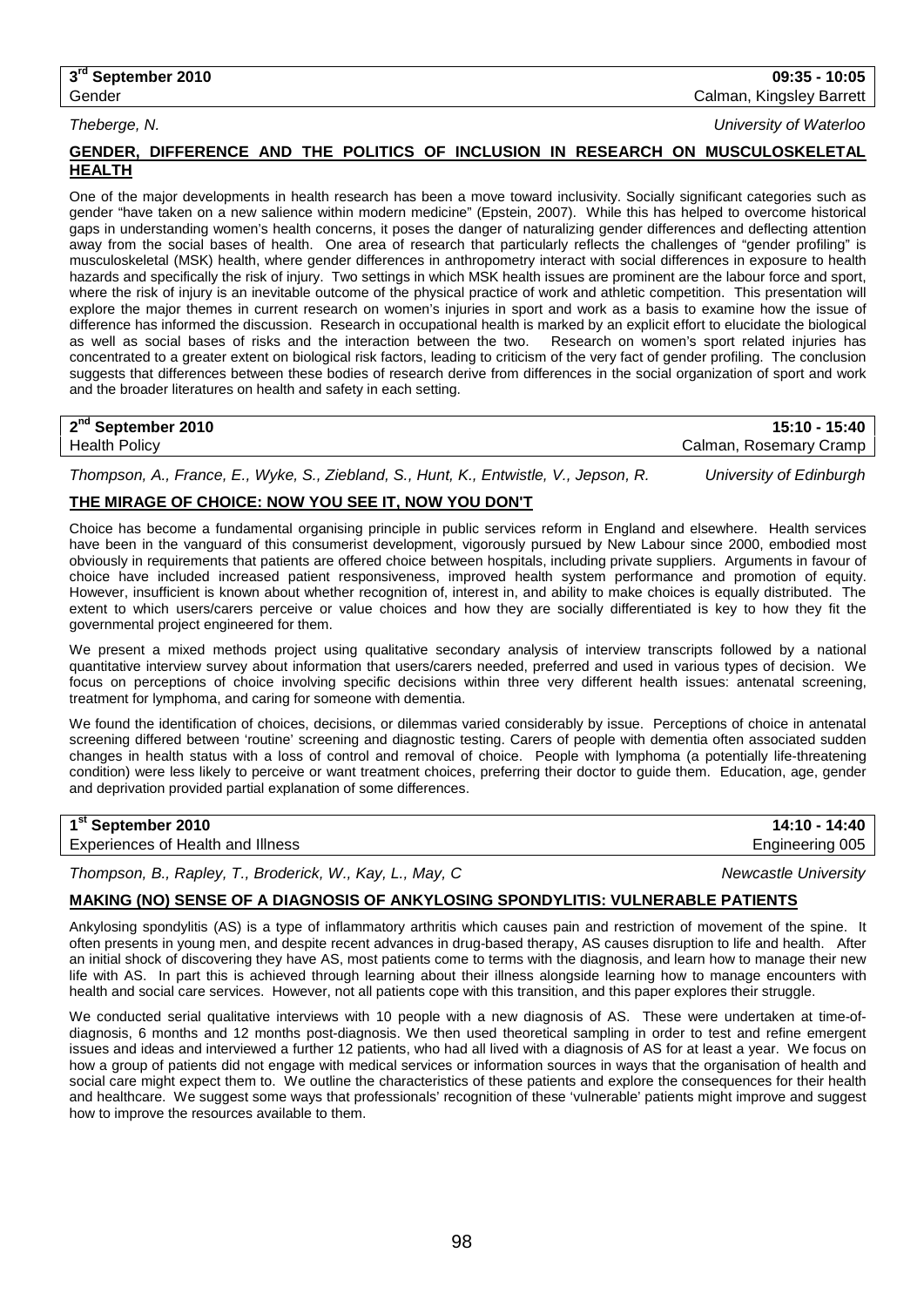*Till, C. University of Leeds*

## **IS ANOREXIA NERVOSA A USEFUL SOCIOLOGICAL CONCEPT?**

Critical sociological approaches to understanding Anorexia Nervosa (AN) from a feminist and Foucauldian perspective (Brain, Gremillion, Hepworth, Lester) have problematised the use of AN for its association with psychiatric assumptions. By emphasising the significance of patriarchal social relations as being constitutive of AN, such work undermines the individualising and essentialising tendencies of psychiatric and medical approaches by building on core critiques od sociology of health and illness. Through an analysis of twentieth century psychiatric texts describing AN it is suggested that femininity itself has come to be be associated with weakness, illness and dependency at the same time as further abjectifying these concepts. Furthermore, it will be suggested through the work of Elias and Mannheim) that the use of a concept such as AN strips complex social phenomena of evaluative elements or common meaning and only enables us to talk of them in individualising and objectifying terms. It will be further proposed that the psychiatric approach may be incapable of conceptualising AN without feminising due to its association with masculine notions of rationality and rationality. The only way that this can be avoided is with a more radically sociological ontology that emphasises social relations and historical analysis rather than subject/object and individual/culture splits. The usefulness of AN as a historical category of analysis will thus be questioned as it may be impossible to use the term without reifying such dichotomies and reproducing patriarchal and individualising relations of power.

**2nd September 2010 11:20 - 11:50** Methods Calman, Derman Christopherson

*Tjora, A. Norwegian University of Science and Technology*

## **THE COMPLEX AGENCIES OF DIGITAL PATIENTS**

Despite of an easily identified political and technological push towards electronic communication in the healthcare sector, traditional relations between service providers and user interaction is fairly well maintained. In Norway, various healthcare sector reforms have failed to release the expected potential of ICTs. By drawing on contributions in a newly released edited book titled "Digital Patients" (edited by Tjora & Sandaunet 2010) this paper elaborates on ICT-related changes and maintenance of patient roles through perspectives of consumption, communication, community, and responsibility. It is found that publicly financed and professionally initiated projects tend to objectify and activate patients (or users) while patient-initiated projects, such as private blogs and other Web 2.0 applications, create potential for more active involvement. The paper reflects on how various types of agencies are shaped by and shapes "digital patients", i.e. patients communicating and/or being communicated electronically.

## **2nd September 2010 14:00 - 14:30**

Randomised Controlled Trials & Evidence-Based Medicine Calman, Kingsley Barrett

*Tomlin, Z., de Salis, I., Toerien, M., Donovan, J. Cardiff University*

## **NURSES, RCT RECRUITMENT AND IDENTITY: CLINICIAN-ADVOCATES OR RESEARCHER-RECRUITERS?**

This paper reports on findings from an interview study of nurses participating in five randomised controlled trials (RCT) and explores their views and feelings about the task of inviting patients to consent to randomization. The nurses felt committed to the trials, expecting them to produce scientifically validated 'knowledge,' but at the same time had concerns for sub-groups of patients. They often undertook nuanced personal assessments of the suitability of technically eligible patients for trial participation, paying attention to the patient's lifeworld as well as clinical features and sometimes developing informal, idiosyncratic eligibility criteria. Anxiety over less-intensive trial arms (doing 'less' for the patient) was combined with anxiety over more intensive arms (burdening the patient). While equipoise (uncertainty) is thought to provide ethical legitimation to experimental health research, it is proposed that the nurses were able to carry out the recruitment task not because they were in equipoise (many were not) but because they had adapted to the tension created by inhabiting two social worlds, that of clinical practice and that of science, and had, on the whole, reconciled the demands, agendas and ethics of the two. As part of this process of adaptation, they promoted their identities as responsible clinicians and protective advocates and downplayed their roles as trial recruiter. It is suggested that the emphasis on clinician identities provided confidence and reassurance that they would not compromise the welfare of their patients for the sake of research.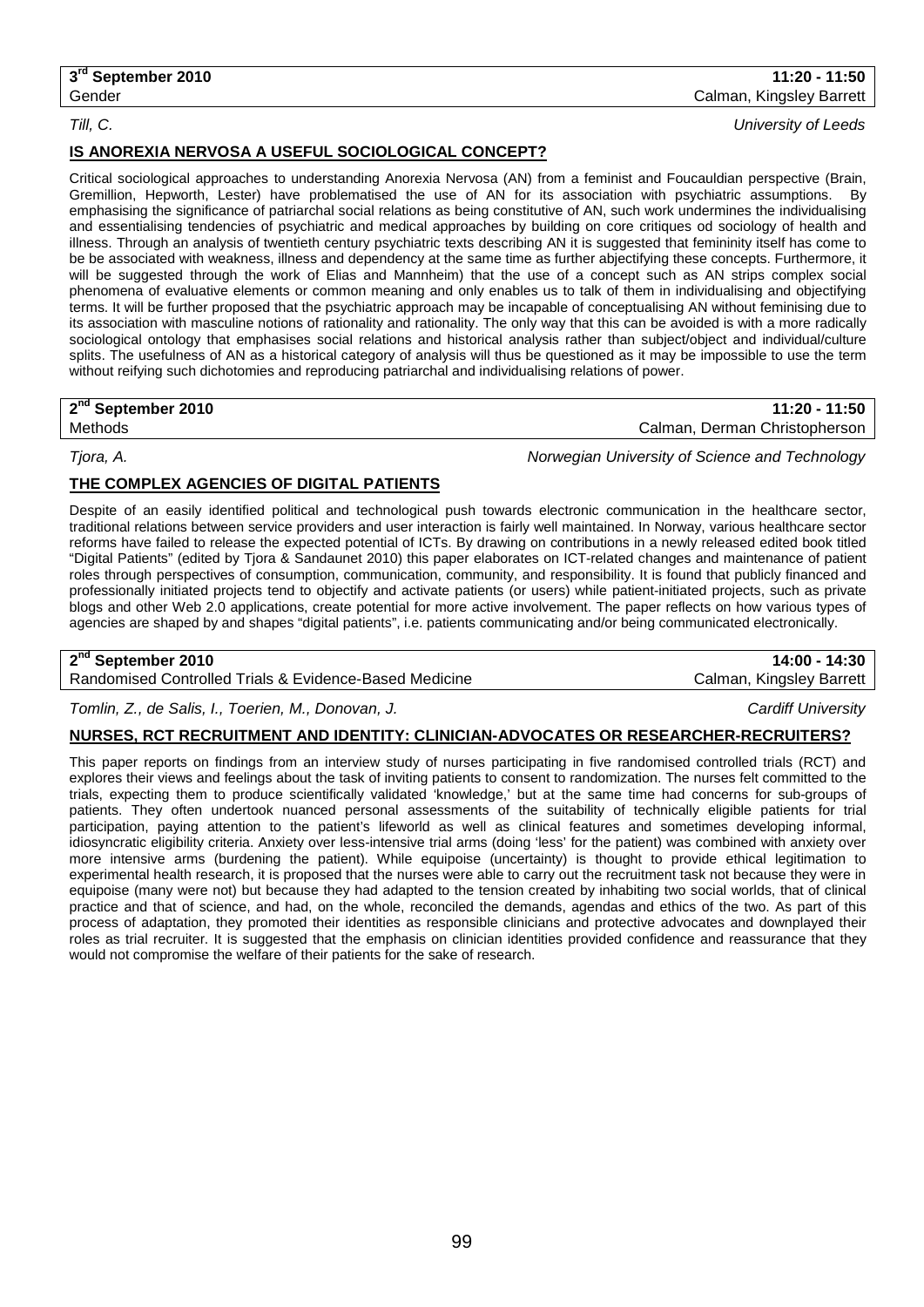**1st September 2010 13:35 - 14:05**

*Tomomatsu, I. Barts and The London, School of Medicine and Dentistry*

## **JAPANESE HEART TRANSPLANT RECIPIENTS' EXPERIENCES AND THE STIGMA IN JAPANESE CULTURE**

Aim: This study aims to explore Japanese heart transplant recipients' experiences, in particular, how their sense of self might be redefined through the experience of heart transplant.

Method: To achieve the aim, the following people were interviewed face to face and in follow-up e-mails: 20 heart transplant recipients, 14 heart transplant recipients' families, 3 recipients of other organs, 2 families of recipients of other organs, 1 donor family, 4 doctors, 4 people from patient support groups and 4 journalists.

Findings: Many more Japanese people have had heart transplants abroad than in Japan. More than half the patients who went abroad needed fund-raising support to have the surgery. Japanese heart transplant recipients and their families experience 'stigma'. The nature of that stigma differs between recipients who are self-funded and recipients who rely on fund-raising. The experience of stigmatisation is also influenced by how long the recipient had to wait for his or her transplant. While waiting, potential heart transplant patients imagine how they will be stigmatised, and find strategies for managing the stigma. Therefore, a recipient who is on the waiting list for a short period experiences a stronger stigma.

Discussion: The stigma derives from the Japanese cultural notion of 'shame', which creates profound sensitivity to what other people think. In relation to heart transplants, this study focuses on how the recipients perceive people's responses, and how they disclose information to other people about their transplant experience.

**2nd September 2010 14:35 - 15:05** Ethics **Exercise 2008** Calman, Arnold Wolfendale

*Turkmendag, I. Newcastle University*

### **PROVIDING AND ACQUIRING HUMAN REPRODUCTIVE TISSUE FOR STEM CELL SCIENCE: SCRUTINISING THE SOCIO-ETHICAL ISSUES**

Reproductive tissue (e.g. eggs, embryos, fetal material) is crucial to developments in stem cell science. The balance between achieving effective protection of the providers of that tissue and achieving scientific goals has been subject to growing socioethical consideration (Haimes and Taylor, 2010).

Many of the issues are also central to medical sociology; for example, the impact of acquiring tissue (which mainly occurs through IVF clinics) on the clinic-patient relationship and the potential conflict of interest between treatment and research (Wainwright et al, 2006). Other, emerging, issues in this field are equally important to scrutinise through the lens of medical sociology, such as: 'intercorporeality' (Weiss, 1999) and fragmentation of the body; the contestability of the ontological status of human embryonic stem cells (Eriksson and Webster, 2008); the meanings and status of "reprotissue" and of new biological entities created by stem cell science (e.g. parthenotes, pseudoclones, cybrids, Watt, 2007); the relationship between embodiment, emotion and tissue (Shaw, 2008); questions about the global bio-economy in human tissue (Waldby, 2008). This paper explores how medical sociology can enhance our understanding of these issues and also how these issues both challenge and contribute to medical sociology.

This paper is from an ongoing project, 'IDARTSS' (Interdisciplinary Approaches to the Uses of Reproductive Tissue in Stem Cell Science) which is a constituent of a wider international research network, PARTS (Provision and Acquisition of Reproductive Tissue for Science).

| 2 <sup>nd</sup> September 2010                         | 15:45 - 16:15            |
|--------------------------------------------------------|--------------------------|
| Randomised Controlled Trials & Evidence-Based Medicine | Calman, Kingsley Barrett |
|                                                        |                          |

*Turner, A. University of Nottingham*

### **HAS A COHERENT IDEA EMERGED AFTER NEARLY TWENTY YEARS OF LITERATURE ABOUT EVIDENCE-BASED MEDICINE?**

The term EBM was coined in 1991, and grew out of arguments that have their roots in clinical epidemiology. In 1996 David Sackett and colleagues set out to describe what EBM is, and isn't, in their seminal paper in the British Medical Journal. Those classic arguments for the EBM view are relatively clear: trust the results of high-quality clinical trials, rather than the judgement of experts or mechanistic reasoning from biophysiological theory.

How these arguments have been spelt out more fully is much less clear. Indeed in the nearly twenty years that the term EBM has been employed in the medical literature the range of views about what EBM is, and what it entails, has multiplied to the point where the literature can seem deeply unclear, if not contradictory. Moreover the proliferation of the prefix 'evidence-based' throughout the medical specialties and allied sciences has created a discourse with yet more unclear or problematic links to the original arguments.

The sociology of health and illness has a longstanding interest in the nature of medical knowledge and a recent interest in EBM in particular (see for example: Green (2000), Mykhalovskiy & Weir (2004), Lambert (2006), Traynor (2009)). This paper will detail how the arguments at the heart of the EBM movement have evolved over time and examine whether the development of EBM embodies a coherent idea about what it should be. The paper will present data from a citation and text analysis of a corpus of articles from the EBM literature.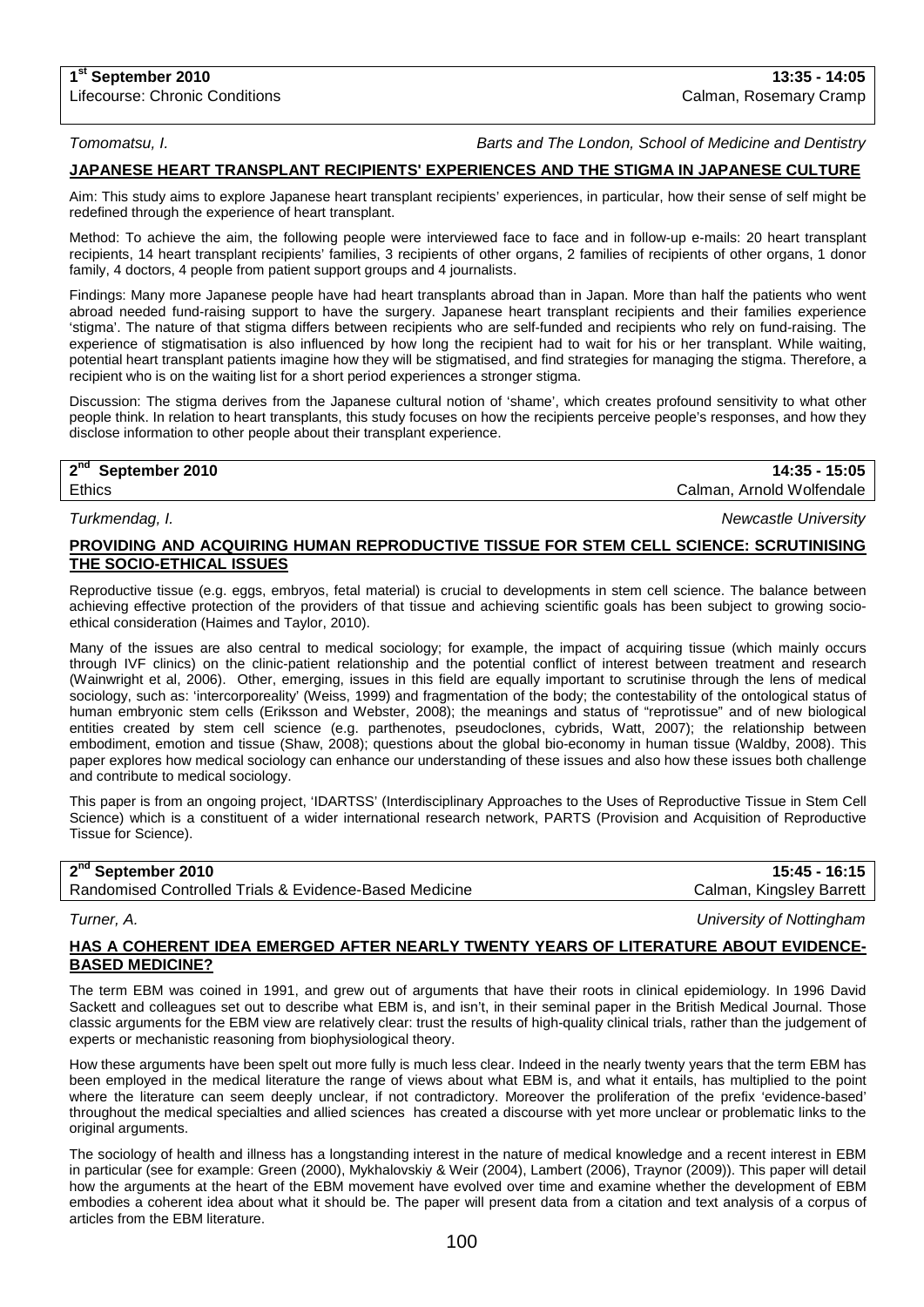## *Vaughan, S., Sanders, T. University of Manchester*

## **THE RECIPE FOR SUCCESS: ETHNIC MINORITY MEDICAL STUDENTS' EXPERIENCES OF THE MEDICAL FIELD**

Future doctors enter the field of medical education from increasingly diverse backgrounds as a result of ongoing attempts to widen participation. Access, however, does not equal smooth integration and existing research highlights inequalities in the experiences and achievement of some minority students. There is now a convincing body of evidence to show ethnic minority medical students are less likely to achieve the academic success of their white counterparts, implying there may be processes at play disadvantaging these young doctors. Using students' perspectives gained in 15 semi-structured interviews and 5 focus groups, this study explores how medical students' identities are created as they move across intersecting fields of community and medicine, each a socially delimited space in which different forms of knowledge hold value. Dependent on their position, and the accountability they feel to the practices of a field, students engage in an ongoing struggle to change or maintain its boundaries. For some, the social spaces that produced them allow a pre-recognition of the requirements for success in their new field, however for others a sense of mismatch characterised their experiences. Understanding these processes help explain inequalities that so far remain unanswered by previous research but also challenge current discourse around integration; without first affecting change, simply increasing the number of minority medical students may only serve to increase the inequity of success.

| 3rd September 2010 | 11:20 - 11:50             |
|--------------------|---------------------------|
| Inequalities       | Calman, Arnold Wolfendale |

*Vedoy, T.F. The Norwegian Institute for Alcohol and Drug Research*

## **PERCEPTION OF ADDICTIVENESS OF SMOKING AND EDUCATION: HAS THE RELATIONSHIP CHANGED OVER TIME?**

This paper examines the relationship between education and the perception of addictiveness of smoking (PAS) in 1968, 1989 and 2007. This period has seen dramatic changes in the percentage of daily smokers in most European countries and education has played an ever increasing role in determining smoking behaviour. As smoking is a major cause of health problems, the impact on social inequalities in health is great. According to previously published work, the perceived risk associated with smoking affects smoking behaviour. Likewise, smoking status affects the perceived risks associated with smoking. The way people perceive this risk is likely to vary with tobacco control policies, but also with increased awareness of smoking as harmful, addictive and unglamorous. We will examine two hypotheses: (1) The importance of education for PAS will increase from 1968 to 2007. (2) The relationship between education and PAS is different among smokers and non-smokers. Using data from three cross sectional surveys from Norway ('68, '89 and '07) we find that while education did not predict PAS in 1968, regardless of smoking status, higher education was associated with reduced PAS in 1989 and 2007. In 2007 however, this was only the case for non-smokers. These results may indicate that people with primary education overestimate the addictiveness of tobacco. The lack of an educational effect among smokers in 2007 may indicate that the physical experience of addictiveness weighs heavier than knowledge of risk and that this has become more important over time.

| 3rd September 2010 | 11:20 - 11:50   |
|--------------------|-----------------|
| Sleep              | Engineering 102 |

*Venn, S., Arber, S. University of Surrey*

### **UNDERSTANDING OLDER PEOPLE'S ATTITUDES TO POOR SLEEP, SLEEP MEDICATION AND SLEEP REMEDIES**

#### Introduction

Sedative hypnotics have traditonally been prescribed to older people who report difficulty sleeping, although alternative solutions are being sought for poor sleep as it is recognized the benefits of hypnotics are outweighed by the potential risks, such as an increase in falls. This paper offers an understanding of older peoples' perceptions surrounding medications and remedies for poor sleep through in-depth qualitative interviews (n=62) with older people living in the community\*.

#### Results

All respondents had a PSQI (Pittsburgh Sleep Quality Index) score of > 5, an indicator of clinically poor sleep. However, most older people would not consider going to their doctor for help with their sleep, partly because of a perception that poor sleep is not an illness, but also because of a fear of being prescribed sleeping medication. Those who did go to their doctor, and were prescribed sleeping medication, rarely took it, or discontinued use after a short time, largely because of (a) concerns about the effects of the medication on their ability to continue with daily activities, and (b) a fear of reliance. Alternative, more 'acceptable' medications included painkillers, antihistamines, or over the counter solutions, such as herbal remedies.

#### **Conclusions**

Older people place great emphasis on being in control of their everyday lives, so they may only seek professional help when they consider their poor sleep interferes with their ability to undertake daily activities. Raising awareness of alternative, nonpharmacological, solutions to poor sleep may encourage older people to seek professional help for their sleeping problems.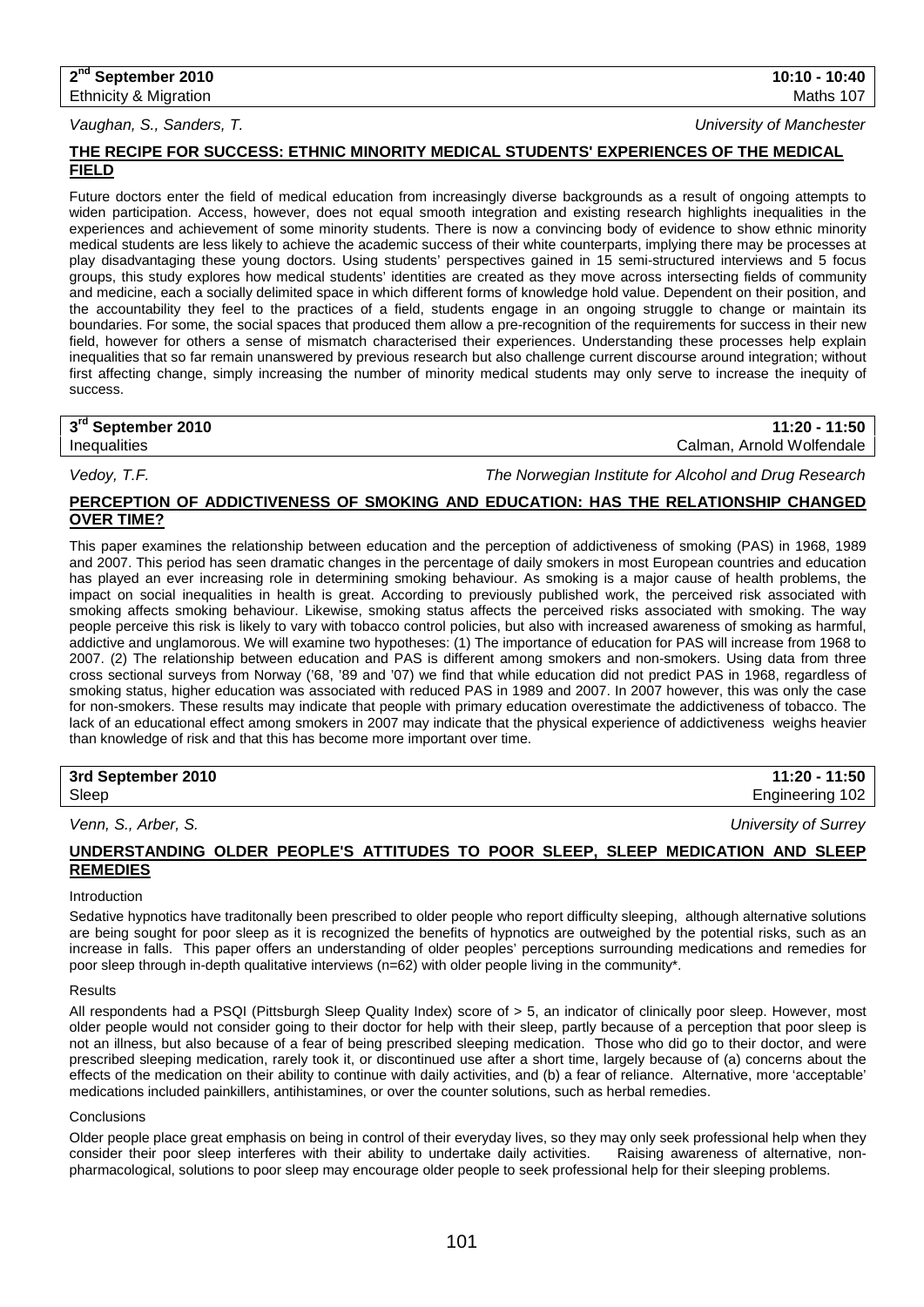**2nd September 2010 17:30 - 18:00** Lay-Professional Interface **Engineering 005** Lay-Professional Interface

*Visram, S., Clarke, C., White, M. Northumbria University*

**'IT'S NOT A TEXTBOOK THING, IS IT?' THE VALUE OF LAY KNOWLEDGE IN THE NHS HEALTH TRAINERS INITIATIVE**

Health Trainers represent a new public health workforce role (DoH 2004). The aim is to reduce inequalities by offering a range of approaches to helping people make healthy lifestyle choices, as well as providing employment opportunities for those living in disadvantaged areas. The largely grass roots development of Health Trainers has been ad hoc, resulting in a diversity of local models that lack sound theoretical or empirical basis. At the same time, the role has implications for debates about subjectivity from both sociological and psychological traditions, and provides an opportunity to enhance understanding of the needs of marginalised groups. This paper will report findings from a qualitative study aiming to investigate the processes involved in the NHS Health Trainers Initiative. The sample of clients (n=26), Health Trainers (n=13) and managers (n=5) has been drawn from 3 contrasting models of local service delivery, and in-depth serial interviews are being conducted over a 12-month period. Drawing on debates about lay knowledge as a 'privileged' form of expertise about health, this paper discusses the way in which Health Trainers pose an epistemological and political challenge to the institutional power of professional knowledge (Popay et al 1998; Popay 2006). In practice, the individualist, paraprofessional approach of the Health Trainer role creates a number of potential risks and tensions to be addressed. A key challenge is to achieve a balance between local knowledge and organisational imperative, in terms of meeting the needs of both the target communities and the NHS.

| 2 <sup>nd</sup>      | 14:00        |
|----------------------|--------------|
| September 2010 '     | 14:30        |
| <b>Mental Health</b> | 107<br>Maths |

*Wainwright, D. University of Bath*

## **THE LIMITATIONS OF THE CONCEPT OF WORK STRESS**

The concept of work stress has considerable traction in academic research, policy making and the popular imagination. Psychological accounts of the phenomenon are largely ahistorical and naturalised, implying that work stress is a physiological response to objective working conditions and job characteristics. Central to this approach is the assumption that the demands of work have pushed individuals beyond the limits of psychological and physical endurance. Interventions based on this approach often emphasise individualised stress avoidance or coping skills. The purpose of this presentation is to debunk the discourse of work stress and reveal its historical and cultural specificity. It will be argued that work stress represents the medicalisation of problems at work that were previously addressed through political or trade union activity. The ontological and epistemological assumptions of the concept of work stress will be questioned, including recent attempts by epidemiologists to salvage the concept by the adoption of new methodological techniques. It will be concluded that rather than attempting to stretch the concept of work stress to answer its critics, it is time for a paradigm shift towards a social model of work and wellbeing that emphasises human agency and resilience.

**2nd September 2010 11:20 - 11:50**

Health Service Delivery & Organisation Calman, Ken Wade Calman, Ken Wade

*Waring, J., Bishop, S. University of Nottingham*

## **LEAN HEALTHCARE: RHETORIC, RITUAL & RESISTANCE**

This paper presents an ethnographic account of the implementation of Lean service redesign methodologies in one hospital operating department. It is suggested that this emerging and popular management 'technology', with its emphasis on creating value streams and reducing waste, has the potential to transform the social organisation of healthcare work. The paper locates this change agenda within wider debates related to the standardisation of clinical practice, the re-configuration of occupational boundaries and the stratification of clinical communities. Drawing upon the 'technologies-in-practice' perspective the study is attentive to the interaction of both the intent to transform work and the response of clinicians to this intent as an ongoing and situated social practice. In developing the analysis the paper explores three dimensions of social practice to explore the way Lean is interpreted and articulated (rhetoric), enacted in routine social practices (ritual) and experienced in the context of prevailing lines of power in the organisation of healthcare work (resistance). Through these interlinked analytical lenses the paper suggests the interaction of Lean and clinical practice remains contingent and open to negotiation as clinicians and managers work through and around the processes of interpreting and implementing service improvement. The paper concludes that Lean might not be the easy remedy for making both efficiency and effectiveness improvements in healthcare.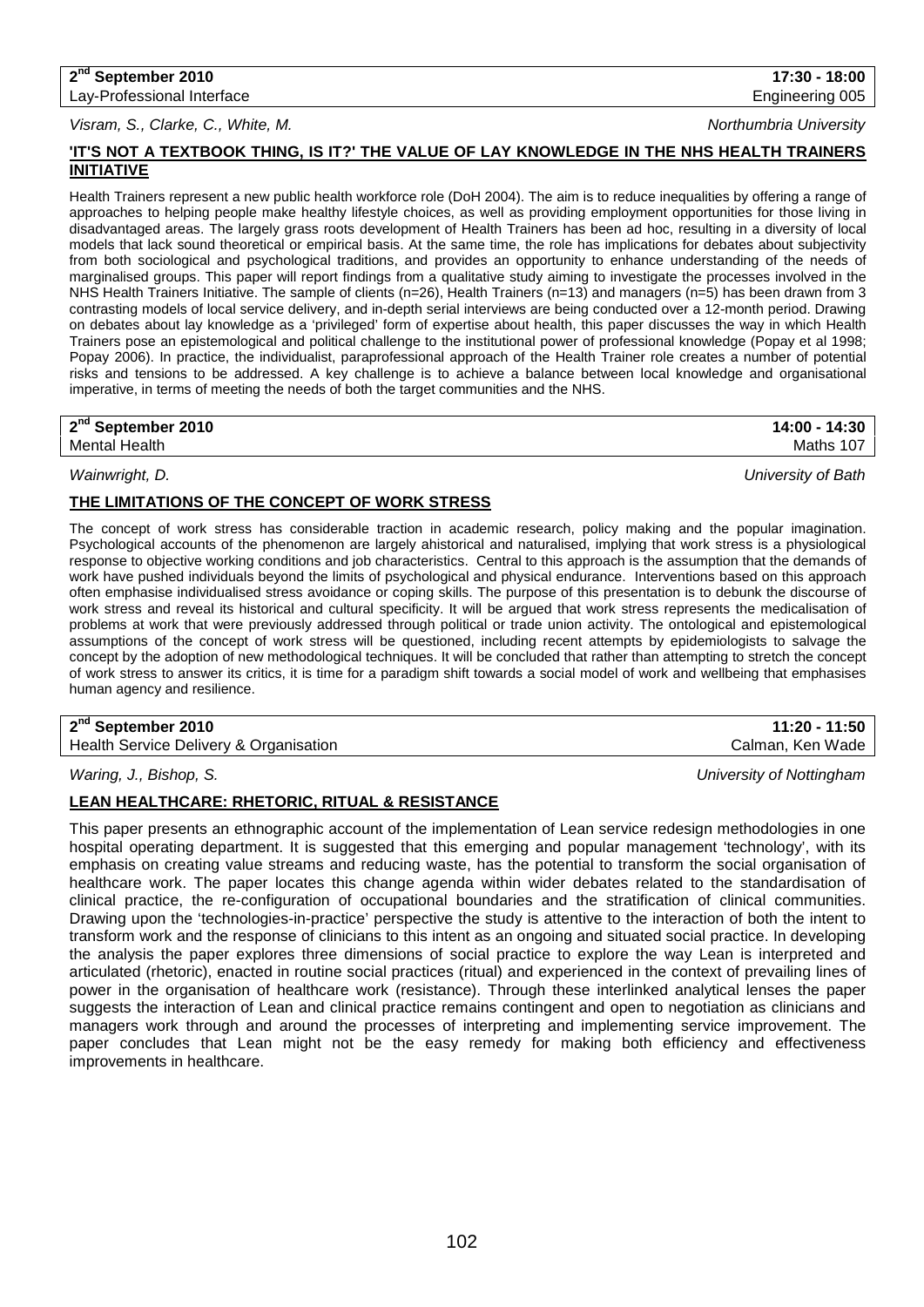## **2nd September 2010 10:10 - 10:40**

Lifecourse: Ageing, Death & Dying Calman, Rosemary Cramp Calman, Rosemary Cramp

*Watts, J., Cavaye, J.E. The Open University*

## **DEVELOPING UNDERSTANDINGS OF COMMUNICATION IN END OF LIFE CARE**

Communication is perceived by both educators and policymakers to be a core component of quality end of life care and is frequently referred to in recommendations as an area for improvement (DoH 2008). Communication emerged as a significant theme in a broader literature review of death education within nurse training. This paper focuses on the ways in which communication helps shape the care and illness experience of people with a terminal diagnosis. Findings suggest communication skills have a strong focus within professional programmes (Dickinson et al 2008). Missing from the literature, however, is recognition that spiritual embodiment is an important feature of non- verbal communication with this conveyed through empathetic connection and behaviours such as touch, being wholly present, giving time and the kindness of smiles. The evidence suggests that communication training should be developed to take a more holistic view to incorporate both verbal and non-verbal elements. Furthermore, effective communication skills training needs to frame the patient as an individual within a whole life perspective. A stronger emphasis on values-based education that highlights the importance of empathetic sensitivity on the part of health professionals to develop the qualities of warmth, compassion and genuineness is proposed. These personal attributes of healthcare professionals are highly valued by patients receiving end of life care and contribute to the development of positive relationships between patients and health professionals (Johnston and Smith 2006). They also require ongoing attention and nurturing and cannot be assumed or taken for granted.

| 1 <sup>st</sup> September 2010    | $13:35 - 14:05$ |
|-----------------------------------|-----------------|
| Experiences of Health and Illness | Engineering 005 |

*Watts, K., Richardson, J.C., Ong, B.N. National Primary Care Centre*

## **FITTING PAIN INTO A DAILY ROUTINE**

For individuals living with arthritis managing and living with their pain is an everyday activity. For some it may be all consuming while for others it is just part of their routine. This paper presents some findings from an ongoing study re-examining data from a range of projects on musculoskeletal conditions. The analysis offers a comparative overview of how people evaluate and prioritise their daily routines. In utilising data from multiple pain sites it is possible to develop a conceptual overview of a large and complex area of conditions, and allow a multifaceted set of experiential narratives to be united through specific comparisons.

This analysis contributes to our understanding of the importance of a daily routine in attempting to control pain. Detailed descriptions of

schedules that enable both recreational and functional activities provide insight into the lives of people with chronic painful conditions. This is important in understanding how people live with painful conditions for which there is no 'cure', such as arthritis.

Using data focusing on different pain conditions, there is the potential for developing an overall theory of the relationship between routine and the experience of living with a chronic painful condition.

| 2 <sup>nd</sup> September 2010 | 11:55 - 12:25            |
|--------------------------------|--------------------------|
| Lay-professional interface     | Calman, Kingsley Barrett |

*Webb, H., Vom Lehn, D. King's College London*

### **'SOMETIMES I JUST CAN'T SEE THINGS PROPERLY' CHARACTERISING VISION AND EYE HEALTH DURING VISITS TO THE OPTICIAN**

Visits to the optician are a regular event for many of us. We attend appointments to have a check-up or to report a perceived problem with our vision or eye health. In either case we are required to describe the status of our eyes to the optician, who uses this information to proceed with the consultation. As in any healthcare setting, characterising our own subjective experience of the body and bodily symptoms can be a complex and difficult task. This paper uses data from an ongoing project to describe how these characterisations are produced in the particular setting of the optician consultation.

The paper reports on an ongoing project, "Assessing eye sight and ocular health". The project involves the video-recording of consultations in a range of eye care settings, including over 40 consultations in 'high-street' optician chains. The recordings are analysed using insights from ethnomethodology and conversation analysis (CA) to observe how the consultation unfolds and identify recurrent patterns of interaction.

Our findings demonstrate that in characterising their eye health and vision patients do not refer to the quality of their eyes alone. Instead they invoke their everyday environment and their ability to perform actions within it. In this way, 'normal' activities such as reading or driving can become transformed into significant problems. These characterisations are enabled by practitioner questions and so are inherently interactional. These findings build on research into patient descriptions of health and also demonstrate the analytic benefit of conducting sociological research into the practice of optometry.